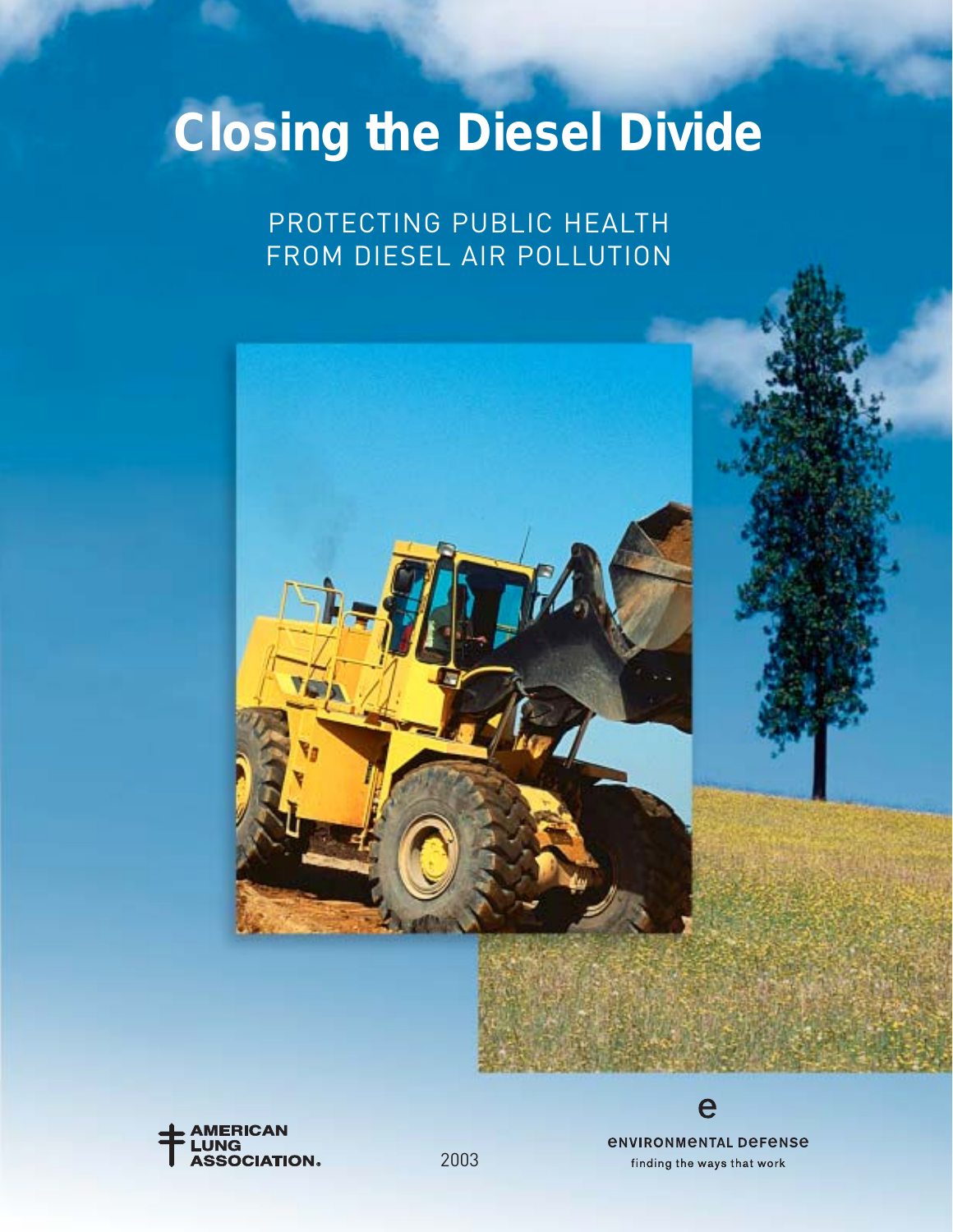## Closing the Diesel Divide

### PROTECTING PUBLIC HEALTH FROM DIESEL AIR POLLUTION

AUTHORS

**Hilary Decker Vickie Patton Janea Scott Nancy Spencer**

2003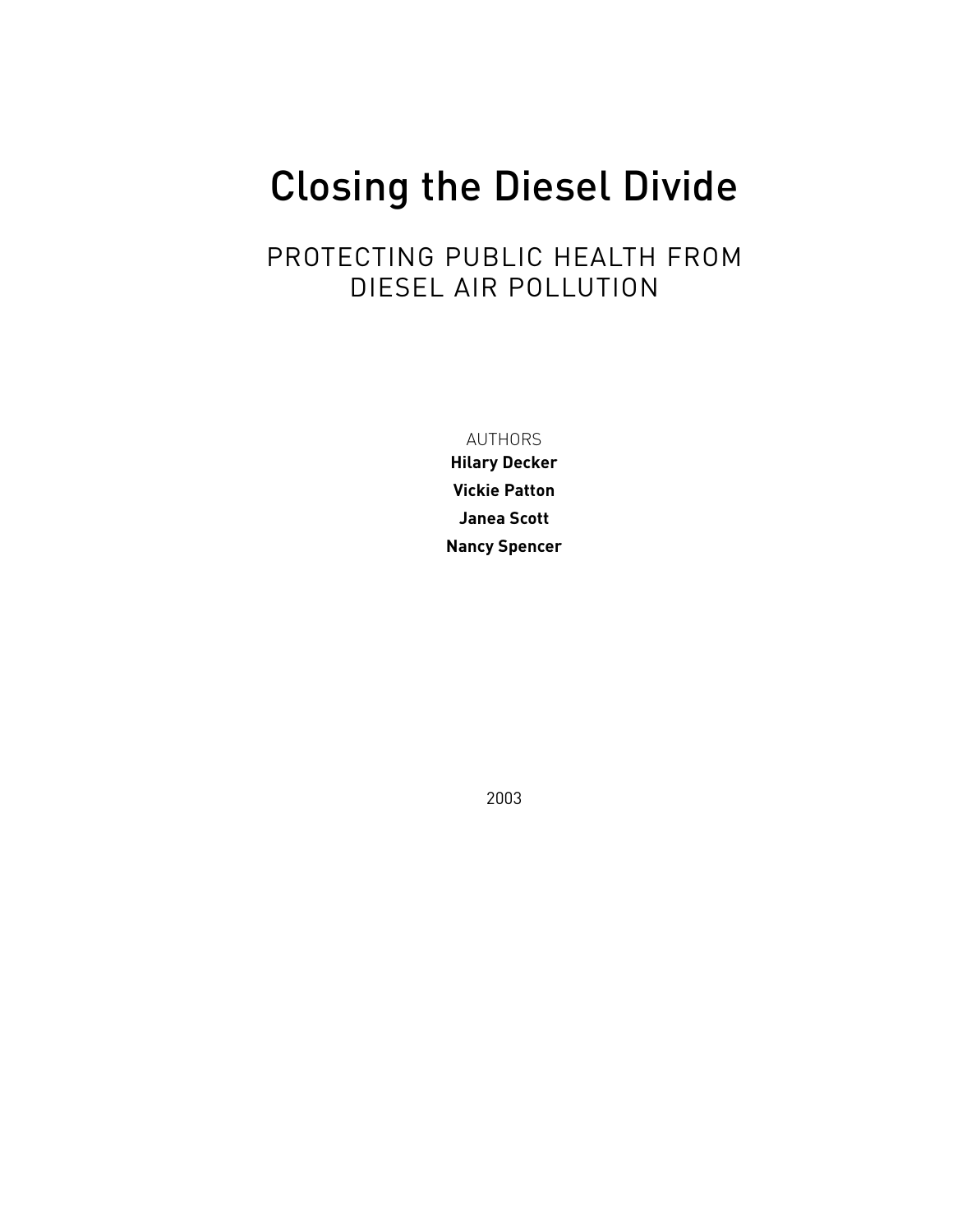*We would like to acknowledge and thank the many individuals who have contributed to this report. Carrie Atiyeh Kowalski provided invaluable analysis and review of numerous drafts. John Kowalczyk conducted the technical analysis in the Executive Summary and Appendix A translating the air quality benefits of regulating nonroad diesel engines and nonroad fuel into the number of onroad vehicles removed from the road. The health effects chapter relied on the extensive literature survey of particulate health effects performed by Deborah Shprentz and a literature survey of diesel exhaust health effects conducted by Garvin Heath. Paul Billings and Blake Early provided critical guidance throughout the report's development. Daniel Hartweg provided valuable research and analysis. And many reviewers provided useful comments and suggestions.*

*100% post-comsumer recycled paper. Total chlorine-free.*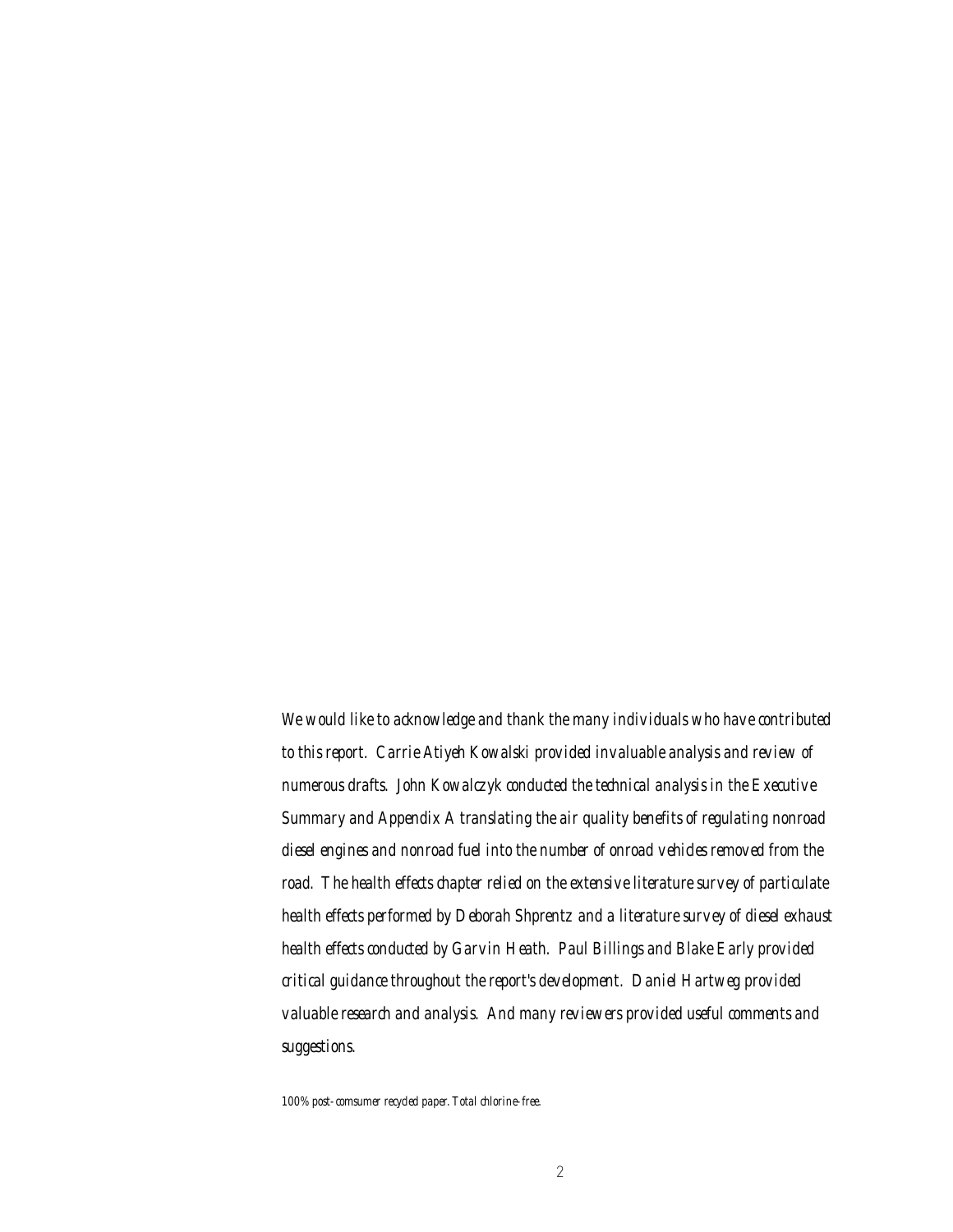### **Contents**

| <b>Executive Summary</b>                                                                                                                                                                                                                  | 6  |
|-------------------------------------------------------------------------------------------------------------------------------------------------------------------------------------------------------------------------------------------|----|
| <b>Introduction</b>                                                                                                                                                                                                                       | 11 |
| CHAPTER 1 The Staggering Pollution from Nonroad Sources                                                                                                                                                                                   | 13 |
| CHAPTER 2 Diesel Exhaust Is Dangerous to Public Health<br>and the Environment                                                                                                                                                             | 18 |
| <b>CHAPTER 3 Diesel Workhorses: From Turf Mowers to Excavators</b>                                                                                                                                                                        | 26 |
| CHAPTER 4 Closing the Stationary Diesel Engine Loophole                                                                                                                                                                                   | 36 |
| CHAPTER 5 Cleaner Fuel to Power Cleaner Engines                                                                                                                                                                                           | 40 |
| CHAPTER 6 The Path to Cleaner, Healthier Air                                                                                                                                                                                              | 42 |
| <b>Appendix A</b><br>Estimated Air Quality Benefits of Rigorous, Fully Implemented Federal Emission<br>Standards and Low Sulfur Fuel Requirements for Nonroad Diesel Engines in<br>Terms of Today's Onroad Vehicles Removed from the Road | 47 |
| <b>Appendix B</b>                                                                                                                                                                                                                         | 51 |
| Comparison of EPA Emission Standards for Large Highway and Nonroad                                                                                                                                                                        |    |

Diesel Engines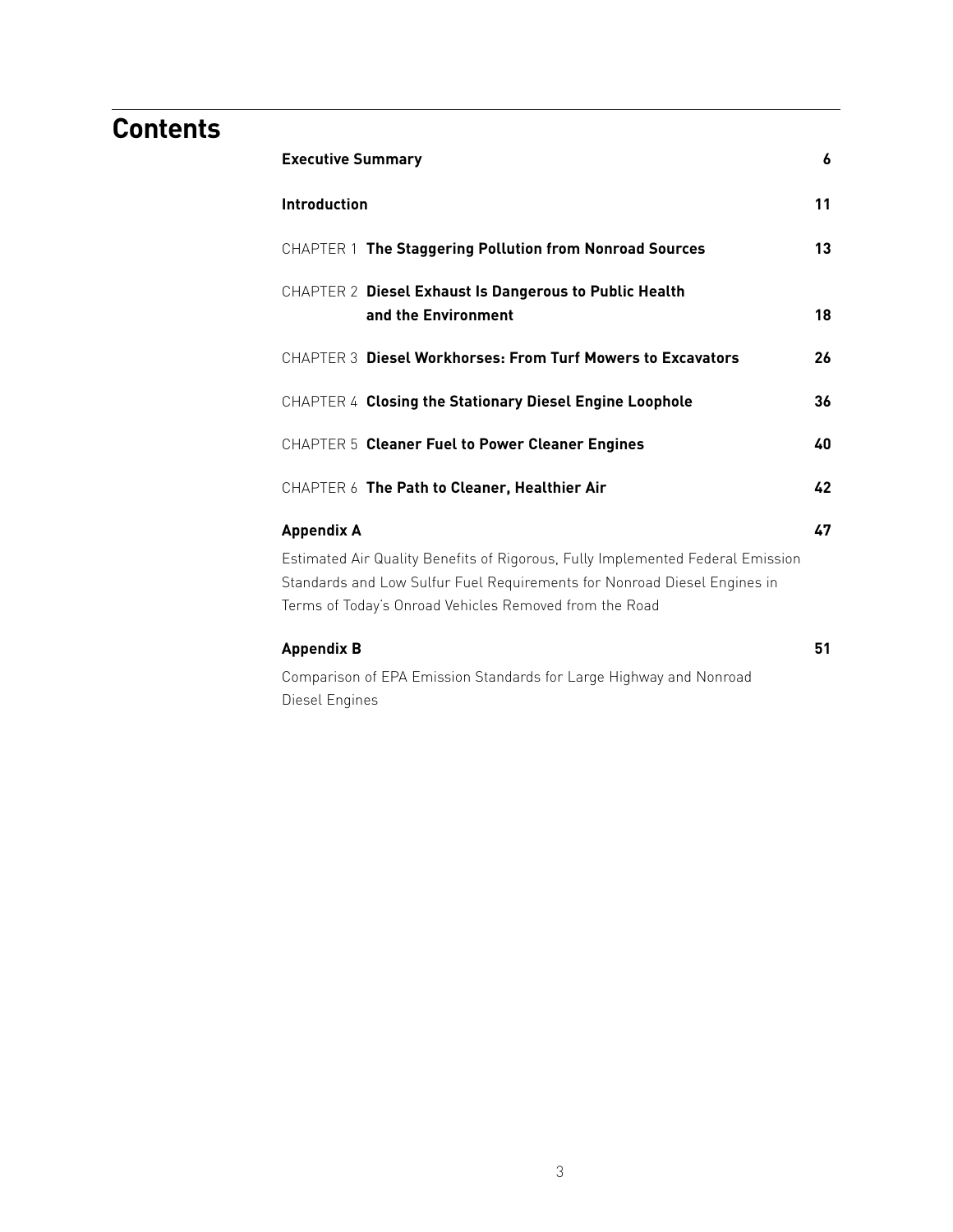### **Figures**

| Figure 1 | National $PM_{2.5}$ Emissions from All Mobile Sources, 2001                                                           |  |  |  |  |
|----------|-----------------------------------------------------------------------------------------------------------------------|--|--|--|--|
| Figure 2 | National PM <sub>10</sub> Emissions from All Nonroad and Onroad<br>Sources, 1980-2000                                 |  |  |  |  |
| Figure 3 | National NOx Emissions from All Nonroad Sources, 1980-2000                                                            |  |  |  |  |
| Figure 4 | National NO <sub>x</sub> Emissions by Source Category, 2001                                                           |  |  |  |  |
| Figure 5 | National SO <sub>2</sub> Emissions from All Nonroad and Onroad Sources,<br>1980-2000                                  |  |  |  |  |
| Figure 6 | National $PM_{2.5}$ Emissions from All Nonroad Diesel Sources,<br>2001                                                |  |  |  |  |
| Figure 7 | National NO <sub>x</sub> Emissions from Diesel Construction, Surface<br>Mining, and Industrial Equipment, 1970-2000   |  |  |  |  |
| Figure 8 | National PM <sub>2.5</sub> Emissions from Diesel Construction, Surface<br>Mining, and Industrial Equipment, 1970-2000 |  |  |  |  |
| Figure 9 | National NO <sub>x</sub> Emissions from Diesel Agricultural Equipment,<br>1970-2000                                   |  |  |  |  |

### **Tables**

| Table 1 | Estimated Air Quality Benefits of a Rigorous, Fully           |
|---------|---------------------------------------------------------------|
|         | Implemented Federal Nonroad Program in Terms of Today's       |
|         | Onroad Vehicles Removed from the Road                         |
| Table 2 | Toxic Air Contaminants and Hazardous Air Pollutants in Diesel |
|         | Exhaust                                                       |
| Table 3 | History of Determinations of the Carcinogenicity of Diesel    |
|         | Exhaust                                                       |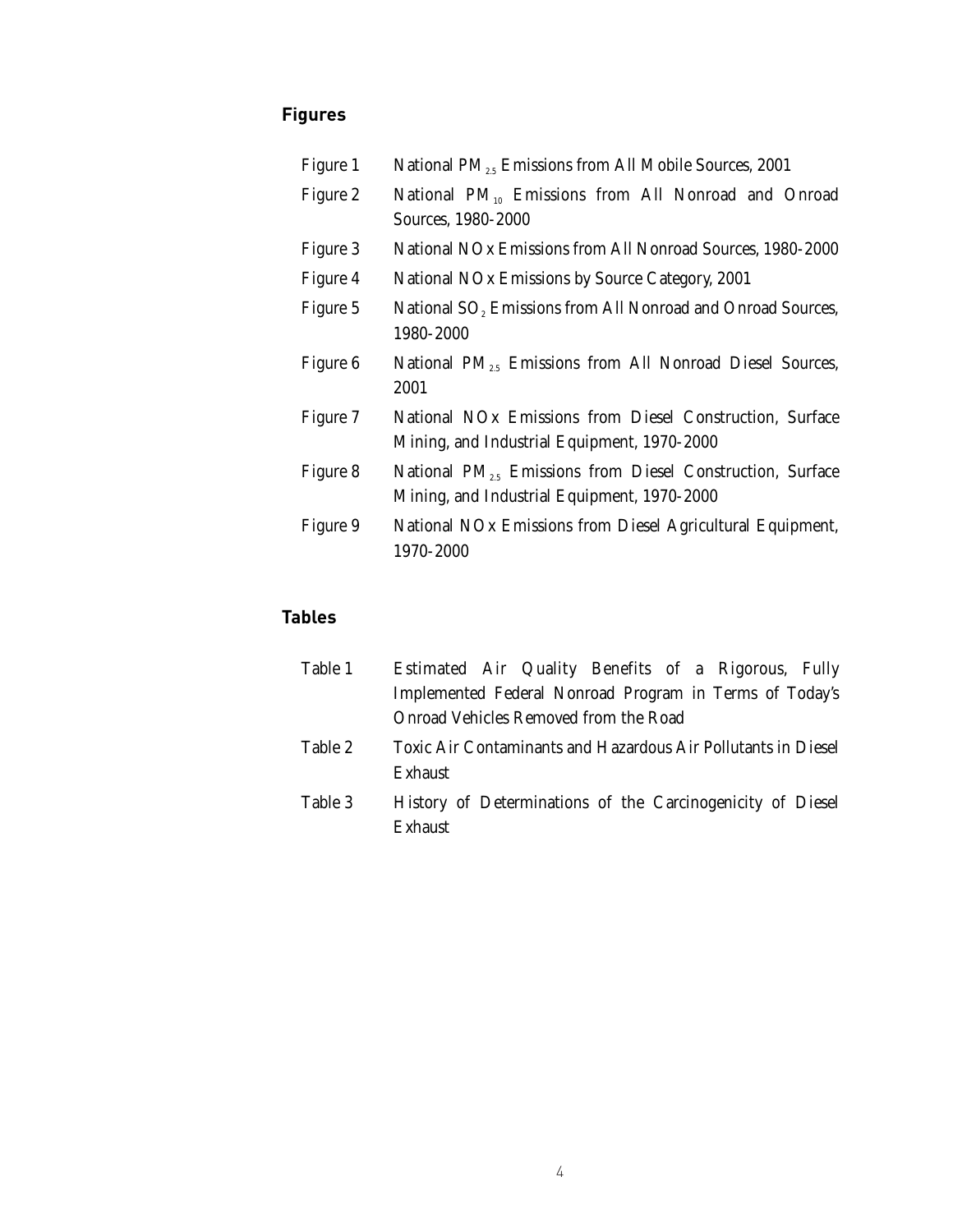### **Abbreviations**

| <b>BUG</b>      | backup generator                                     |
|-----------------|------------------------------------------------------|
| CAA             | <b>Clean Air Act</b>                                 |
| <b>CARB</b>     | California Air Resources Board                       |
| CO              | carbon monoxide                                      |
| <b>DPM</b>      | diesel particulate matter                            |
| <b>EPA</b>      | <b>United States Environmental Protection Agency</b> |
| HC              | hydrocarbon                                          |
| <b>ICE</b>      | internal combustion engine                           |
| <b>MATES-II</b> | Multiple Air Toxics Exposure Study-II                |
| <b>NAAQS</b>    | <b>National Ambient Air Quality Standards</b>        |
| <b>NMHC</b>     | nonmethane hydrocarbon                               |
| NOx             | oxides of nitrogen                                   |
| NO <sub>2</sub> | nitrogen dioxide                                     |
| O <sub>3</sub>  | ozone                                                |
| PM              | particulate matter                                   |
| ppm             | parts per million                                    |
| SOx             | sulfur oxides                                        |
| SO <sub>2</sub> | sulfur dioxide                                       |
| <b>VOC</b>      | volatile organic compound                            |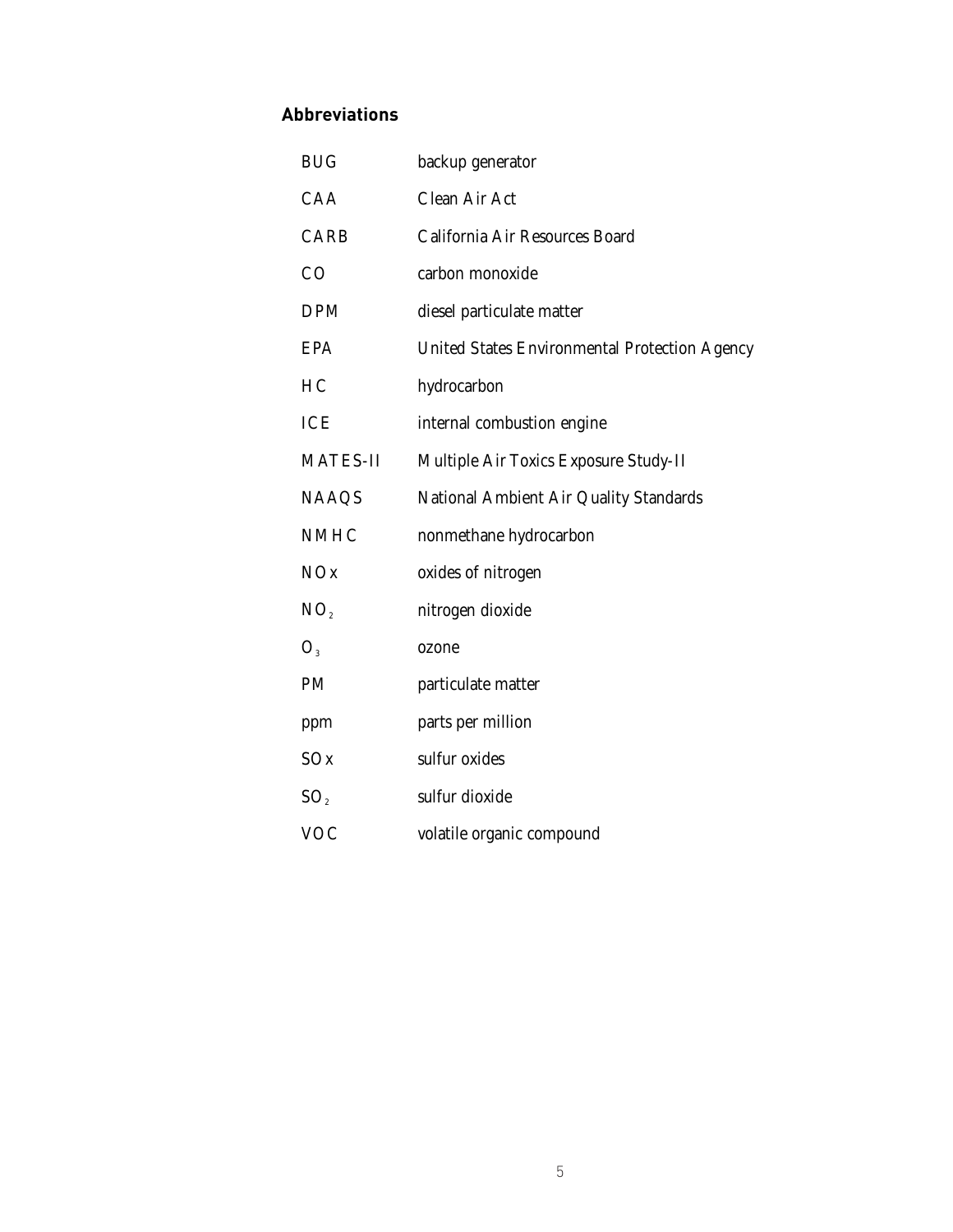### **Executive Summary**

Diesel engines are the workhorses of the American economy, providing power to almost every type of vehicle used in commerce, as well as to electrical generating equipment used for a variety of applications. The diesel exhaust produced by these engines is among the most dangerous and pervasive sources of air pollution. Its components include particulate matter (PM), implicated in a host of respiratory problems and thousands of premature deaths every year; smogforming oxides of nitrogen (NOx); sulfur dioxide  $(SO_2)$ , which forms harmful fine particles and falls back to earth as acid rain; and a noxious brew of toxic chemicals that together pose a cancer risk greater than that of any other air pollutant.

Despite the ubiquity of diesel engines in the United States and the serious public health and environmental threats they pose, diesel engines and diesel fuel are governed by a chaotic patchwork of regulations. Rigorous new standards for large diesel trucks and buses and highway diesel fuel will dramatically cut pollution from these sources beginning in 2006, but other diesel engines remain poorly regulated.

This report examines two sources of diesel pollution that represent holes in the regulatory patchwork: diesel engines in a range of nonroad equipment from lawn tractors to excavators, and stationary internal combustion engines used in electric generators. These two categories encompass a huge range of engines from small loaders and household generators used in residential neighborhoods to massive mining machines and backup generators that provide power to industrial facilities. The United States Environmental Protection Agency's (EPA) forthcoming rule on nonroad diesel engines presents an important opportunity for the federal government to begin closing the diesel divide and to achieve historic reductions of diesel pollution that will allow Americans to breathe easier.

### **A Journey by Diesel Engine**

Accompany a shipment of grain on its journey from a farm in the American heartland to the ship on which it will be exported overseas and you will encounter both the ubiquity of diesel engines in our economy and the poorly designed patchwork of programs that apply to these engines.

The journey starts on a wheat farm, where diesel engines power the tractors and combines used for tilling, planting and harvesting. Diesel-powered pumps deliver water to the fields. Diesel trucks haul the wheat to a grain elevator for storage. From the elevator, trains pulled by diesel locomotives carry the grain to domestic mills or, in many cases, to diesel-powered barges that will in turn carry it to distant markets or ocean ports. At the port, the grain is loaded onto oceangoing vessels by diesel-powered equipment while nearby diesel construction equipment builds the new facilities needed to accommodate the projected doubling of shipping traffic in the next 10 years. Diesel generators stand by to provide backup power to the docks and warehouses. As the grain heads out to sea in a diesel-powered ship, it is guided by a diesel-powered pilot boat, which sees it as far as the open water.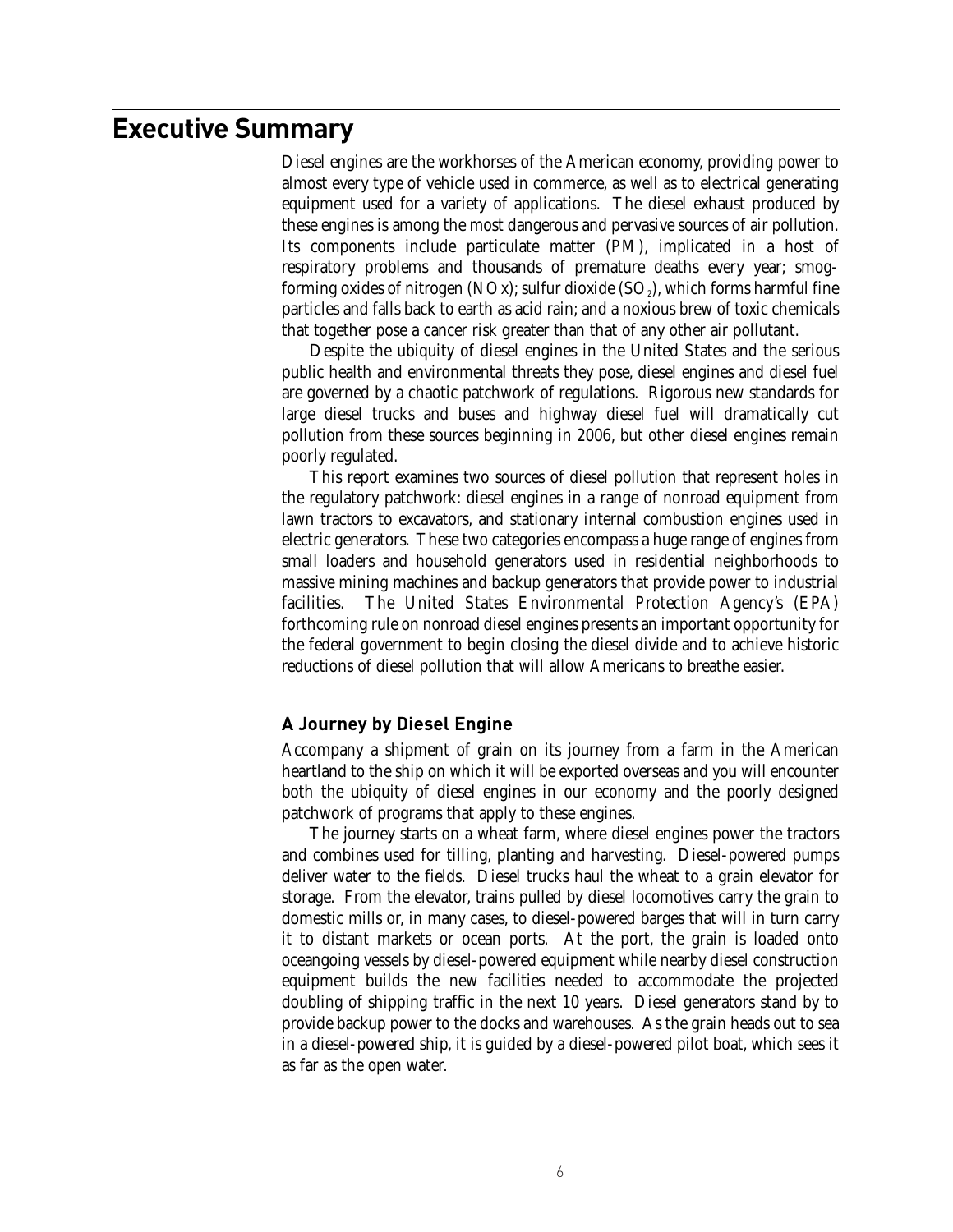Many of the fundamental characteristics of the diesel engines encountered on this journey are the same. But according to their different uses, these engines are subject to widely divergent emission standards and fuel-content limitations. Low sulfur diesel fuel would both directly reduce harmful SO<sub>2</sub> pollution and enable state-of-the-art control technology to curb other contaminants.

- **New highway diesel trucks and buses** are subject to stringent limits on PM, NOx and nonmethane hydrocarbons (NMHC) that will take effect between 2007 and 2010. Sulfur content for highway diesel fuel, which is currently limited to 500 parts per million (ppm), will be capped at 15ppm beginning in 2006. As of 2007, many new highway diesel trucks will meet NOx limits that are almost *nine times* more stringent than those for comparable nonroad diesel equipment.
- **Nonroad diesel equipment,** such as that used in construction and mining, is subject to emission standards for PM and NOx that are considerably less protective than the highway standards. Further, there is currently no federal limit on the sulfur content of the fuel burned in these heavy equipment engines. The sulfur levels average 3,300ppm nationally outside of California, 200 times higher than the 2006 cap for highway diesel. Under current rules a new tier of standards for NMHC, NOx, and carbon monoxide (CO) will apply beginning in 2006. However, the federal government declined to tighten the PM standards. So under rules currently in place a medium-sized construction engine manufactured in 2007 will be allowed to release *30 times* as much PM as a 2007 model year diesel truck or bus.
- **Diesel locomotives** are subject to modest tiered standards for new and remanufactured engines that limit NOx, PM and hydrocarbon (HC) emissions. Diesel locomotive fuel has no sulfur content limit.
- **Small and medium commercial marine engines** such as those in barges, tugboats and ferries will be subject to mediocre NOx, PM and CO limits for new engines starting between 2004 and 2007. There is no sulfur content limit for fuel burned in these engines.
- **Large oceangoing marine engines** already in use are not subject to any federal emission standards or fuel content requirements. EPA very recently finalized essentially meaningless NOx and sulfur oxides (SOx) emissions limits for new engines. The new requirements reflect meager emission standards already being achieved and therefore will not realize any significant clean air benefits. And EPA has repeatedly declined to address pollution from foreign-flagged ships in U.S. territorial waters that make up 95% of all calls on U.S. ports.
- **Stationary internal combustion engines,** such as diesel-powered electric generators, are not subject to any federal emission standards or fuel content requirements.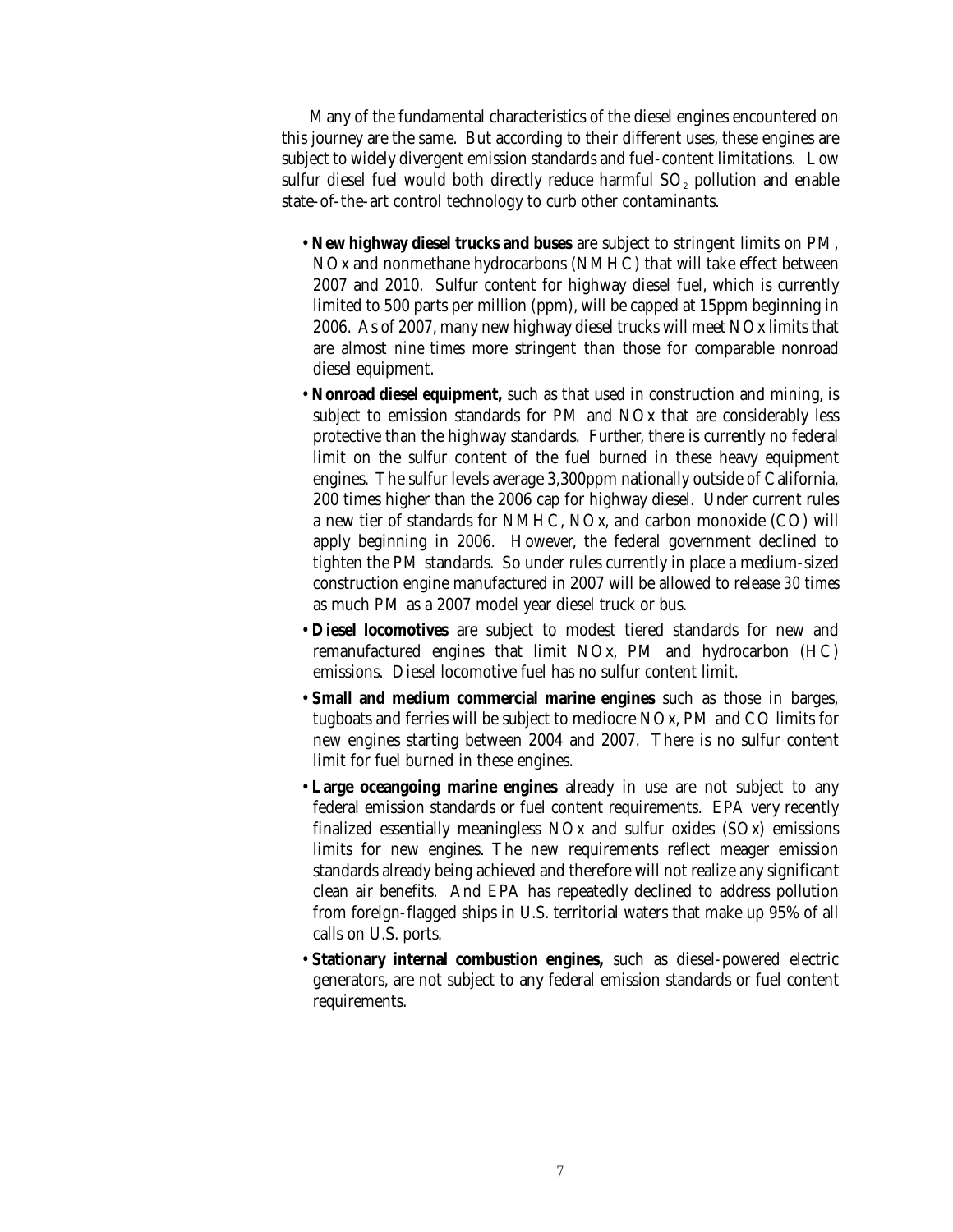### **It's Time to Close the Diesel Divide**

Though nonroad diesel equipment significantly contributes to emissions of several dangerous air pollutants, federal programs to control this pollution have lagged far behind those for other sources. As a result, overall pollution from nonroad diesel equipment has generally risen. By comparison, in the more than 30 years since the 1970 Clean Air Act was passed, pollution from highway automobiles, as well as from most stationary sources, has significantly dropped.

EPA is expected to propose new rules for nonroad diesel engines including those in construction, surface mining, industrial and farm equipment. This historic federal initiative provides the opportunity for EPA to continue the progress it has made in cleaning up large highway diesel engines by closing the divide between highway engines and their nonroad diesel counterparts.

The American Lung Association and Environmental Defense recommend five key steps to protect public health and the environment from the harmful effects of diesel engines:

*Adopt National Nonroad Clean Air Standards Consistent with Onroad Standards.* EPA's upcoming rules should include rigorous federal emission standards and low sulfur fuel requirements for new nonroad diesel equipment that reflect EPA's recently adopted emission standards for large highway diesel engines. The resulting cuts in PM, NOx and SO<sub>2</sub> pollution will help millions of Americans breathe easier, lower cancer risks, and assist state and local governments across the country to achieve key public health and environmental air quality standards.

*Achieve Cleaner Air Today Through Sensible Transition Policies.* Nonroad diesel engines are long-lived, so national standards for newly built equipment will not realize their full clean air gains for decades. Policymakers at all levels of government can take sensible steps to protect public health in the meantime. Contract specifications that require contractors to retrofit existing equipment with cost-effective emission control technologies and programs to encourage equipment operators to use cleaner low sulfur diesel fuel are two ways to immediately reduce pollutants from nonroad engines.

*Address All Nonroad Engines Comprehensively.* Federal and state programs should comprehensively address the pollution from the host of nonroad diesel engines. To fill in the gaps in the regulatory patchwork governing diesel engines, new emission standards and low sulfur fuel programs need to address the full range of engine sizes – from compact loaders to large mining equipment – and the full range of applications – from locomotives to marine engines.

*Close the Stationary Diesel Engine Loophole.* Stationary diesel engines, such as those used in generating electricity, have similar design, pollution levels and control technology solutions as engines used in other applications, and should be subject to comparable standards. California and Texas have begun grappling with pollution from stationary diesel generators. We urge EPA and the states to put in place comprehensive, protective systems for controlling pollutants from dieselpowered generators.

*Ensure Long-Lasting Clean Air Gains Through Effective Program Implementation.* Clean air standards must be married to thoughtful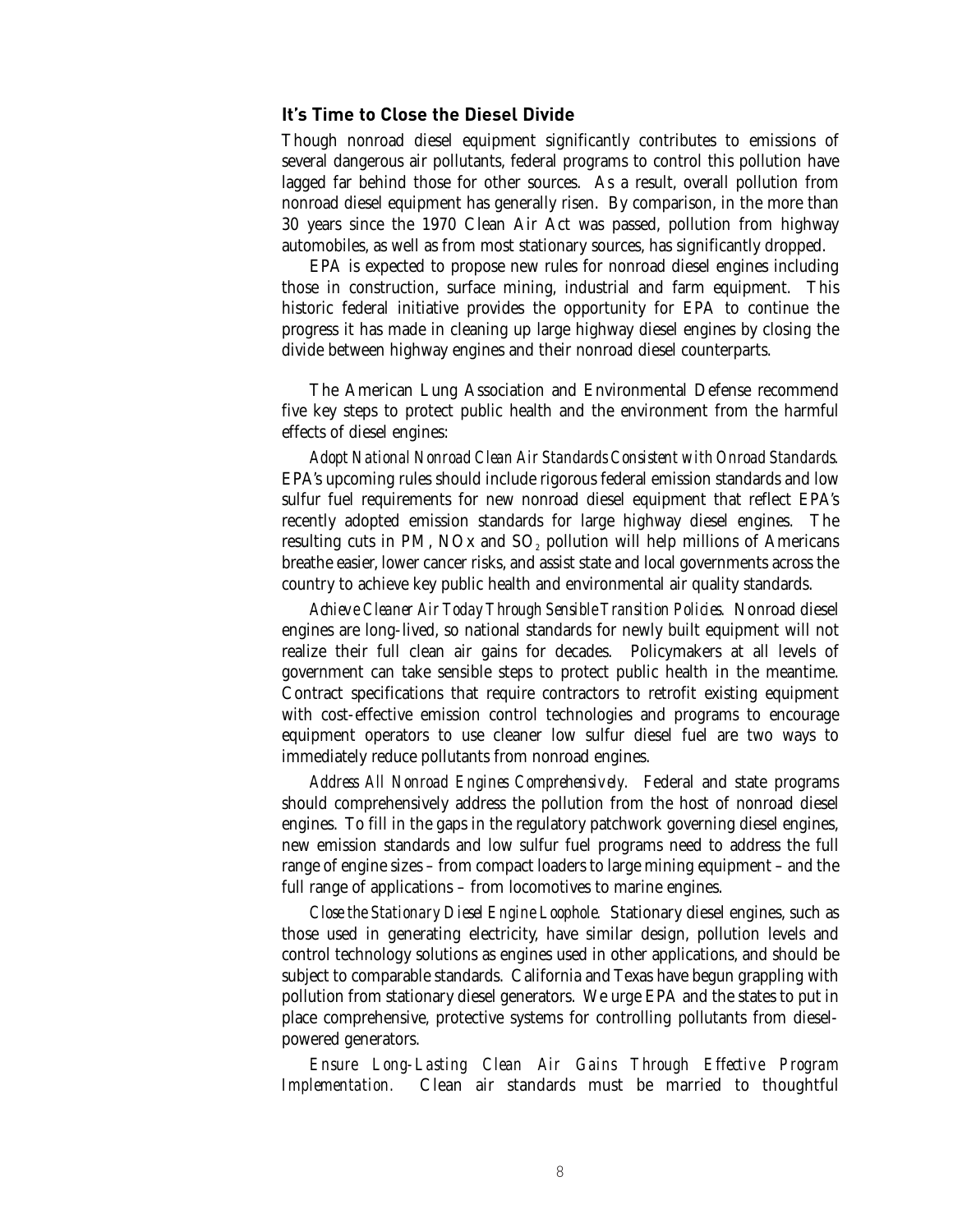implementation strategies to achieve lasting pollution reductions. Both federallyand locally-administered programs must ensure that the emission standards are achieved over a variety of operating conditions, and that programs are designed to create incentives for equipment operators to effectively maintain air pollution control equipment.

### **State-by-State Benefits of Rigorous Clean Air Standards for Nonroad Diesel Equipment**

The table below presents the benefits of rigorous federal emission and fuel standards for nonroad diesel equipment by estimating the number of today's onroad vehicles that would have to be taken out of service to achieve comparable pollution reductions. The estimated benefits are based on a fully implemented, rigorous federal nonroad program and are compared with today's national emissions inventory for all passenger vehicles as well as large diesel trucks and buses. The analysis is presented for each state and is based on the benefits in curbing fine particulate matter ( $PM_{2.5}$ ) from diesel exhaust. The  $PM_{2.5}$  from diesel engines is associated with a significant increased risk of lung cancer. Indeed, the best available studies have found that the cancer risk from diesel particulate emissions far exceeds the risk from all other air pollutants.

The analysis demonstrates that in states across the country improving the emission standards for nonroad diesel equipment is one of the single most important measures that can be taken to achieve healthier air. Appendix A explains how these calculations were derived. This appendix also contains an analysis of the benefits from potential NOx and SOx emission reductions.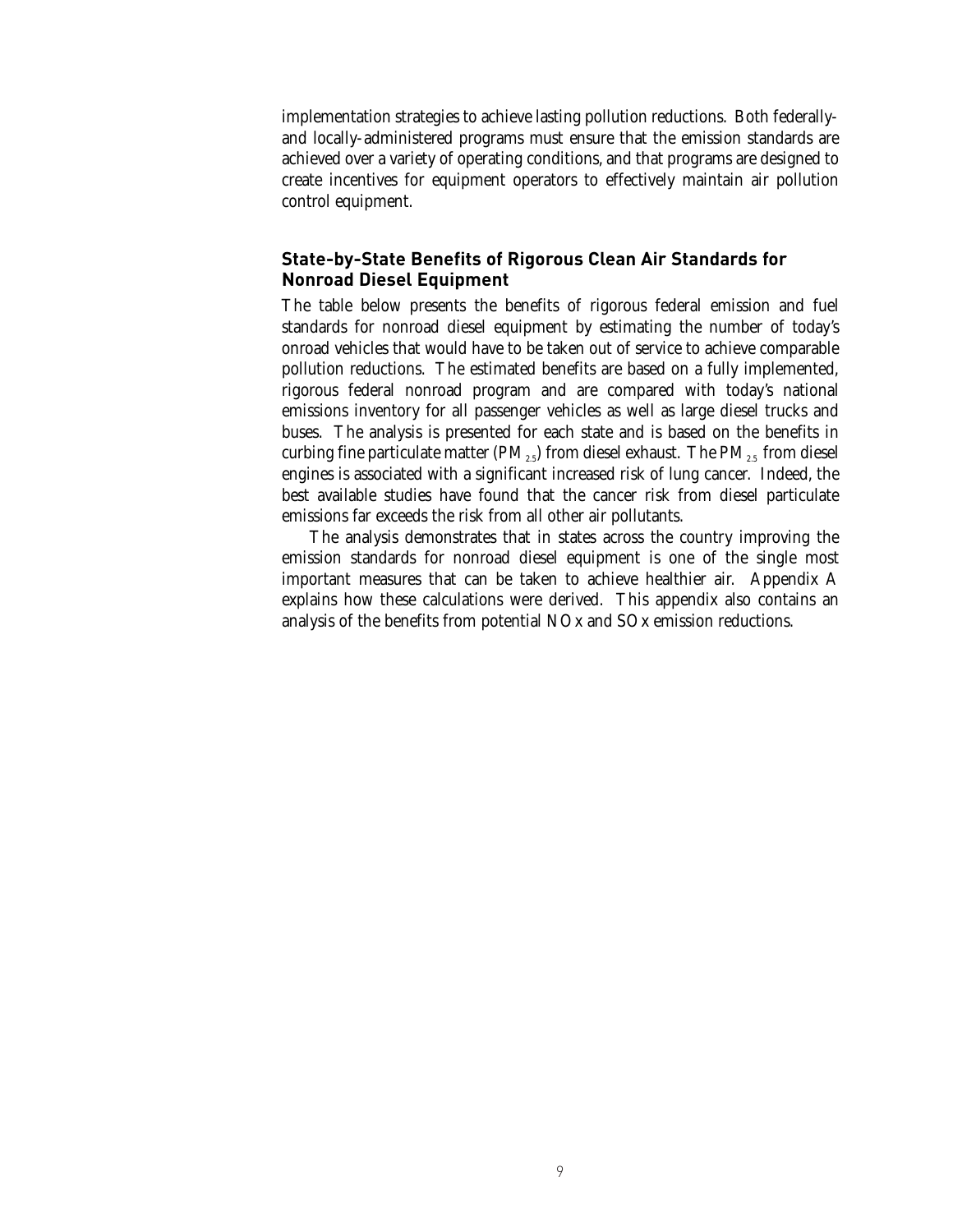### TABLE 1 **Estimated Air Quality Benefits of a Rigorous, Fully Implemented Federal Nonroad Program in Terms of Today's Onroad Vehicles Removed from the Road**

| <b>State</b>    | $PM_{25}$                     |
|-----------------|-------------------------------|
| <b>National</b> | 192,713,000 (93% of vehicles) |
|                 |                               |
| Alabama         | 3,018,000                     |
| Alaska          | 428,000                       |
| Arizona         | 3,584,000                     |
| Arkansas        | 1,819,000                     |
| California      | 23,370,000                    |
| Colorado        | 2,992,000                     |
| Connecticut     | 2,319,000                     |
| Delaware        | 538,000                       |
| Wash. D. C.     | 387,000                       |
| Florida         | 11,058,000                    |
| Georgia         | 5,677,000                     |
| Hawaii          | 826,000                       |
| Idaho           | 892,000                       |
| Illinois        | 8,456,000                     |
| Indiana         | 4,136,000                     |
| lowa            | 1,981,000                     |
| Kansas          | 1,825,000                     |
| Kentucky        | 2,748,000                     |
| Louisiana       | 3,019,000                     |
| Maine           | 867,000                       |
| Maryland        | 3,638,000                     |
| Massachusetts   | 4,323,000                     |
| Michigan        | 6,754,000                     |
| Minnesota       | 3,373,000                     |
| Mississippi     | 1,949,000                     |
| Missouri        | 3,807,000                     |
| Montana         | 611,000                       |
| Nebraska        | 1,162,000                     |
| Nevada          | 1,416,000                     |
| New Hamp.       | 850,000                       |
| New Jersey      | 5,748,000                     |
| New Mexico      | 1,240,000                     |
| New York        | 12,891,000                    |
| North Carolina  | 5,542,000                     |
| North Dakota    | 429,000                       |
| Ohio            | 7,692,000                     |
| Oklahoma        | 2,341,000                     |
| Oregon          | 2,346,000                     |
| Pennsylvania    | 8,311,000                     |
| Rhode Island    | 715,000                       |
| South Carolina  | 2,743,000                     |
| South Dakota    | 577,000                       |
| Tennessee       | 3,883,000                     |
| Texas           | 14,372,000                    |
| Utah            | 1,538,000                     |
| Vermont         | 414,000                       |
| Virginia        | 4,860,000                     |
| Washington      | 4,048,000                     |
| West Virginia   | 1,216,000                     |
| Wisconsin       | 3,651,000                     |
| Wyoming         | 333,000                       |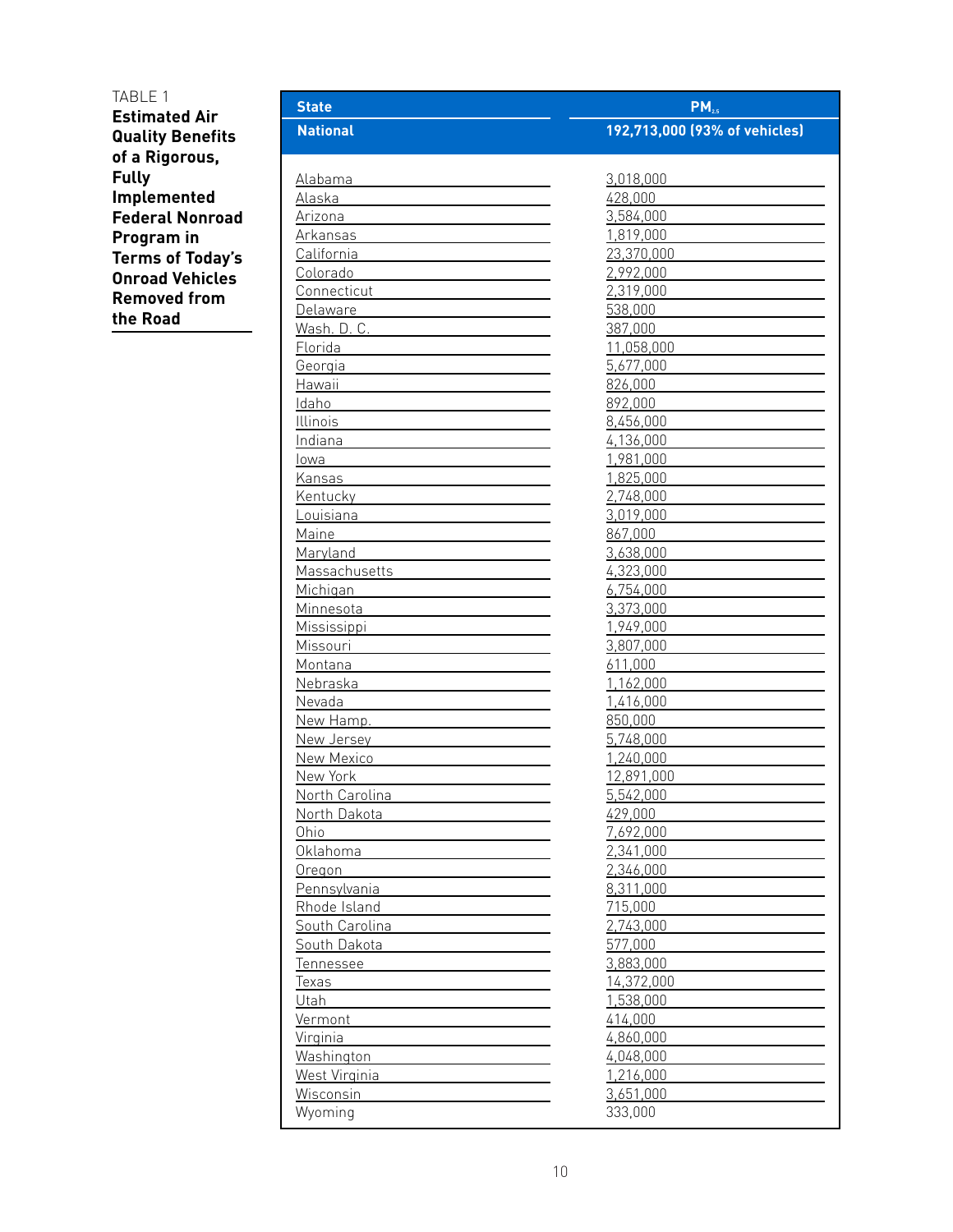### **Introduction**

The essential qualities of diesel engines, including their power, durability and fuel economy, have made them the engine of choice for many applications, including large highway trucks and buses, small lawn tractors and loaders, almost all construction, surface mining and farm equipment, marine engines in both inland and oceangoing duty, locomotives, and electrical generating equipment used for buildings of all sizes and applications.

While the engines used in these different applications share the same technology, they are subject to widely divergent clean air standards. Emissions standards for the nonroad engines used in construction and mining lag far behind those for analogous engines used in onroad applications such as large diesel trucks and buses. The well-documented public health and environmental threats of diesel exhaust demand that nonroad and stationary diesel engines and the fuel they burn be subject to equivalent clean air standards as onroad diesel engines. This report examines the status and impacts of nonroad and stationary diesel engines in the following chapters:

### **Chapter 1: The Staggering Pollution from Nonroad Sources**

Nonroad engines are the largest source of PM and  $SO<sub>2</sub>$  in the transportation sector. Over the last thirty years, emissions from passenger cars have fallen significantly, as increasingly strict regulations have led to effective emission control technologies. But diesel nonroad engines are responsible for more pollution today than they were when the Clean Air Act was put into place in 1970.

### **Chapter 2: Diesel Exhaust Is Dangerous to Public Health and the Environment**

The breathtaking hazards posed by diesel exhaust stand in stark contrast to the lack of a comprehensive program to control diesel emissions from all their sources. The critical constituents of diesel exhaust include  $PM$ ,  $NOx$ ,  $SO<sub>2</sub>$ ,  $CO$  and a laundry list of toxic chemicals. This veritable greatest hits list of dangerous air pollutants contributes to a host of public health and environmental hazards, including cancer risk greater than that posed by any other air pollutant, premature death, both chronic and acute respiratory injury, asthma attacks, ground-level ozone formation, acid deposition, and particulate haze and visibility impairment.

### **Chapter 3: Diesel Workhorses: From Turf Mowers to Excavators**

Construction and surface mining equipment, farm equipment and commercial marine engines are the largest contributors to nonroad diesel pollution. Each presents an opportunity for the United States Environmental Protection Agency (EPA) to dramatically reduce pollution by establishing parity between these engines and their onroad counterparts.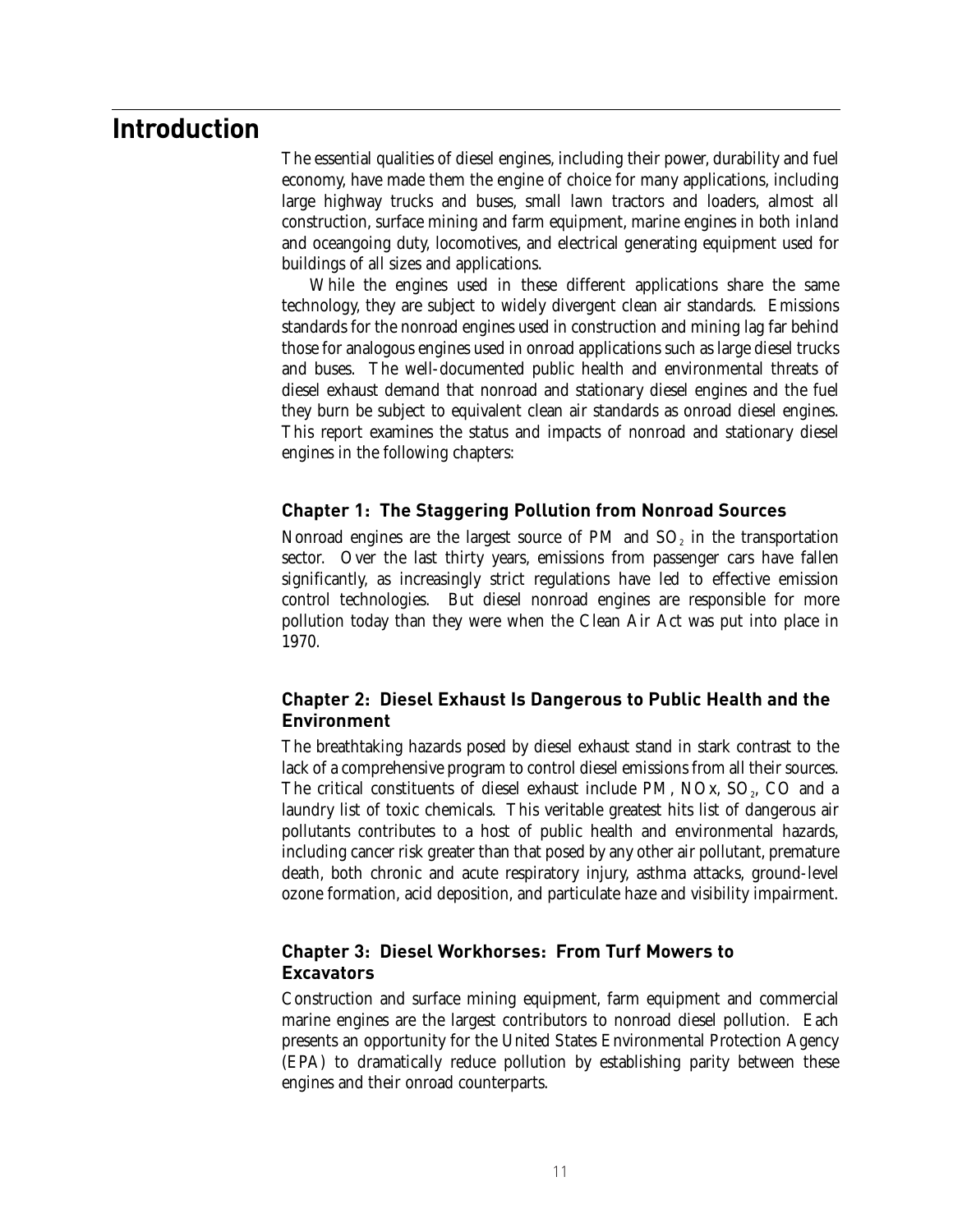### **Chapter 4: Closing the Stationary Diesel Engine Loophole**

Diesel engines, such as diesel generators, that are categorized as "stationary" internal combustion engines have truly fallen through the cracks of the Clean Air Act. If a generator is moved more than once a year, it is regulated the same as construction equipment. But if an identical generator is not moved more than once a year, it is classified as stationary and is not subject to any federal emission limitations at all. This chapter examines the breadth of the loophole for stationary diesel generators and the pollution that escapes through it.

#### **Chapter 5: Cleaner Fuel to Power Cleaner Engines**

EPA has yet to establish any standards for the sulfur content of diesel fuel for use in nonroad equipment. This fuel often contains sulfur levels exponentially higher than the limits that are coming into effect for fuel used in onroad diesel engines. Sulfur dioxide is itself a dangerous pollutant that needs to be controlled. But it is also necessary to control fuel sulfur content because sulfur fouls emission controls. Removing sulfur from diesel fuel is a critical first step that will allow state-of-theart emissions control technologies to reduce other pollutants in diesel exhaust.

#### **Chapter 6: The Path to Cleaner, Healthier Air**

The American Lung Association and Environmental Defense recommend five key steps to begin protecting public health and the environment from the harmful effects of nonroad and stationary diesel engines:

*Adopt National Nonroad Clean Air Standards Consistent with Onroad Standards.* EPA should apply the rigorous federal emission standards and low sulfur fuel requirements in place for onroad diesel engines to new diesel engines used in nonroad equipment.

*Achieve Cleaner Air Today Through Sensible Transition Policies.* Requirements for state and municipal contractors to retrofit existing equipment and incentives for equipment operators to use cleaner low sulfur onroad diesel fuel in nonroad engines are two ways that state and local governments can immediately reduce pollution from nonroad engines without waiting for the next generation of equipment to replace existing machines.

*Address All Nonroad Engines Comprehensively.* To realize broad public health and environmental benefits, federal programs should comprehensively address engine standards and fuel content limits for the full suite of nonroad diesel equipment.

*Close the Stationary Diesel Engine Loophole.* We urge EPA and the states to put in place programs for controlling pollutants from stationary engines that have not been subject to any federal clean air controls at all.

*Ensure Long-Lasting Clean Air Gains Through Effective Program Implementation.* Both federally- and locally-administered programs must ensure that the emission standards are achieved over a variety of operating conditions, and that programs create incentives for equipment operators to effectively maintain air pollution control equipment.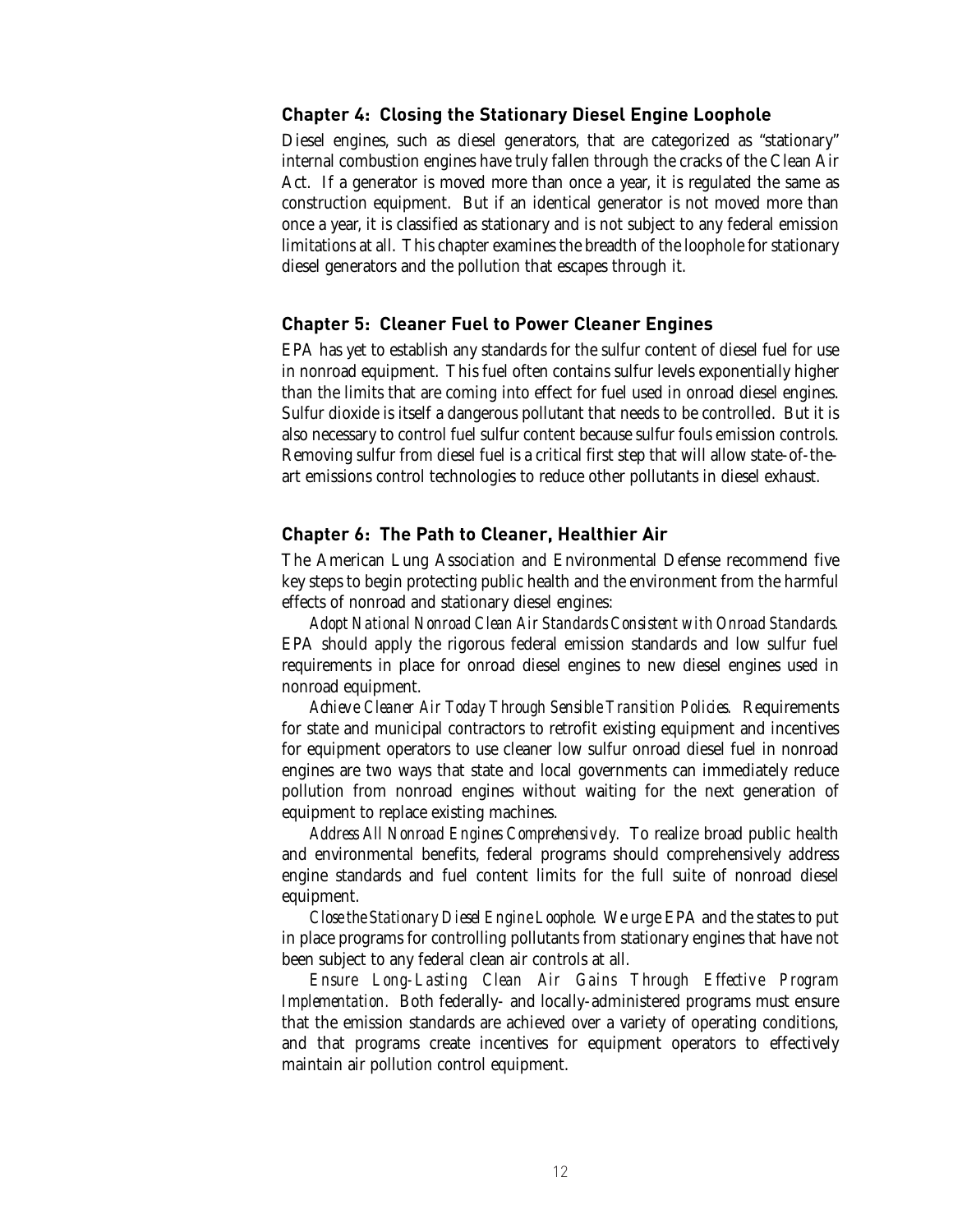### **The Staggering Pollution from Nonroad Sources**

The high pollution levels from nonroad diesel engines reflect the lack of meaningful emission limits as well as the challenges of controlling emissions from engines operating under the extremely varied loads and duty cycles that characterize the broad range of nonroad equipment. These factors combine to make the nonroad sector the source of a disproportionate share of harmful particulates, oxides of nitrogen (NOx), and sulfur dioxide  $(SO<sub>2</sub>)$ .

### **Particulate Matter**

Collectively, nonroad engines, from gasoline lawn and garden equipment to large diesel construction equipment, discharge more dangerous fine particulate matter than any other source in the transportation sector (Figure 1).

#### FIGURE 1





http://www.epa.gov/ttn/chief/trends/tre nds01/trends2001.pdf

online at

Nationally nonroad engines collectively discharge more harmful fine particulates than any other source in the transportation sector.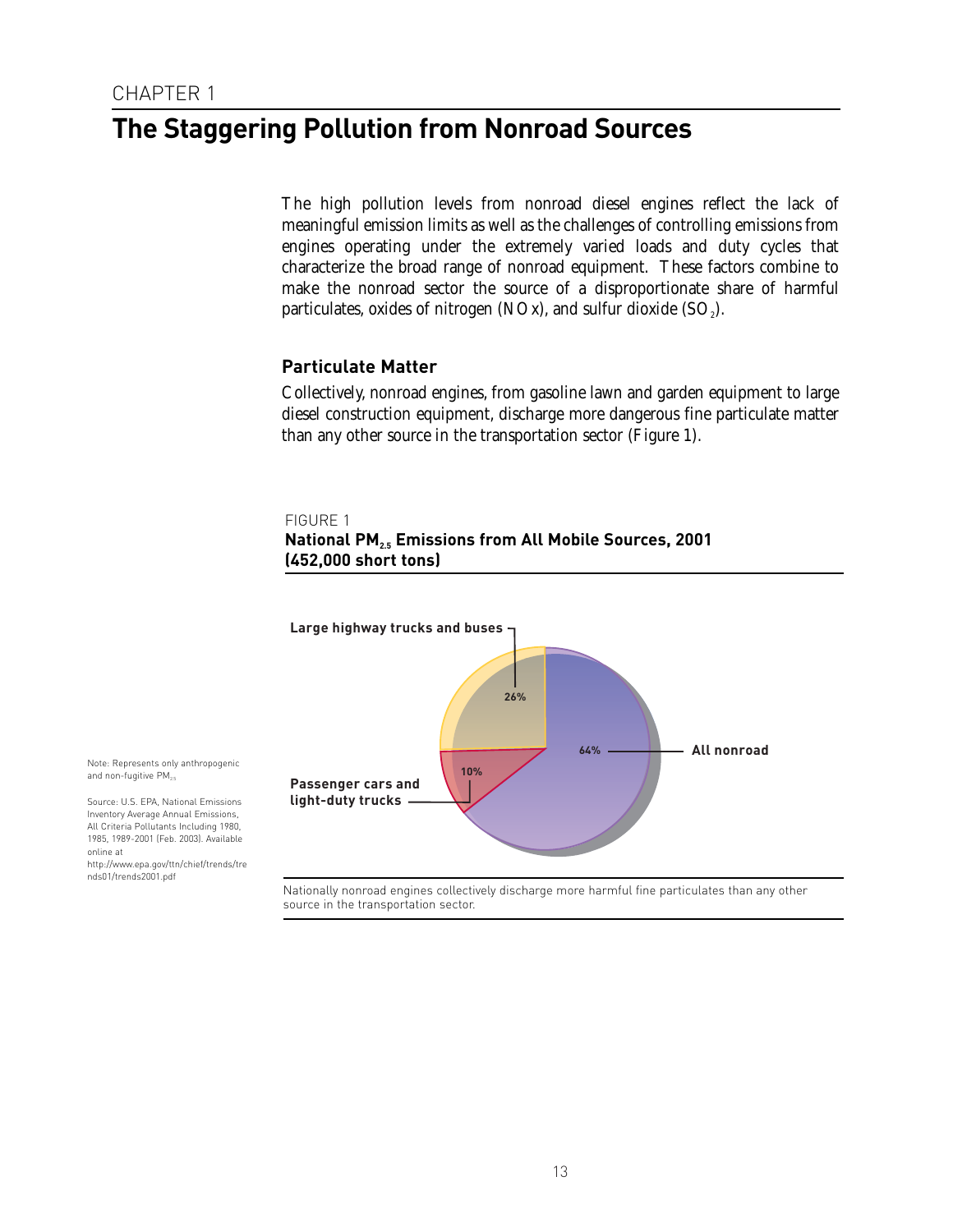Despite the fact that nonroad diesel engines are in many cases similar to their onroad counterparts, they emit PM at dramatically higher levels because they have never been required to use state-of-the-art emission controls. For example, in 2007, when nonroad construction equipment will meet new EPA standards, a medium-sized piece of construction equipment will be allowed to release 30 times as much PM as a highway bus.

Figure 2 illustrates the consequences of the disparate approaches to nonroad and onroad engines. National pollution control programs for onroad engines have resulted in a steady decline in emissions from these engines over the last few decades. The comparative failure to control nonroad engines has allowed particulate pollution from these engines to rise from a starting point below onroad engines to current levels that surpass them.

### FIGURE 2 **National PM10 Emissions from All Nonroad and Onroad Sources, 1980-2000**



Note: Long-term particulate emissions data for total nonroad sources is available only for PM<sub>10</sub>, which includes both fine and coarser particles. The particles released from diesel engines are predominantly PM<sub>25</sub> and smaller.

Source: U.S. EPA, National Emissions Inventory Average Annual Emissions, All Criteria Pollutants Including 1980, 1985, 1989-2001 (Feb. 2003). Available online at http://www.epa.gov/ttn/chief/ trends/trends01/trends2001.pdf

Lagging federal emission standards have allowed the total national particulate emissions from nonroad engines to surpass emissions from onroad engines.

### **Oxides of Nitrogen**

Since 1980, annual NOx emissions from all nonroad engines have increased by nearly 25 percent (Figure 3). These engines collectively discharge a significant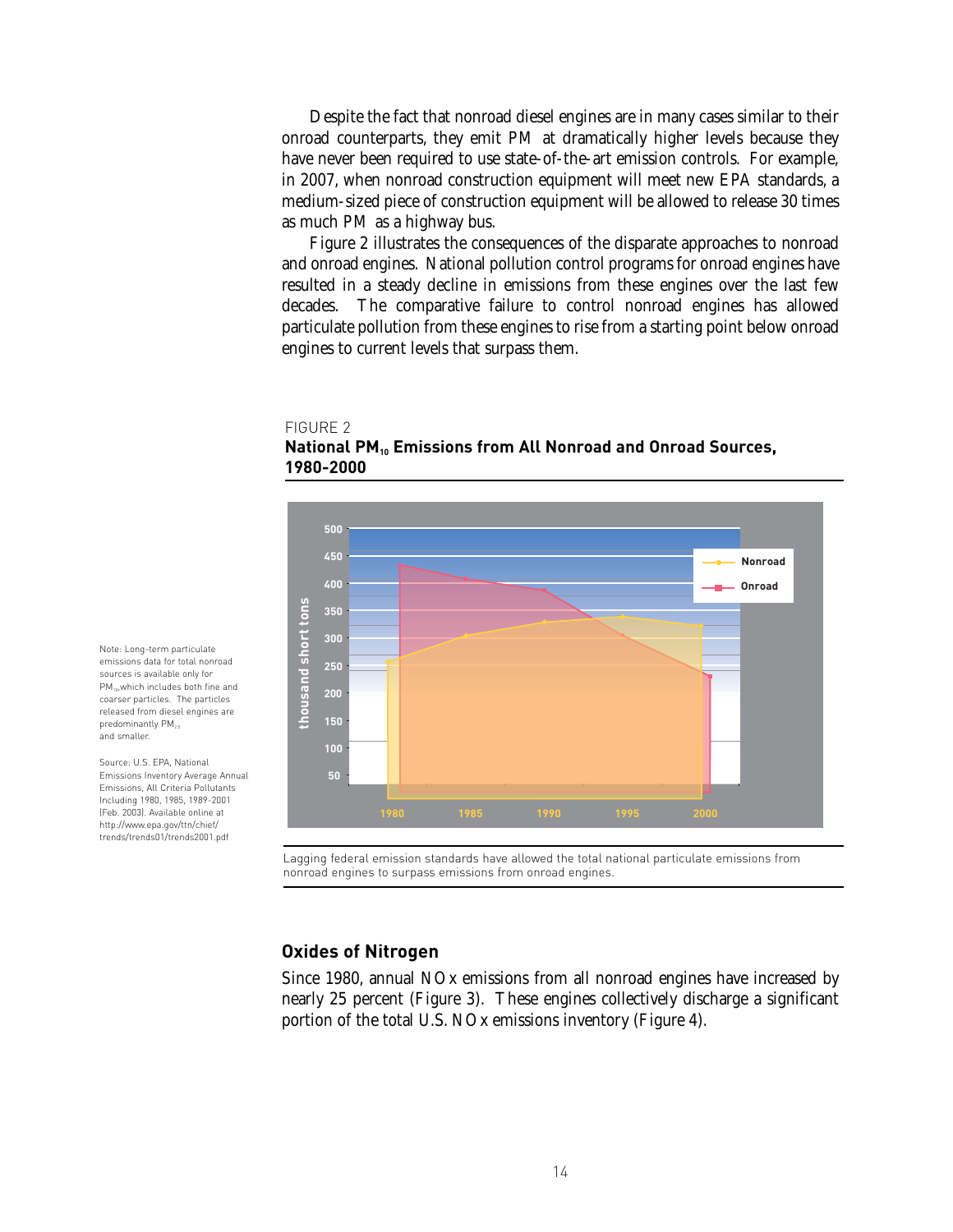### FIGURE 3 **National NOx Emissions from all Nonroad Sources, 1980-2000**



Source: U.S. EPA, National Emissions Inventory Average Annual Emissions, All Criteria Pollutants Including 1980, 1985, 1989-2001 (Feb. 2003). Available online at http://www.epa.gov/ttn/chief/ trends/trends01/trends2001.pdf

> The annual smog-forming NOx emissions from the nation's nonroad engines have risen nearly a million tons in the last two decades.

### FIGURE 4 **National NOx Emissions by Source Category, 2001 (22.3 million short tons)**



Source: U.S. EPA, National Emissions Inventory Average Annual Emissions, All Criteria Pollutants Including 1980, 1985, 1989-2001 (Feb. 2003). Available online at http://www.epa.gov/ttn/chief/ trends/trends01/trends2001.pdf

> NOx emissions from all nonroad engines nationwide are comparable to the NOx pollution levels from the nation's fleet of power plants.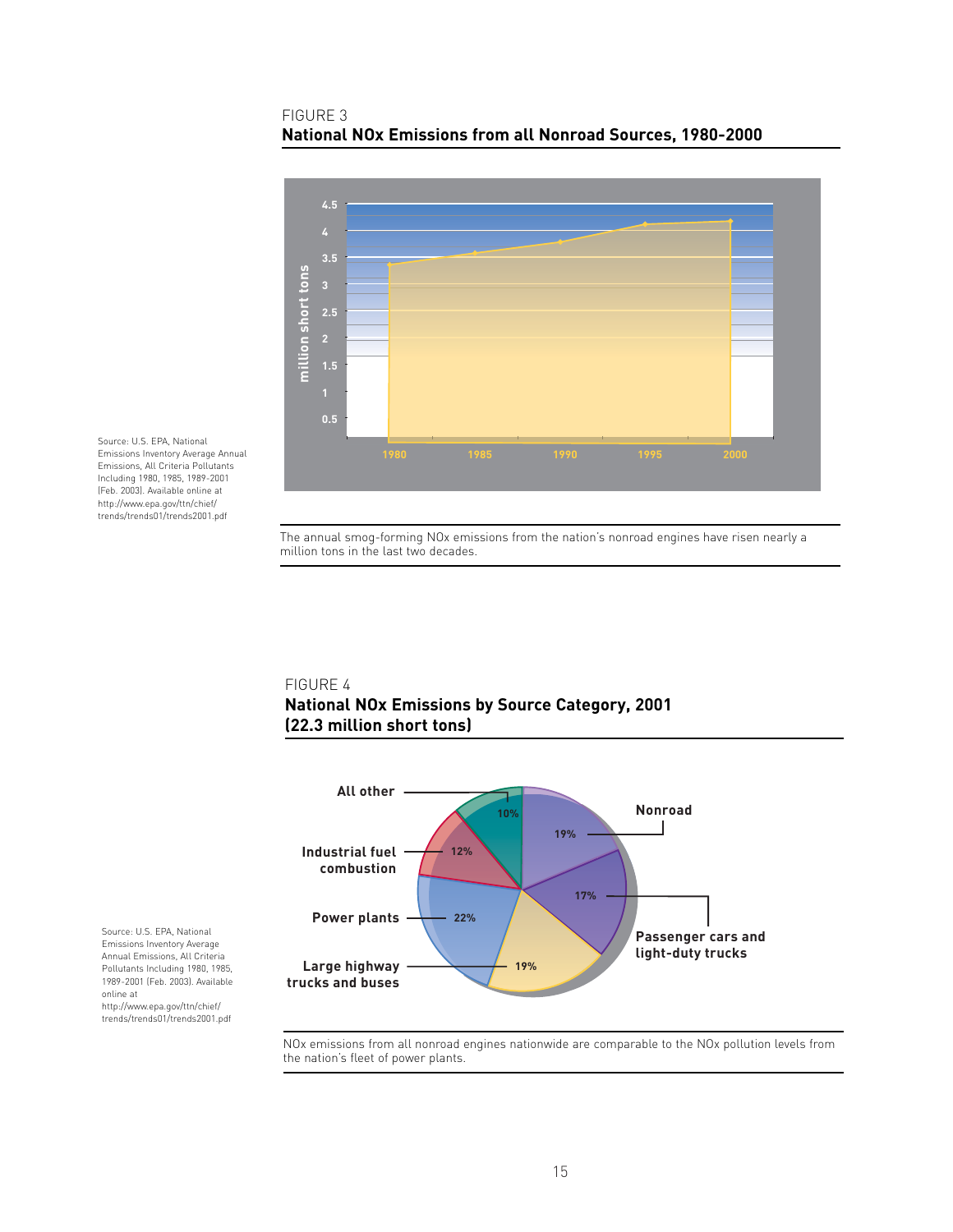### **Sulfur Dioxide**

FIGURE 5

While power plants are unquestionably the nation's largest source of  $SO<sub>2</sub>$ , the extraordinarily high sulfur levels in nonroad diesel fuel make diesel-powered nonroad engines a significant contributor of  $SO<sub>2</sub>$  pollution as well.  $SO<sub>2</sub>$  emissions from the nonroad sector grew considerably between 1980 and 2000. Figure 5 contrasts the inexorable rise in  $SO<sub>2</sub>$  emissions from nonroad engines with the decrease in  $SO<sub>2</sub>$  emissions from onroad sources, which occurred after the national program to lower the sulfur levels in gasoline took effect in 1993.  $SO<sub>2</sub>$  emissions from onroad engines will fall even further after stricter fuel sulfur content limits for gasoline are phased in starting in 2004 and diesel beginning in 2006.

### **National SO<sub>2</sub> Emissions from all Nonroad and Onroad Sources, 1980-2000**



Source: U.S. EPA, National Emissions Inventory Average Annual Emissions, All Criteria Pollutants Including 1980, 1985, 1989-2001 (Feb. 2003). Available online at http://www.epa.gov/ttn/chief/

trends/trends01/trends2001.pdf

National  $SO<sub>2</sub>$  emissions from nonroad engines are rapidly outpacing onroad emissions due to the combination of growth in the nonroad sector and a rigorous national program to lower the sulfur content of highway gasoline and diesel fuels.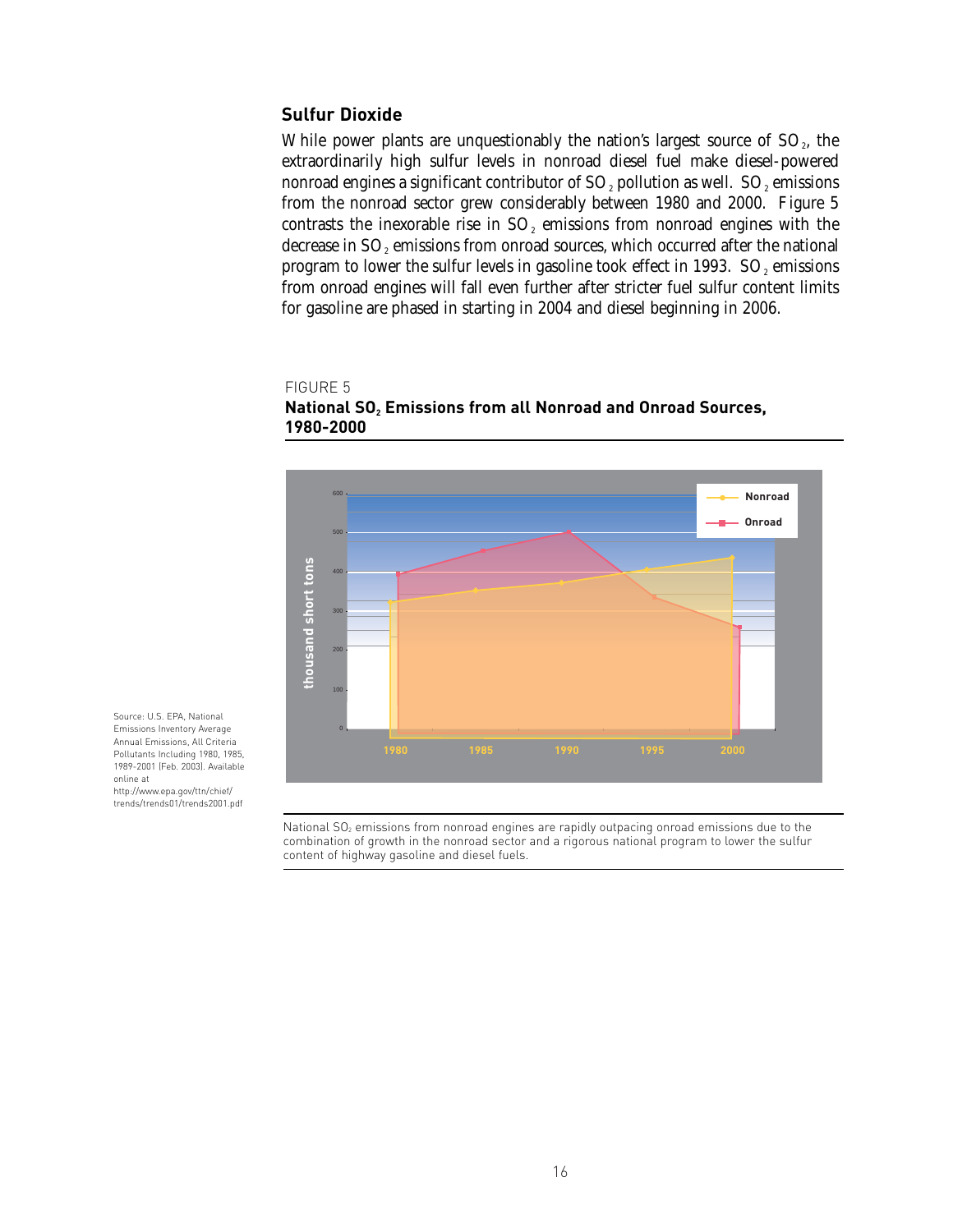#### **Measuring Emissions from the Nonroad Sector**

Precise measurement of emissions from diesel-powered nonroad engines is challenging because of uncertainty in estimating the number of nonroad engines in use and the many different conditions under which they operate. EPA is completing work on a new, updated model for projecting emissions from nonroad engines that is expected to be publicly released in conjunction with the proposed new emission standards for these sources.

The emissions data used in this chapter are based on EPA's most recent national emissions inventory that, in turn, relied on the draft new EPA nonroad model and the recently released updated model for estimating pollution from passenger vehicles. Based on this latest available information, nonroad engines remain one of the single most important contributors to high pollution levels. Without concerted federal and state policies to address the pollution from these engines, the nation will be severely hampered in meeting the health-based national ambient air quality standards (NAAQS) for fine particles and ozone, in cutting haze air pollution in national parks, and in protecting urban populations from one of the nation's most harmful air toxics.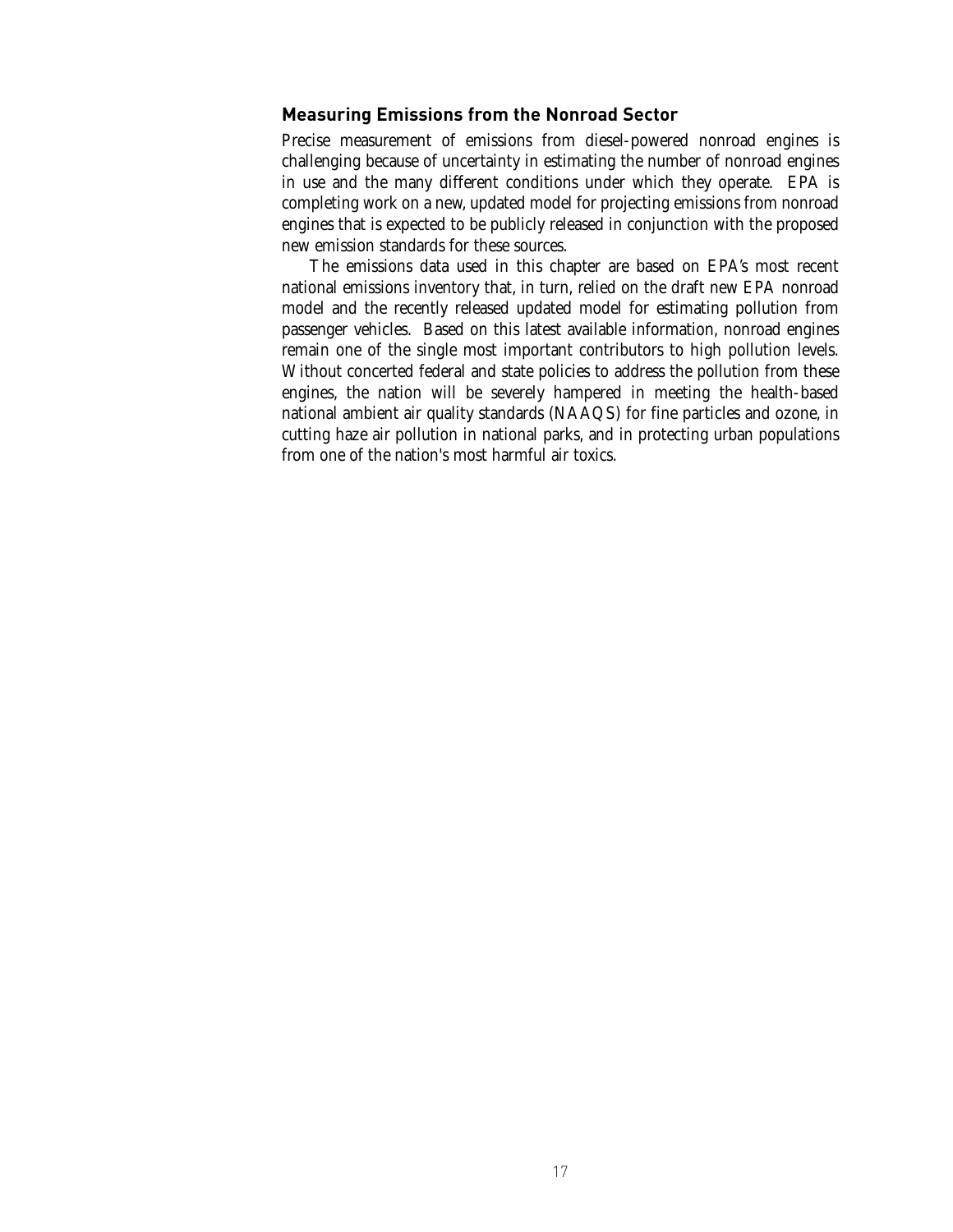### **Diesel Exhaust Is Dangerous to Public Health and the Environment**

The breathtaking range of hazards posed by diesel exhaust stands in stark contrast to the lack of a comprehensive approach to controlling diesel emissions from all their sources. The critical constituents of diesel exhaust include PM, NOx and SO<sub>2</sub>, as well as a laundry list of toxic chemicals that cause both public health and environmental dangers.

### **What Is Diesel Exhaust?**

Diesel exhaust occurs as a gas, liquid or solid and is a result of the combustion of diesel fuel in a compression-ignition engine. Its composition varies depending on the type of engine, the operating conditions, fuel characteristics and the presence of a control system, but it always contains both particulate matter and a complex mixture of hundreds of gases, many of which are known or suspected to cause  $cancer.<sup>1</sup>$ 

Diesel engines produce far more particulate pollution than gasoline engines. Depending on operating conditions, fuel quality and emission controls, light-duty diesel engines and heavy-duty diesel engines can emit 50 to 80 times and 100 to 200 times, respectively, more particle mass than typical catalytically equipped gasoline-powered engines.<sup>2</sup> Diesel particulate matter is typically fine  $\approx 2.5$ microns) or ultrafine (< 0.1 micron) in size. Virtually all of the diesel exhaust particle mass has a diameter of less than 10 microns, 94 percent is less than 2.5 microns, and 92 percent is less than 1.0 microns.<sup>3</sup> Because of the preponderance of small particles, diesel particulate matter is easily inhaled deep into the lungs' bronchial and alveolar regions, where their clearance is slow compared with particles deposited on airways.4

More than 40 constituents of diesel exhaust are listed by either the U.S. Environmental Protection Agency or the California Air Resources Board as hazardous air pollutants or toxic air contaminants (Table 2). At least 21 of these substances are listed by the State of California as known carcinogens or reproductive toxicants.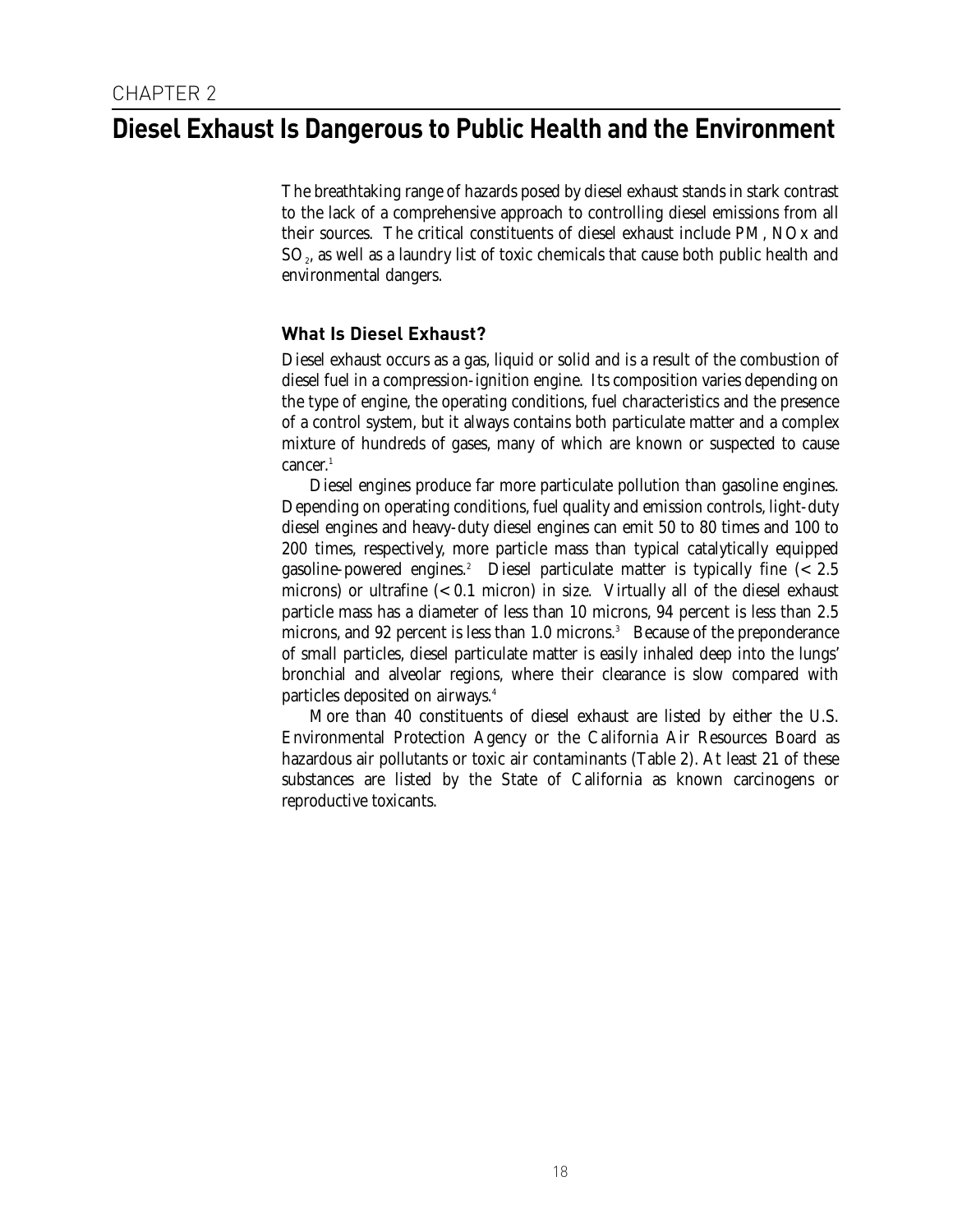### TABLE 2 **Toxic Air Contaminants and Hazardous Air Pollutants in Diesel Exhaust**

| Acetaldehyde*                | Chlorine            | Methyl ethyl ketone         |  |
|------------------------------|---------------------|-----------------------------|--|
| Acrolein                     | Chlorobenzene       | Naphthalene*                |  |
| Aluminum                     | Chromium compounds* | Nickel*                     |  |
| Ammonia                      | Cobalt compounds*   | 4-nitrobiphenyl*            |  |
| Aniline*                     | Copper              | Phenol                      |  |
| Antimony compounds*          | Cresol              | Phosphorus                  |  |
| Arsenic*                     | Cyanide compounds   | POM (including PAHs)        |  |
| Barium                       | Dibenzofuran        | Propionaldehyde             |  |
| Benzene*                     | Dibutylphthalate    | Selenium compounds*         |  |
| Beryllium compounds*         | Ethyl benzene       | Silver                      |  |
| Biphenyl                     | Formaldehyde*       | Styrene*                    |  |
| Bis [2-ethylhexyl]phthalate* | Hexane              | Sulfuric acid               |  |
| <b>Bromine</b>               | Lead compounds*     | Toluene*                    |  |
| 1,3-butadiene*               | Manganese compounds | Xylene isomers and mixtures |  |
| Cadmium*                     | Mercury compounds*  | Zinc                        |  |
| Chlorinated dioxins*         | Methanol            |                             |  |

\*This compound or class of compounds is known by the State of California to cause cancer or reproductive toxicity. See California EPA, Office of Environmental Health Hazard Assessment, "Chemicals Known to the State to Cause Cancer or Reproductive Toxicity," May 31, 2002.

Note: Toxic air contaminants on this list either have been identified in diesel exhaust or are presumed to be in the exhaust, based on observed chemical reactions or presence in the fuel or oil. See California Air Resources Board, "Toxic Air Contaminant Identification List Summaries, Diesel Exhaust," September 1997, available online at http://www.arb.ca.gov/toxics/tac/factshts/diesex.pdf.

### **Health Effects Specific to Diesel Exhaust**

The major pollutants that make up diesel exhaust each pose threats to public health and the environment. In addition, a growing body of research on the hazards of diesel exhaust shows that this particular combination of pollutants causes significant cancer risk and both acute and chronic health problems.

### **Cancer risk**

Numerous governmental agencies and scientific bodies have concluded that diesel exhaust is a probable human carcinogen (Table 3). The first major study to investigate the contribution of diesel exhaust to people's exposures to toxic air pollutants was the Multiple Air Toxics Exposure Study (MATES-II), conducted by California's South Coast Air Quality Management District in 1998 and 1999 and one of the most comprehensive urban air toxics studies ever undertaken. The results were alarming: 70 percent of the cancer risk from air pollution for those living in the Los Angeles air basin (one of the most polluted in the country) was due to diesel particulate emissions.<sup>5</sup>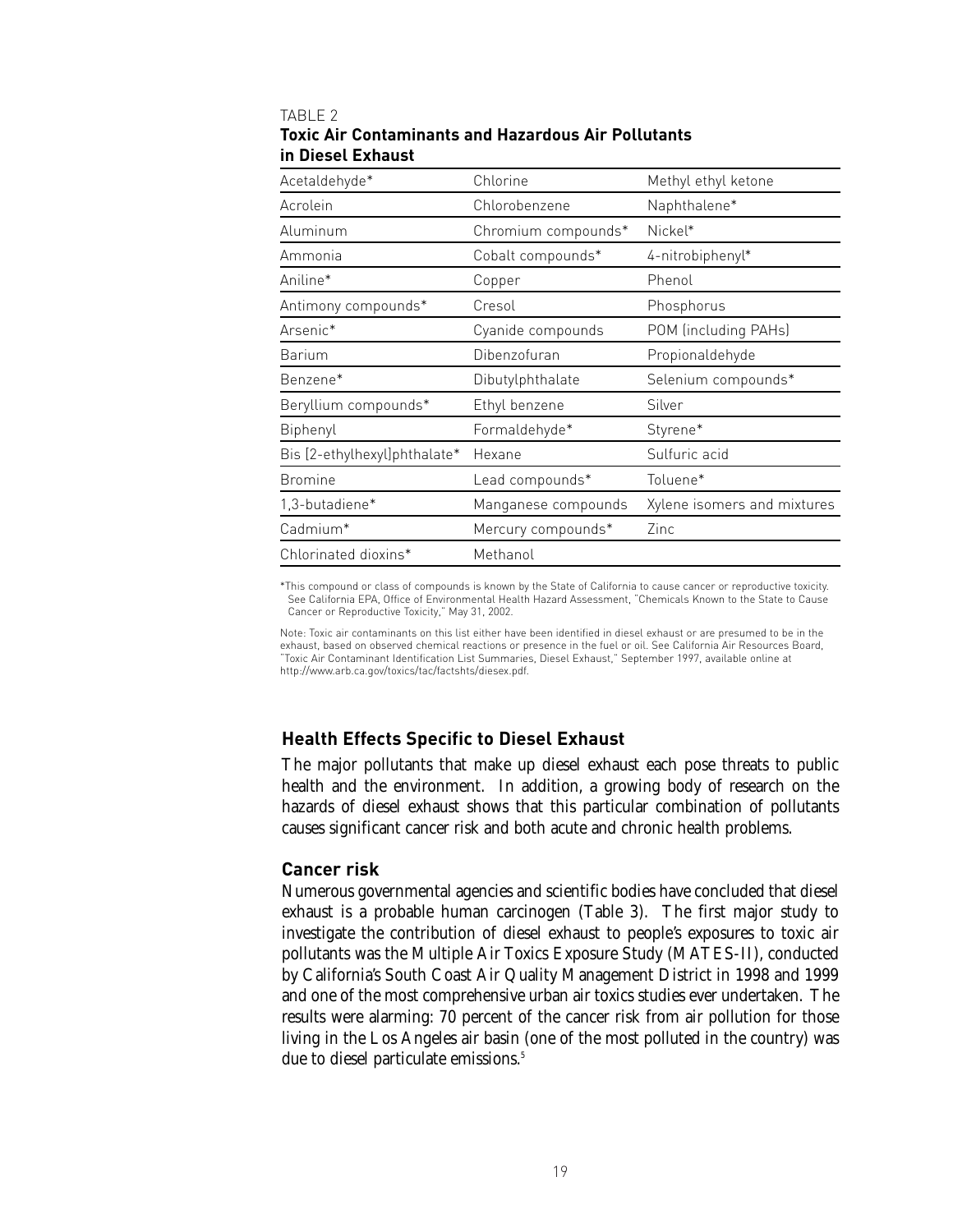As a result of this finding, the California Air Resources Board expanded the study to include all of California. The findings were similar: about 70 percent of the total inhalation cancer risk from air pollution for the average Californian is due to diesel exhaust, and California's Office of Environmental Health Hazard Assessment concluded that "long-term exposure to diesel exhaust particles poses the highest cancer risk of any toxic air contaminant evaluated . . . ."6 The result for the United States as a whole was even worse: 80 percent of the total cancer risk from all hazardous air pollutants is associated with the inhalation of diesel exhaust.<sup>7</sup>

| дĦ<br>ı. |  |
|----------|--|
|          |  |

| Agency                                                                                         | Year | <b>Determination</b>                                                                         |
|------------------------------------------------------------------------------------------------|------|----------------------------------------------------------------------------------------------|
| National Institute for Occupational<br>Safety and Health (NIOSH)                               | 1988 | Potential occupational carcinogen                                                            |
| International Agency for<br>Research on Cancer (IARC)                                          | 1989 | Probable human carcinogen                                                                    |
| State of California (under provisions of<br>Proposition 65)                                    | 1990 | Known by the state to cause cancer                                                           |
| Health Effects Institute (HEI)                                                                 | 1995 | Potential to cause cancer                                                                    |
| World Health Organization<br>International Programme on<br>Chemical Safety (WHO-IPCS)          | 1996 | Probable human carcinogen                                                                    |
| California Air Resources Board<br>(CARB)                                                       | 1998 | Toxic air contaminant<br>(determination based substantially<br>on the cancer risk to humansl |
| U.S. Department of Health and Human<br>Services National Toxicology Program<br>(U.S. DHHS/NTP) | 2000 | Reasonably anticipated to be<br>human carcinogen                                             |
| American Council of Government<br>Industrial Hygienists (ACGIH)<br>(proposed)                  | 2001 | Suspected human carcinogen                                                                   |
| U.S. Environmental Protection Agency<br>(EPA)                                                  | 2002 | Likely human carcinogen                                                                      |

**History of Determinations of the Carcinogenicity of Diesel Exhaust**

Sources: National Institute for Occupational Safety and Health, "Carcinogenic Effects of Exposure to Diesel Exhaust," Current Intelligence Bulletin 50 (August 1988). Available online at http://www.cdc.gov/niosh/88116\_50.html.

International Agency for Research on Cancer (IARC), Diesel and Gasoline Engine Exhausts and Some Nitroarenes. IARC Monographs on the Evaluation of Carcinogenic Risks to Humans, no. 46 (Lyons: World Health Organization, 1989), pp. 41–185.

California Environmental Protection Agency, Chemicals Known to the State to Cause Cancer or Reproductive Toxicity (Proposition 65, 1997), revised May 31, 2002.

Health Effects Institute, Diesel Exhaust: A Critical Analysis of Emissions, Exposure and Health Effects (Cambridge, MA: Health Effects Institute, 1995). Available online at http://www.healtheffects.org/Pubs/diesum.htm, accessed on January 20, 2002.

International Programme on Chemical Safety, World Health Organization, "Diesel Fuel and Exhaust Emissions," Environmental Health Criteria 171 (1996).

California's Air Resources Board, "The Toxic Air Contaminant Identification Process: Toxic Air Contaminant Emissions from Diesel-fueled Engines," fact sheet. Available online at http://www.arb.ca.gov/toxics/dieseltac/factsht1.pdf.

American Conference of Governmental Industrial Hygienists, "Documentation of the Threshold Limit Values and Biological Exposure Limits, Notice of Intended Changes," 2001.

U.S. Environmental Protection Agency, Health Assessment Document for Diesel Engine Exhaust, May 2002, EPA/600/8-90/057F.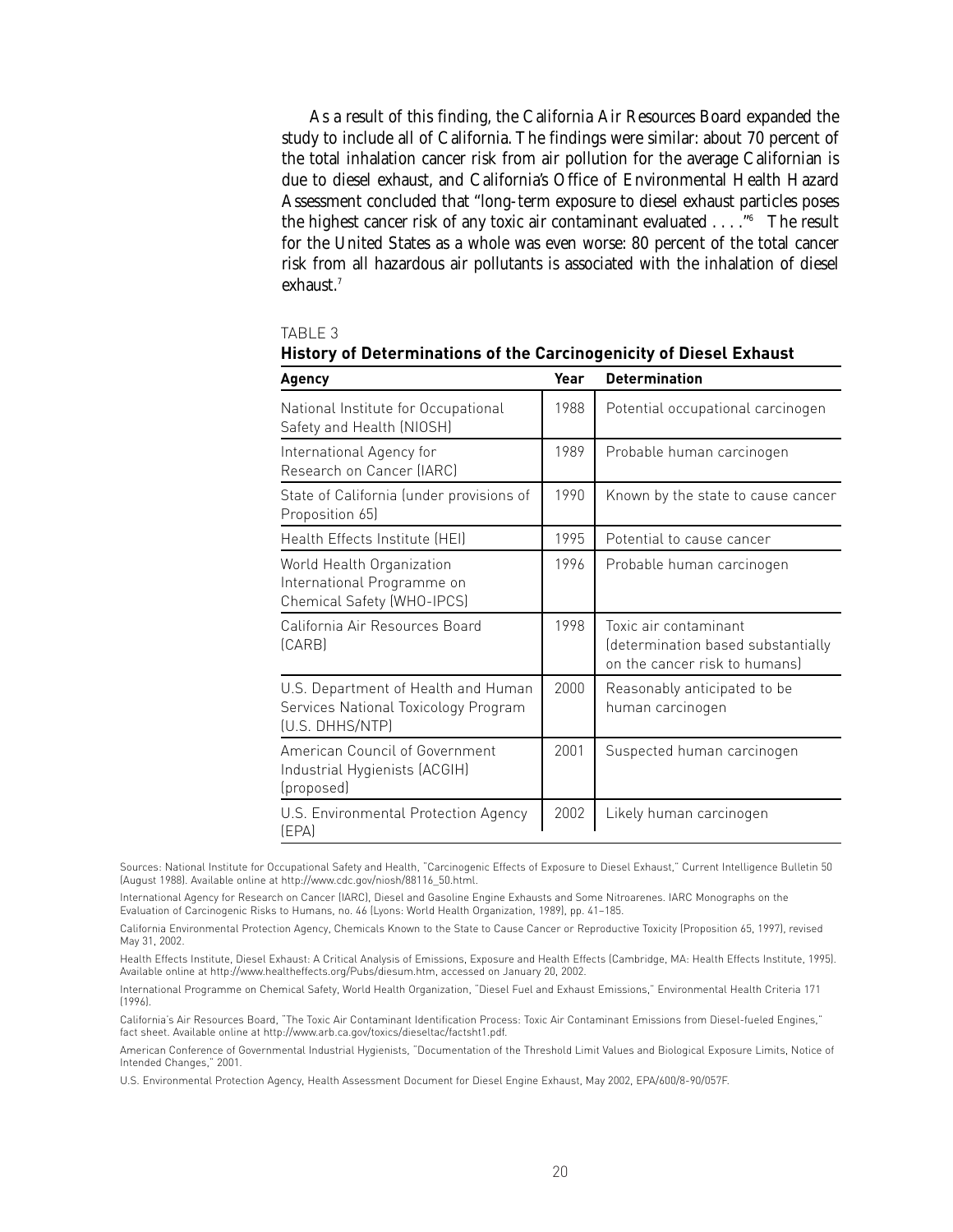### **Acute health effects**

Even a brief exposure to diesel exhaust can have immediate respiratory, neurological, and immunological effects. Healthy volunteers exposed to diesel exhaust for one hour showed a significant increase in airway resistance and increases in eye and nasal irritation.<sup>8</sup> Other symptoms caused by exposure to diesel exhaust include coughs, headaches, light-headedness, and nausea.<sup>9</sup> Epidemiological studies of bus garage workers and miners exposed to diesel exhaust on the job found decreased lung function, increased cough, labored breathing, chest tightness, and wheezing.<sup>10</sup>

### **Chronic non-cancer health effects**

Long-term exposure to diesel exhaust has been associated with a greater frequency of bronchitic symptoms, cough, phlegm, and reductions in lung function. Test animals show effects including chronic inflammation of lung tissue and reduced resistance to infection, as well as significant noncarcinogenic pulmonary effects from long-term exposure.<sup>11</sup>



Children are particularly vulnerable to the harmful health effects of diesel exhaust.

### SPECIAL RISKS TO VULNERABLE SUBPOPULATIONS

Children, the elderly, individuals with asthma, cardiopulmonary disease and other lung diseases, and individuals with chronic heart diseases are particularly susceptible to the effects of diesel exhaust.<sup>12</sup> Air pollution affects children more than adults because they inhale more pollutants per pound of body weight and have a more rapid rate of respiration, narrower airways, and a less mature ability to metabolize, detoxify, and excrete toxins. Children also spend more time outdoors engaged in vigorous activities; athletes are similarly susceptible

for this reason. Exposures that occur in childhood are of special concern because children's developmental processes can easily be disrupted and the resulting dysfunctions may be irreversible. In addition, exposures that occur early in life appear more likely to lead to disease than do exposures later in life.13

### **Health Effects of Fine Particle Pollution**

Because it is so laden with fine particles, diesel exhaust is implicated in all of the dangers that led EPA in 1997 to adopt stricter health-based national ambient air quality standards for fine particles. Research conducted since 1997 has confirmed EPA's findings and further documents the toll that fine particle pollution takes on our health:

• The National Morbidity, Mortality and Air Pollution Study (NMMAPS), an independent study of 90 U.S. cities using uniform methodology, reported that contemporary levels of particulate pollution are killing people. NMMAPS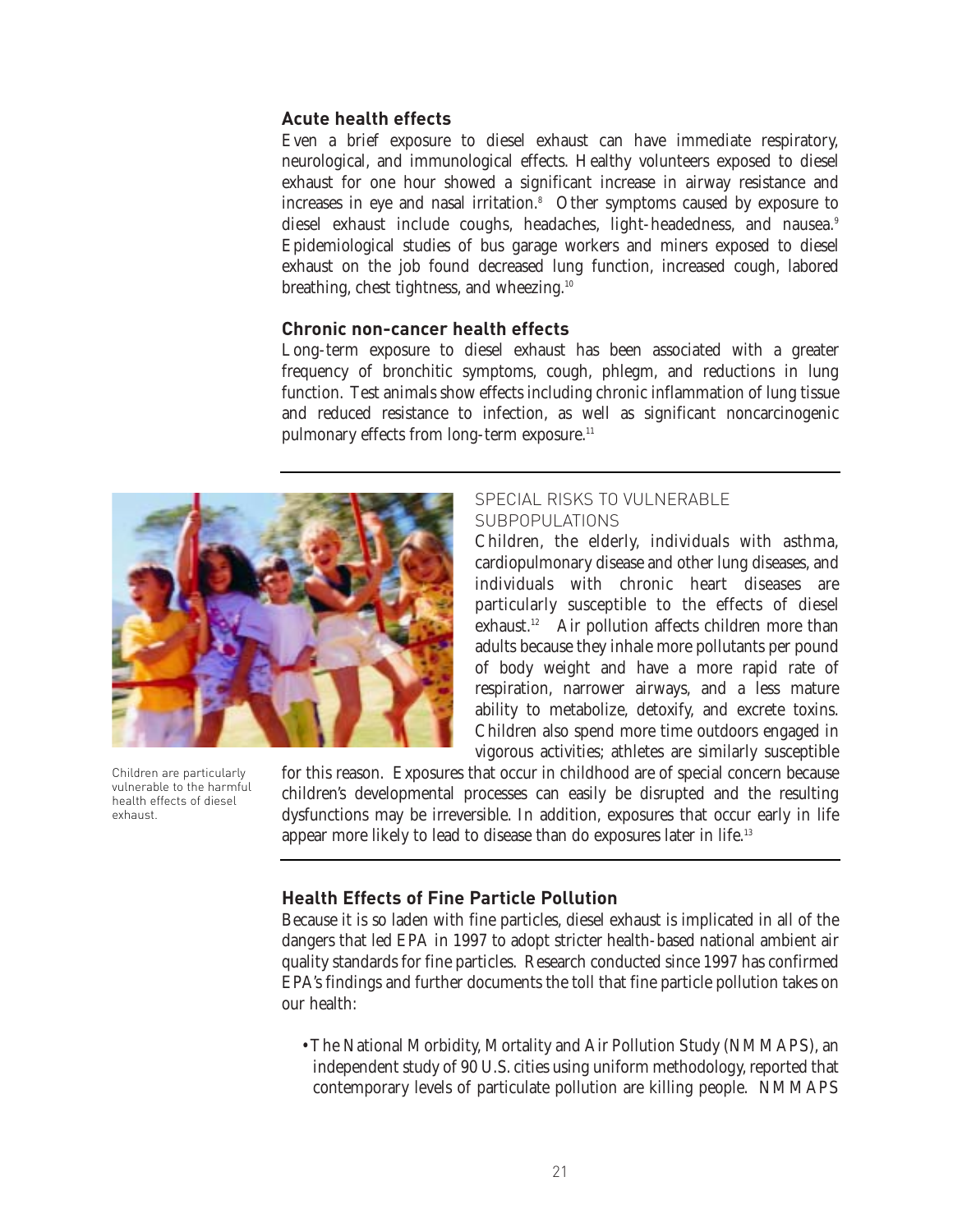found strong evidence linking daily increases in particulate pollution to increases in death.14 In May 2002, the NMMAPs investigators at Johns Hopkins University reported an error in the software used to analyze the NMMAPS data. However, reanalysis using adjusted assumptions did not alter the main conclusions of the study (1) that there is strong evidence of an association between acute exposure to particulate air pollution and daily mortality, one day later, (2) that this association is strongest for respiratory and cardiovascular causes of death, and (3) that this association cannot be attributed to other pollutants or the weather.<sup>15</sup> While some other studies of air pollution health effects have used this same software, this error does not affect the validity of the longitudinal studies on which EPA based the PM<sub>2</sub>. National Ambient Air Quality Standards (NAAQS).

- A study of 500,000 adults in more than 100 American cities concluded that prolonged exposure to fine particulate air pollution significantly increases the risk of dying from lung cancer and cardiopulmonary causes.<sup>16</sup>
- A study of the relationship between stroke and air pollution indicates that  $PM_{10}$ , along with the gaseous pollutants  $SO_2$ ,  $NO_2$  and  $CO$ , is a significant risk factor for acute stroke death.<sup>17</sup>
- New studies and reanalysis of pre-existing work show that chronic exposure to fine particle pollution may lower life expectancy by months or years, not just by a few days.<sup>18</sup>
- A 2002 Dutch study found that people living near a main road and exposed to traffic-related fine particulates and diesel soot were almost twice as likely to die from heart or lung disease and 1.4 times as likely to die of any cause compared to people living further from traffic.19
- Studies consistently show a direct correlation between increased hospital admissions and increased exposure to particulate pollution.<sup>20</sup>
- Evidence continues to mount that children, and particularly children with asthma, are especially sensitive to the effects of fine particle pollution.<sup>21</sup>
- Increases in  $PM_{10}$  levels have been associated with a rise in the incidence of asthma attacks among adults with asthma three to five days after the pollution levels increased.<sup>22</sup>

### **Environmental Impacts of Particulate Pollution**

Diesel particulate pollution from nonroad and stationary engines is a constituent of regional particulate problems leading to visibility impairment across the country. Fine particles in the lower atmosphere scatter and absorb light, obscuring scenic vistas such as those in national parks.<sup>23</sup> Fine particles also play a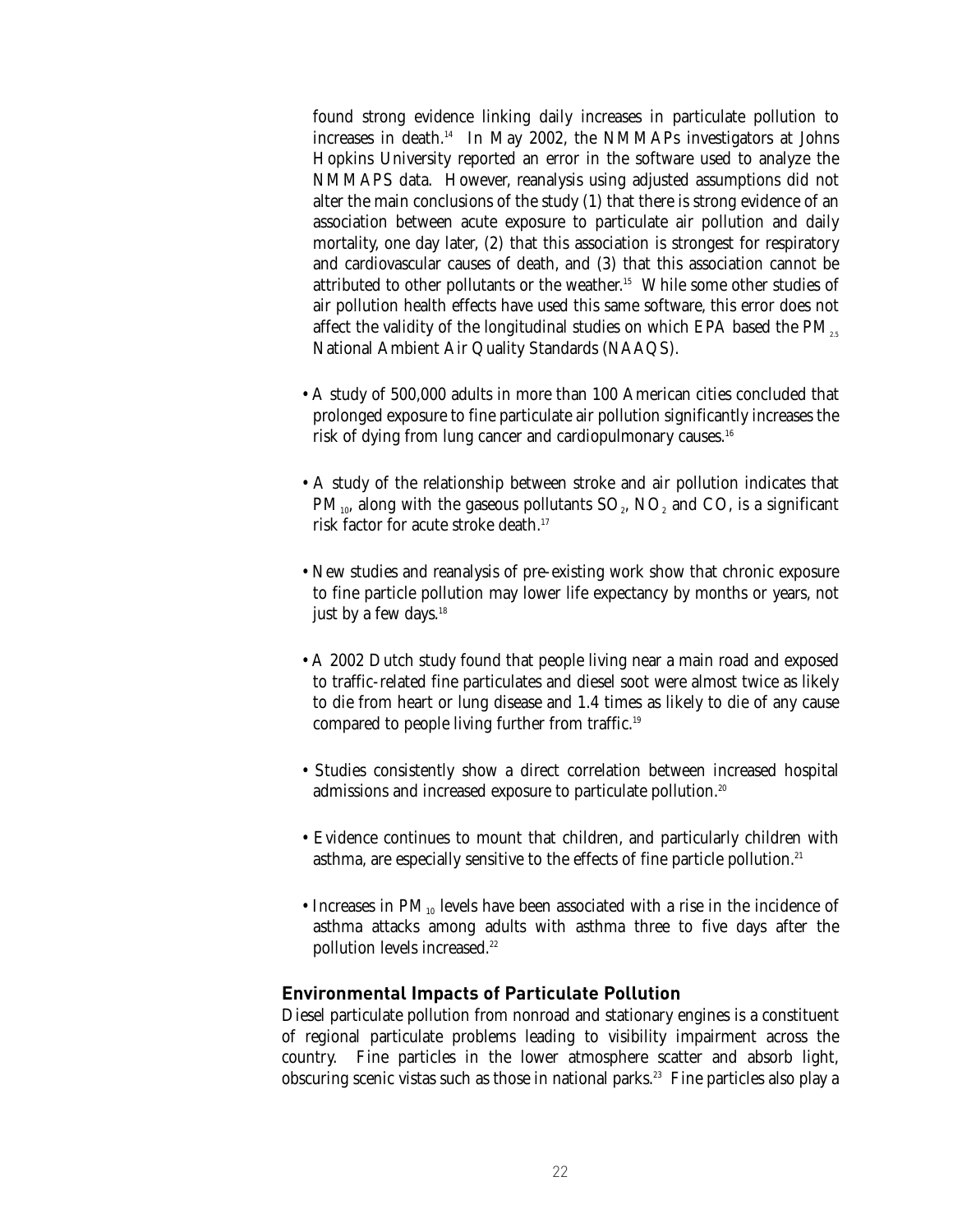major role in creating the "brown clouds" that shroud many western cities, particularly during the winter months.

### **Oxides of Nitrogen**

Historically, NOx control strategies have been driven by the serious problem of ground-level ozone (smog), which generally occurs in the warm weather when NOx combines with volatile organic chemicals under certain atmospheric conditions to create ozone. The severity and frequency of asthma cases are exacerbated by ozone smog. A recent study suggests that exposure to elevated ozone concentrations can actually cause the onset of asthma.<sup>24</sup> Ozone causes coughing, throat irritation and congestion in healthy adults. Millions of Americans live in areas that do not meet the health standard for ozone. Ozone pollution also damages plants, and costs the agriculture industry millions of dollars each year in decreased crop yields.<sup>25</sup>

The dangers of ozone are reason enough to control NOx emissions from sources including diesel engines. But NOx pollution also contributes to the following serious public health and environmental problems that occur yearround and require year-round control strategies in addition to those aimed at summer ozone: (1) formation of nitrate particles that contribute to harmful particulate pollution and obscure views; (2) acid deposition; and (3) eutrophication, or nutrient overloads, in coastal waters that promotes unnatural algal blooms that cloud the water and deprive submerged aquatic vegetation of the light necessary to grow.<sup>26</sup>

### **Sulfur Dioxide**

Nonroad diesel engines are a major source of sulfur dioxide, or  $SO<sub>2</sub>$ , pollution by virtue of the high sulfur content in the diesel fuel used for nonroad applications. Just as  $NOx$  emissions convert in the atmosphere to nitrate,  $SO<sub>2</sub>$  pollution converts to sulfate, a fine particle implicated in the serious adverse health effects described earlier. Some studies have focused on the health effects of  $SO_2$ :

- A study in Seoul, South Korea found that stroke mortality increased in association with the concentrations of  $SO<sub>2</sub>$  and other pollutants.<sup>27</sup>
- A study of children with asthma living in eight polluted U.S. cities found that SO<sub>2</sub> pollution was associated with an increase in morning asthma symptoms.<sup>28</sup>
- In a 1985 study of an air pollution episode in Central Europe, 24-hour concentrations of total suspended particulates and  $SO<sub>2</sub>$  were associated with an increase in blood pressure.<sup>29</sup>

Due to its transformation into sulfate particles, sulfur dioxide pollution also is one of the principal contributors to regional haze in national parks and brown clouds in western cities. It is also a major cause of acid deposition.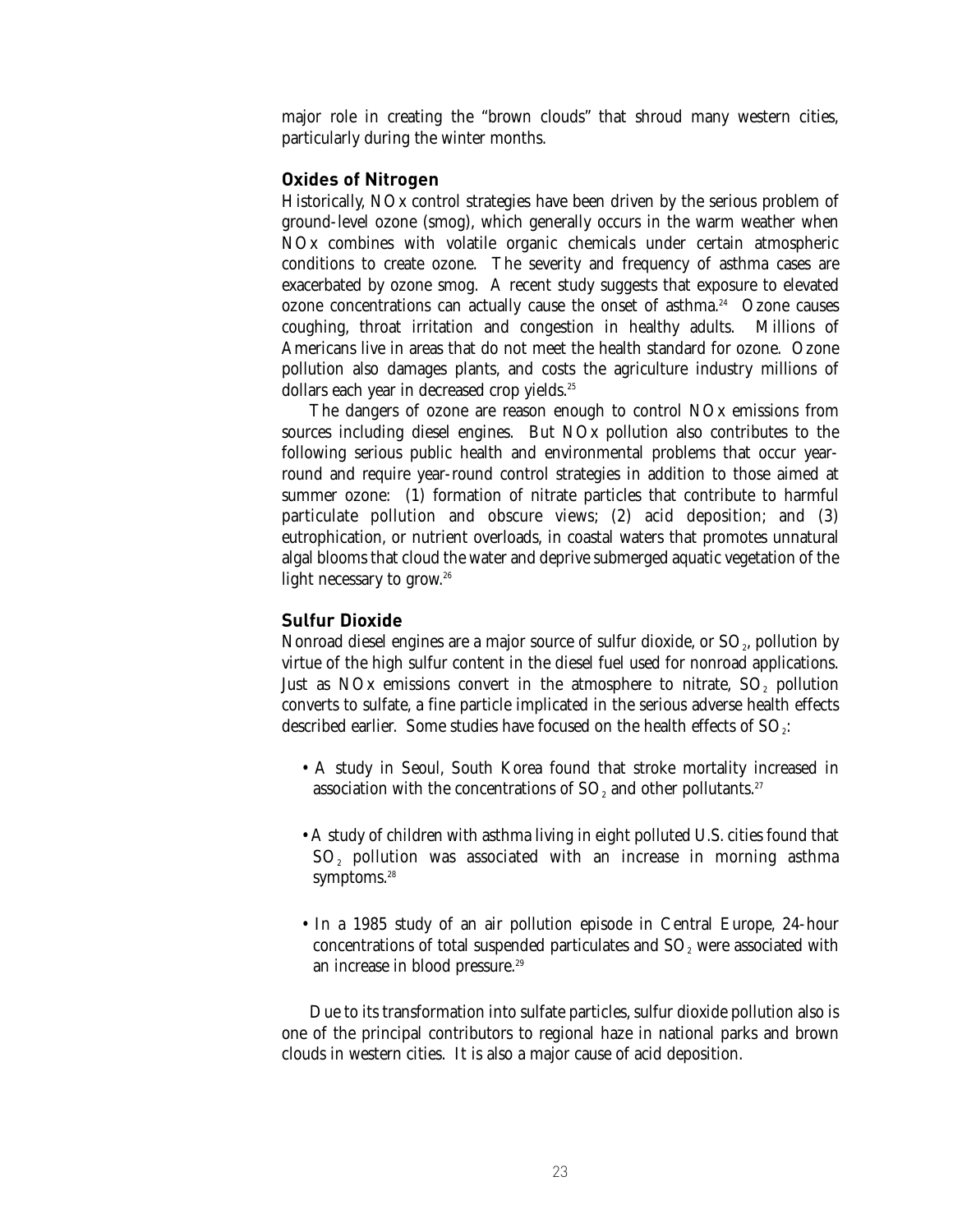- <sup>1</sup> U.S. Department of Health and Human Services, "Tenth Report on Carcinogens," National Toxicology Program, Research Triangle Park, NC, 2002. Available online at http://ehp.niehs.nih.gov/roc/tenth/profiles/s069dies.pdf; California Office of Environmental Health Hazard Assessment and Air Resources Board, "Proposed Identification of Diesel Exhaust as a Toxic Air Contaminant." Available online at http://arbis.arb.ca.gov/toxics/dieseltac/finexsum.pdf
- <sup>2</sup> "Tenth Report on Carcinogens," note 1, supra.
- $^\mathrm{3}$  California Air Resources Board, Emissions Inventory 1995, Technical Support Division, October 1997. Available online at http://www.arb.ca.gov/emisinv/95inven/95inv.htm.
- <sup>4</sup> J. Schwartz, D. Dockery, and L. Neas, "Is Daily Mortality Associated Specifically with Fine Particles?" Journal of the Air and Waste Management Association 46 (1996): 927–39.
- <sup>5</sup> South Coast Air Quality Management District, Multiple Air Toxics Exposure Study in the South Coast Air Basin (MATES-II), March 2000, http://www.aqmd.gov/matesiidf/es.pdf.
- <sup>6</sup> California Office of Environmental Health Hazard Assessment and American Lung Association, Factsheet "Health Effects of Diesel Exhaust," 2001. Available online at http://www.oehha.ca.gov/public\_info/facts/dieselfacts.html.
- Scorecard, 2002, calculated from 1999 EPA National-scale Assessment of Air Toxics data. http://www.environmentaldefense.org/pressrelease.cfm?ContentID=75
- <sup>8</sup> See MATES-II, note 5 supra.
- <sup>9</sup> "Health Effects of Diesel Exhaust," 2001, note 6 supra.
- <sup>10</sup> See MATES-II, note 5 supra.
- <sup>11</sup> California Office of Environmental Health Hazard Assessment, "Health Risk Assessment for Diesel Exhaust" (May 1998). Available online at http://ftp.arb.ca.gov/carbis/regact/diesltac/partb.pdf.
- <sup>12</sup> U.S.EPA Health Assessment Document for Diesel Engine Exhaust, May 2002, EPA/600/8-90/057F.
- <sup>13</sup> American Academy of Pediatrics, "Ambient Air Pollution: Respiratory Hazards to Children," American Association of Pediatrics News, 1993. Available online at http://www.aap.org/policy/04408.html; P. Landrigan et al., "Children's Health and the Environment: A New Agenda for Prevention Research," Environmental Health Perspectives 106 (1998, suppl. 3): 787–94.
- <sup>14</sup> J.M. Samet et al., "The National Morbidity, Mortality and Air Pollution Study Part II: Morbidity, Mortality and Air Pollution in the United States," Health Effects Institute Research Report 94, Part II, June 2000; J.M. Samet et al., "Fine Particulate Air Pollution and Mortality in 20 U.S. Cities, 1987-1994," New England Journal of Medicine, 343, no. 24, (December 14, 2000), 1742-1749.
- <sup>15</sup> F. Dominici et al., "On the Use of Generalized Additive Models in Time-Series Studies of Air Pollution and Health," Am. J. Epidemiol. 156, no. 3 (August 1, 2002) 193–203. The Johns Hopkins University School of Public Health maintains a website that contains updates on the status of the NMMAPS, including analysis of this software error and its effects: Available online at http://biosun01.biostat.jhsph.edu/~fdominic/research.html.
- <sup>16</sup> C.A. Pope et al. "Lung Cancer, Cardiopulmonary Mortality, and Long-Term Exposure to Fine Particulate Air Pollution," Journal of the American Medical Association 287, no. 9 (March 6, 2002).
- <sup>17</sup> Yun-Chul Hong et al. "Effects of Air Pollutants on Acute Stroke Mortality," Environmental Health Perspectives 110, no. 2 (February 2002).
- <sup>18</sup> Bert Brunekreef, "Air Pollution and Life Expectancy: Is There a Relation?" Occup. Environ. Med. 54, no. 11 (1997) 781–4; C.A.. Pope, "Epidemiology of Fine Particulate Air Pollution and Human Health: Biological Mechanisms and Who's at Risk?" Environ. Health Perspect. 108 (Suppl 4) (2000) 713–723.
- <sup>19</sup> G. Hoek et al., "Association Between Mortality and Indicators of Traffic-related Air Pollution in the Netherlands: a Cohort Study," Lancet 360 (2002) 1203.
- <sup>20</sup> See, e.g., Joel Schwartz, "Air Pollution and Hospital Admissions for Heart Disease in Eight U.S. Counties" Epidemiology 10 (1999) 17–22.
- $^{21}$  See, e.g., G. Norris et al., "An Association Between Fine Particles and Asthma in Emergency Department Visits for Children in Seattle," Environ Health Perspect. 107 (1999) 489–493; P.E. Tolbert, et al., "Air Quality and Pediatric Emergency Room Visits for Asthma in Atlanta, Georgia," Am. J. Epidemiol. 151 (2000) 798–810; J.W. Gauderman, et al., "Association Between Air Pollution and Lung Function Growth in Southern California Children," American Journal of Respiratory and Critical Care Medicine 162 (2000) 1383–1390.
- <sup>22</sup> H. Desqueroux et al. "Short-Term Effects of Low-Level Air Pollution on Respiratory Health of Adults Suffering From Moderate to Severe Asthma," Environmental Research Vol 89 (Section A) (2002) 29–37.
- <sup>23</sup> National Research Council Committee on Haze in National Parks and Wilderness Areas, "Protecting Visibility in National Parks and Wilderness Areas" (Washington, D.C: National Academy Press, 1993) 1.
- R. McConnell et al. "Asthma in exercising children exposed to ozone: a cohort study," The Lancet, 359 (2002) 386–91.
- <sup>25</sup> U.S. EPA, "Fact Sheet: Health and Environmental Effects of Ground-Level Ozone." Available online at http://www.epa.gov/ttn/oarpg/naaqsfin/o3health.html; National Acid Precipitation Assessment Program, "NAPAP Biennial Report to Congress: An Integrated Assessment," (Silver Spring, MD: May 1998) 63.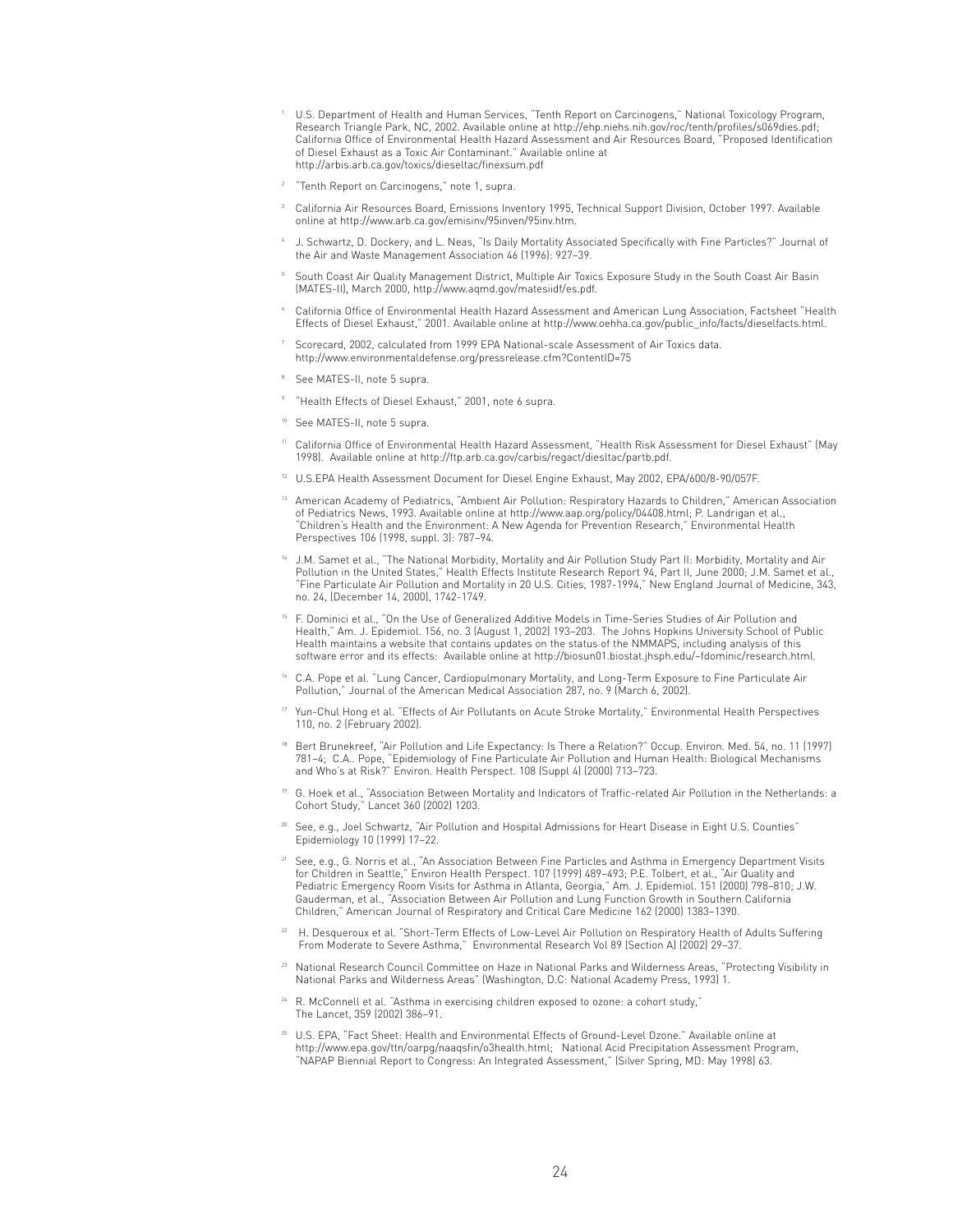- <sup>26</sup> William C. Malm et al., "Spatial and Seasonal Patterns and Temporal Variability of Haze and Its Constituents in the United States: Report III," (Fort Collins: Cooperative Institute for Research in the Atmosphere/Colorado State University, May 2000), ch. 2.; Colorado State Dept. of Public Health and Environment, "Long-Term Strategy Review and Revision of Colorado's State Implementation Plan for Class I Visibility Protection," (April 18, 1997) 47& 50; See Acid Rain Revisited: Advances in scientific understanding since the passage of the 1970 and 1990 Clean Air Act Amendments, Hubbard Brook Research Foundation (2001), and U.S. General Accounting Office, Report to Congressional Requesters, "Acid Rain: Emissions Trends and Effects in the Eastern United States," GAO/RCED-00-47 (March 2000); See National Research Council, Clean Coastal Waters: Understanding and Reducing the Effects of Nutrient Pollution (2000) 156; N.A. Jaworski et al., "Atmospheric Deposition of Nitrogen Oxides onto the Landscape Contributes to Coastal Eutrophication in the Northeast United States," Environmental Science and Technology 31 (1997) 1995–2004.
- <sup>27</sup> Yun-Chul. Hong et al., "Effects of Air Pollutants on Stroke Mortailty," Environ. Health Perspect. 110, (2002) 187–191; Yun-Chul. Hong et al., "Air Pollution: A New Risk Factor in Ischemic Stroke Mortailty," Stroke 33, no. 9 2165.
- 28 K.M. Mortimer et al., "The Effect of Air Pollution on Inner-City Children with Asthma," Eur. Respir. J. Vol. 19, pp. 699-705, 2002.
- <sup>29</sup> A. Ibald-Mulli et al., "Effects of Air Pollution on Blood Pressure: A Population-Based Approach," Am. J. Public Health 91 (2001) 571–577.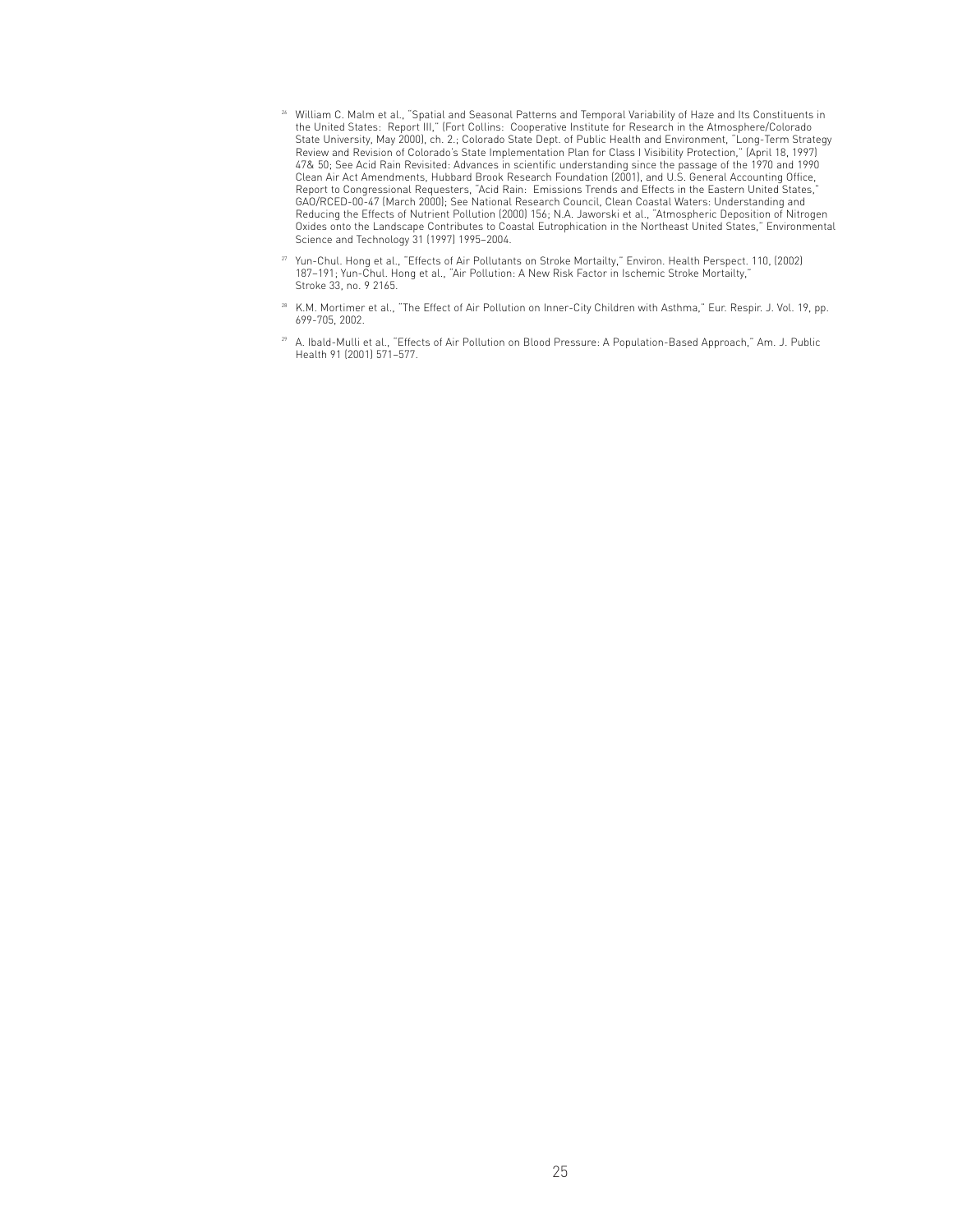### **Diesel Workhorses: From Turf Mowers to Excavators**

Diesel engines in construction, surface mining and industrial equipment, farm equipment, and commercial marine vessels are a significant local and national source of pollution. EPA action to make the emission and fuel standards for these categories of diesel-powered engines consistent with those for onroad diesel engines and onroad diesel fuel would be an enormous step toward protecting public health and establishing a comprehensive national diesel pollution policy.

This equipment currently is regulated by three tiers of standards that were finalized in 1994 and 1998, and will be phased in through 2008. Even the most stringent of these standards fall far short of the EPA standards for large diesel onroad engines. The difference between onroad and nonroad emissions standards is graphically illustrated by the fact that a medium-sized construction engine manufactured in 2007 will still be allowed to release 30 times as much particulate pollution as an 18-wheeler truck manufactured the same year<sup>1</sup> (Appendix B). Similarly, the NOx standards for nonroad construction, industrial, farm, and mining engines, which will be phased in over the next several years, will allow these nonroad engines to emit between 9 and 16 times as much NOx and NMHC as their onroad counterparts are permitted under federal regulations that will take effect beginning in  $2007$ .<sup>2</sup>

EPA has yet to address the critical issue of sulfur content in diesel fuel used in nonroad engines. Without low sulfur diesel, nonroad engines will continue to be a significant source of  $SO<sub>2</sub>$  and will not be able to use state-of-the-art emissions controls to achieve far-reaching cuts in other pollutants.

Efforts to control pollution from nonroad diesel engines are complicated by the vast diversity of these engines and the great variation in the loads and duty cycles under which they operate. While these challenges are real, it is critical for EPA's forthcoming nonroad rule to spur engine manufacturers to bring to bear on nonroad emissions the research and development resources that are now bringing new lower-emission large highway engines to market.



### **Construction, Surface Mining and Industrial Equipment**

Collectively, diesel-powered construction equipment, surface mining equipment and industrial equipment accounts for a massive amount of air pollution. Construction equipment is one of the largest sources of PM<sub>25</sub> among nonroad diesel engines (Figure 6).

Mining equipment also discharges high levels of diesel

Emissions from construction equipment can create microenvironments in which workers, school children, and nearby residents are exposed to elevated levels of dangerous diesel exhaust.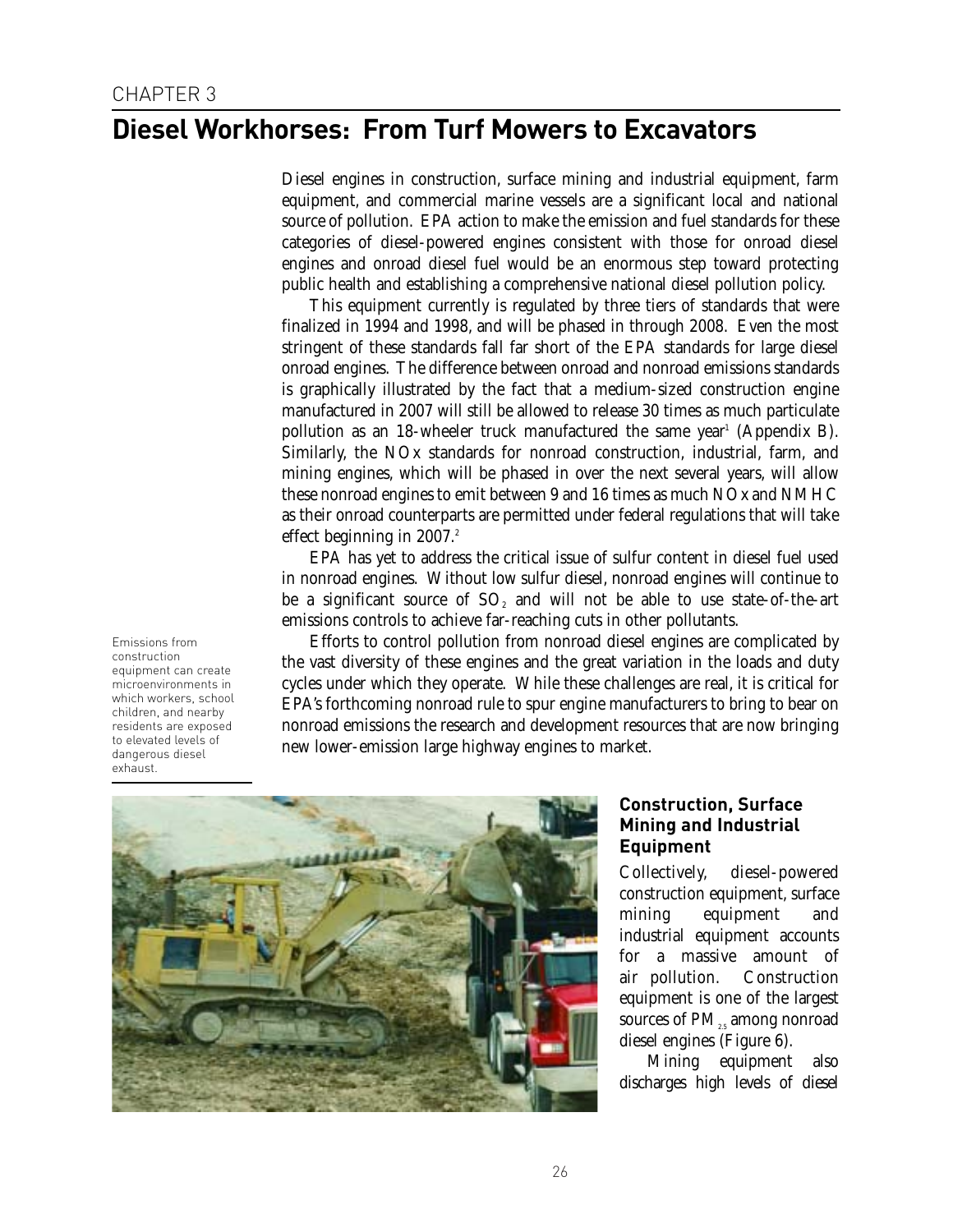#### FIGURE 6



### **National PM2.5 Emissions from All Nonroad Diesel Sources, 2001 (221,000 short tons)**

Construction equipment, agricultural equipment, and marine vessels are responsible for about threequarters of all national  $PM_{2.5}$  emissions from nonroad diesel engines.

exhaust. The process of mining ore bodies such as coal, gravel and copper from the earth's surface requires large diesel-powered equipment like that used in construction activities and some that is specially-designed for mining. Surface mining equipment includes blast-hole drills, mining dozers, and explosive trucks.

Air pollution from most mobile and stationary sources has trended downward since the passage of the Clean Air Act in 1970, but NOx and PM emissions from construction, surface mining and industrial equipment have significantly risen. In that time, NOx emissions from construction, surface mining and industrial equipment have collectively increased more than four-fold (Figure 7). Particulate pollution from these same engines is now more than three times greater than it was in 1970 (Figure 8). While federal emission standards have recently deflected the growth curve, there is enormous progress to be made in curbing this pollution.

Note : Surface mining is included with the estimate for construction; construction comprises the majority of emissions in this category.

Source: U.S. EPA, National Emissions Inventory Average Annual Emissions, All Criteria Pollutants Including 1980, 1985, 1989-2001 (Feb. 2003). Available online at http://www.epa.gov/ttn/chief/ trends/trends01/trends2001.pdf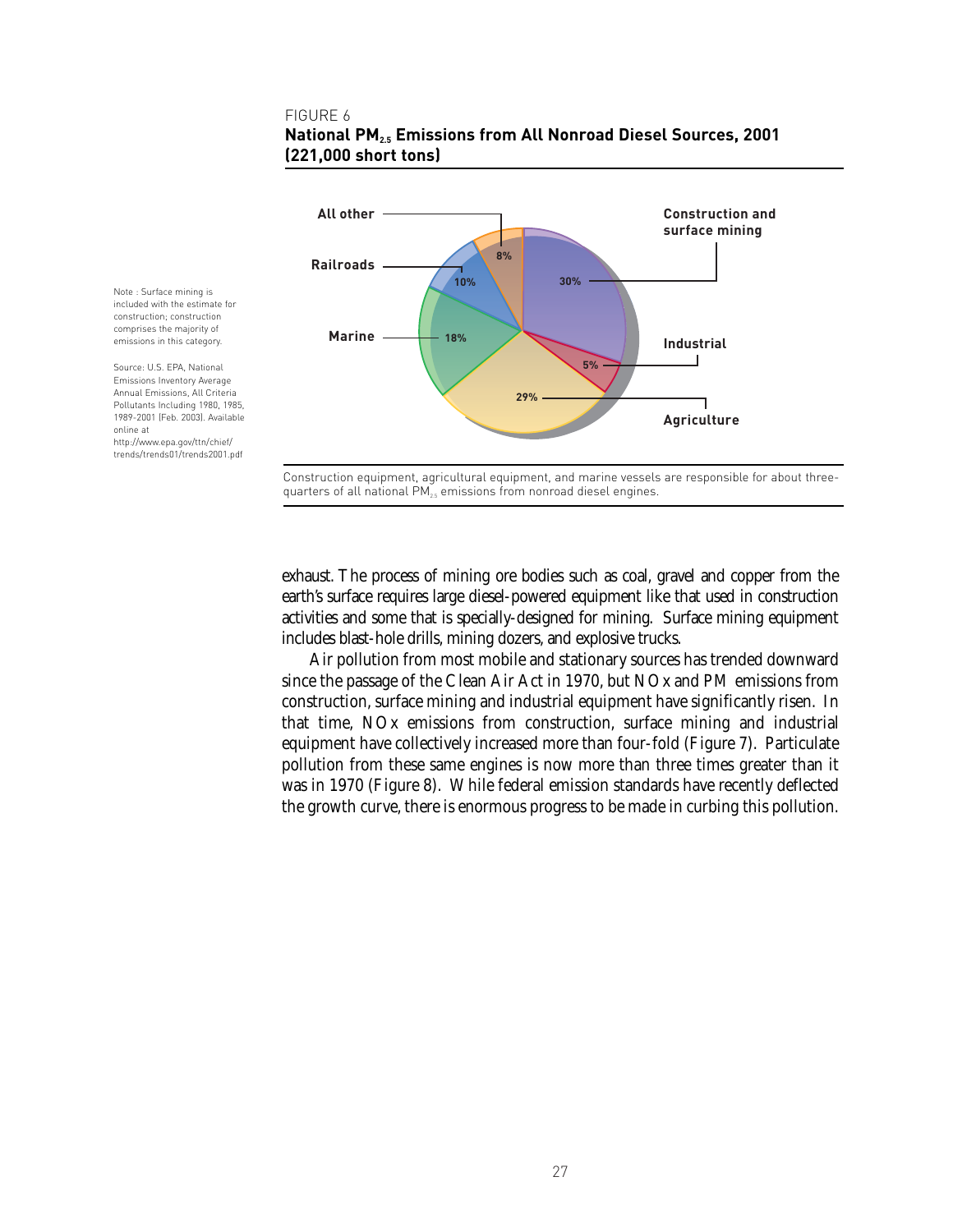#### FIGURE 7



### **National NOx Emissions from Diesel Construction, Surface Mining and Industrial Equipment, 1970-2000**

Source: U.S. EPA Emissions Factors and Inventory Group, 1970-2001 Tier-level Nonroad Summaries (2003).

## FIGURE 8

### **National PM2.5 Emissions from Diesel Construction, Surface Mining and Industrial Equipment, 1970-2000**

Nationwide smog-forming NOx emissions from diesel construction, surface mining and industrial

equipment have dramatically risen since the advent of the 1970 Clean Air Act.



Source: U.S. EPA Emissions Factors and Inventory Group, 1970-2001 Tier-level Nonroad Summaries (2003).

> Diesel-powered construction, surface mining and industrial equipment nationwide discharge several times the  $PM_{2.5}$  today as they did in 1970.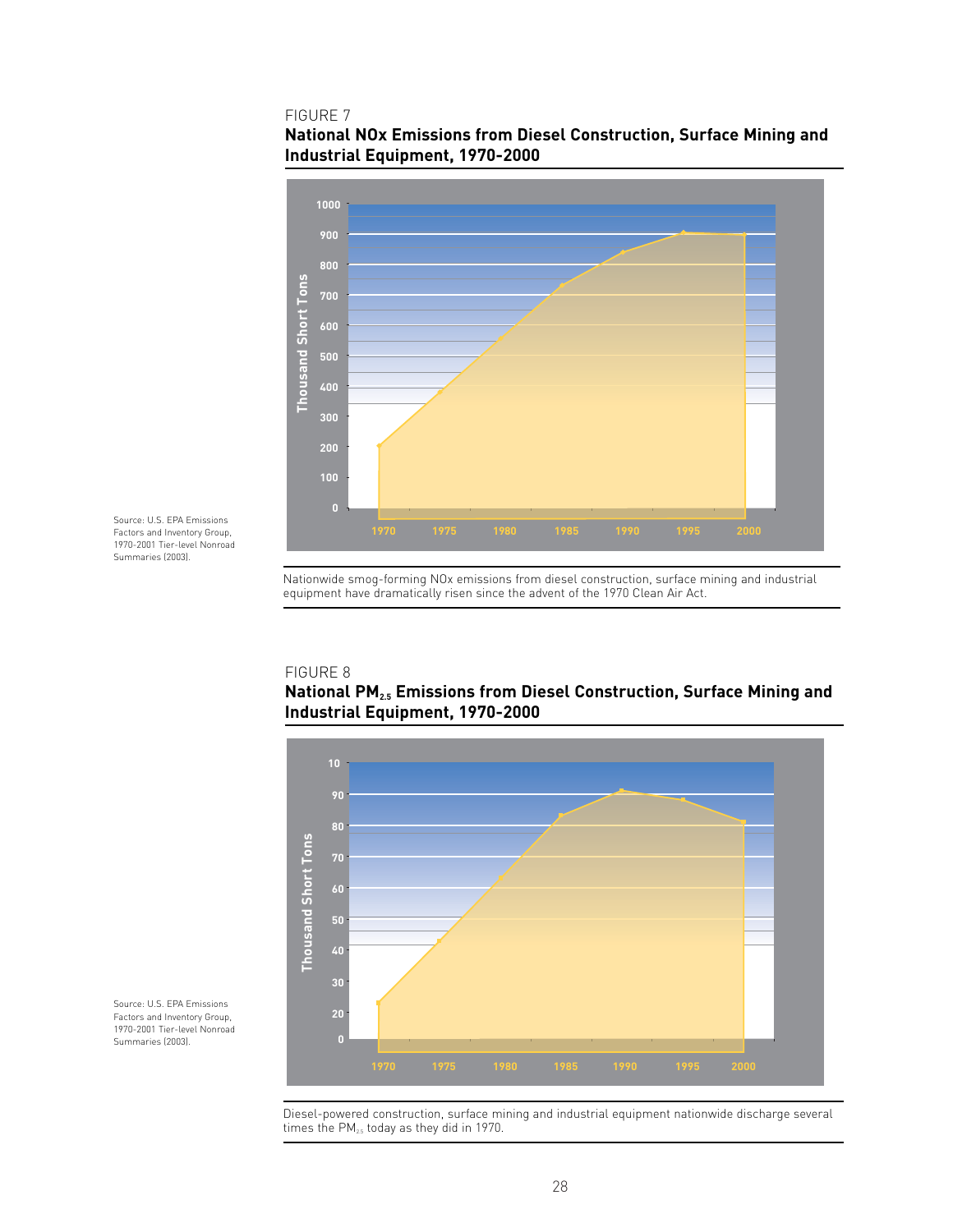The way in which construction and industrial equipment is used can exacerbate the problems associated with diesel exhaust. Particularly in urban areas, many construction projects take place in confined areas, where many pieces of equipment are operating at once. Under these conditions, construction workers can be exposed to high levels of diesel exhaust, and nearby residents, schoolchildren and workers can also be at risk. Similarly, industrial equipment such as forklifts and other loading equipment is often operated indoors, where poor ventilation can expose workers to elevated levels of dangerous pollutants. And mining activities in numerous states — from Wyoming to West Virginia discharge high levels of pollutants in part due to the sheer size of the operations. These dangers persist despite the fact that existing technologies could significantly reduce this pollution and make the air at construction, industrial, and mining sites safer for workers and nearby residents.

### **Big Dig Yields Big Results**

State and local governments have tried various methods to lower pollution from construction equipment. The Central Artery Project in Boston, also known as the "Big Dig," is building 161 lane miles of highway in a 7.5-mile corridor directly through the middle of densely populated downtown. Construction equipment is a significant source of air pollution in the Northeast, where it is responsible for approximately 33 percent of PM and 10 percent of NOx from mobile sources.<sup>3</sup> A diverse group of interests recognized that the Big Dig presented an opportunity to test and demonstrate the feasibility of pollution control retrofits to reduce air pollution and lessen the health impact of a major construction project on workers, neighborhoods and regional air quality.

The ongoing Big Dig retrofit project has already resulted in the installation of state-of-the-art pollution control devices, such as oxidation catalysts, on 120 vehicles and there are plans to retrofit 100 more. These retrofits will reduce total pollution by approximately 200 tons over the remaining four to five years of the project. This is equivalent to removing 1,300 diesel buses from Boston streets for one full year. These retrofits have proven to be cost effective.<sup>4</sup>

Boston's retrofit approach encourages innovation, fleet turnover and the use of newer, cleaner, state-of-the-art vehicles and pollution controls. The Big Dig project is an example of an effective, innovative way for state and local governments to protect their citizens from diesel pollution.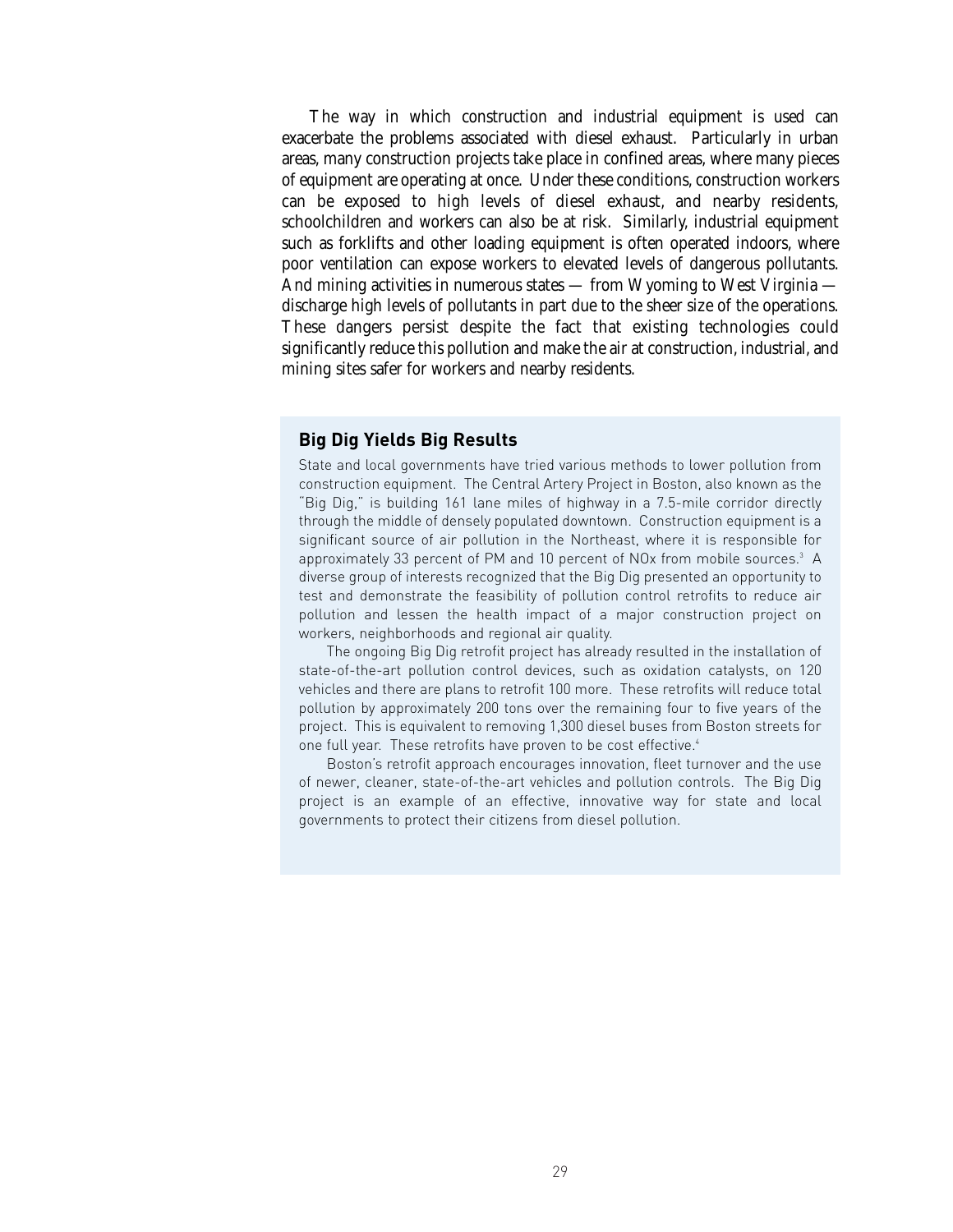

#### **Farm Equipment**

Diesel equipment is used in all aspects of farming, from pumping irrigation water, to plowing, planting, harvesting and processing crops. Because the engines used in this equipment are inadequately controlled, they pollute an amount out of proportion to their actual number. Collectively, diesel engines used in agriculture produce more than half a million tons of smog-forming air pollution each year. EPA estimates that

farm equipment is responsible for 15 percent of all diesel nonroad NOx emissions and nearly a third of diesel nonroad  $PM_{15}$  emissions.<sup>5</sup>

Pollution from farm equipment has grown rapidly. Since 1970, annual NOx emissions from farm equipment have risen by more than five-fold (Figure 9). And while annual fine particulate matter emissions have begun to decrease in recent years, they are still at levels more than three times greater than in 1970. Farm equipment sales are growing at an estimated annual rate of 2.4 to 3.1 percent.6 Without sensible policies to cut the pollution from these engines, farm equipment will continue to be a growing source of air pollution.

#### FIGURE 9



**National NOx Emissions from Diesel Agricultural Equipment, 1970-2000**

Source: U.S EPA Emissions Factor and Inventory Group, 1970-2001 Tier-level Nonroad Summaries (2003).

Smog-forming NOx emissions from diesel-powered agricultural equipment have risen five-fold nationally since 1970, now totaling more than half a million tons annually.

Improving the emissions and fuel standards for agricultural equipment will protect the health of farmers and farm workers, reduce the adverse effects of smog on crop yields, and lower equipment maintenance costs.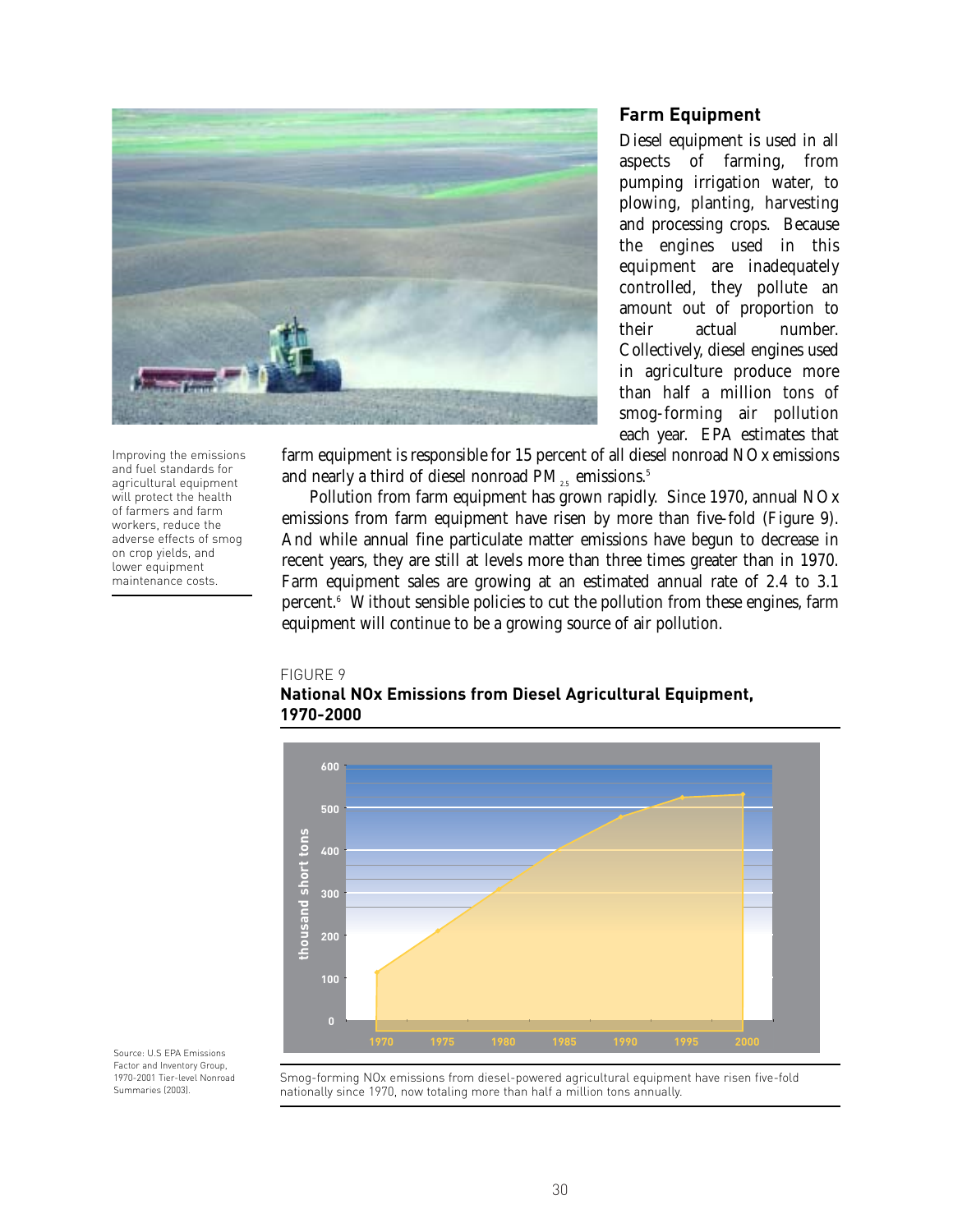Farmers and farm workers have a strong stake in effective emission standards for farm equipment. Many farm vehicles operate very slowly, or even at a standstill. This can create microenvironments in which farm workers are exposed to high levels of dangerous diesel exhaust just as construction and industrial equipment operators are. A 1999 German study examined diesel exhaust exposure in drivers of bulldozers, excavators, graders, and tractors and found the operation of heavy-duty diesel equipment was associated with increased risk of lung cancer.<sup>7</sup>

Diesel exhaust poses an additional threat to the profitability of farming. Ozone formed when NOx combines with other pollutants in the atmosphere is responsible for crop yield loss each year. Ozone damage results in stunted growth and reproduction, reduced resistance to harsh weather, and browning and spotting on leaves. The financial loss caused by ozone damage is huge. It has been estimated that California farmers lost \$333 million to ozone crop damage in 1984 and \$265 million in 1989. Similarly, Georgia's farm industry loses an estimated \$250 million to ozone damage every year. $8$  Controlling NOx emissions from diesel farm equipment will reduce ozone formation and help limit crop damage.

The engines used in farm tractors are comparable to heavy-duty highway truck engines. But agricultural equipment is subject to the same weak emission standards as construction, surface mining and industrial equipment. By the time the most recent federal onroad heavy-duty diesel standards apply in 2007, a farm tractor will be allowed to emit more than nine times the NOx+NMHC pollution and 30 times the PM pollution as an onroad tractor-trailer truck.<sup>9</sup> The same technology used to control emissions from a big truck's diesel engine could be used to control the farm tractor's pollution as well.<sup>10</sup>

Because farmers often keep their equipment for a very long time, incentivebased programs to encourage retrofits with pollution control equipment and repowers that replace old engines with newer, cleaner models are an important way to reduce farm equipment pollution. California's Carl Moyer Program has helped farmers as well as owners of other nonroad vehicles to offset the cost of retrofitting and repowering high-polluting equipment. For farmers choosing to replace an old engine, the program makes up the cost difference between a typical new engine and a cleaner engine. In the first two years of the program, numerous pieces of farm equipment were re-powered, resulting in an average annual reduction of 1,440 pounds of NOx per vehicle, as well as the improved fuel efficiency and reduced maintenance associated with newer more reliable equipment.11 Incentive programs like California's are an important way of encouraging turnover in long-lived fleets and demonstrating the benefits of cleaner farm equipment.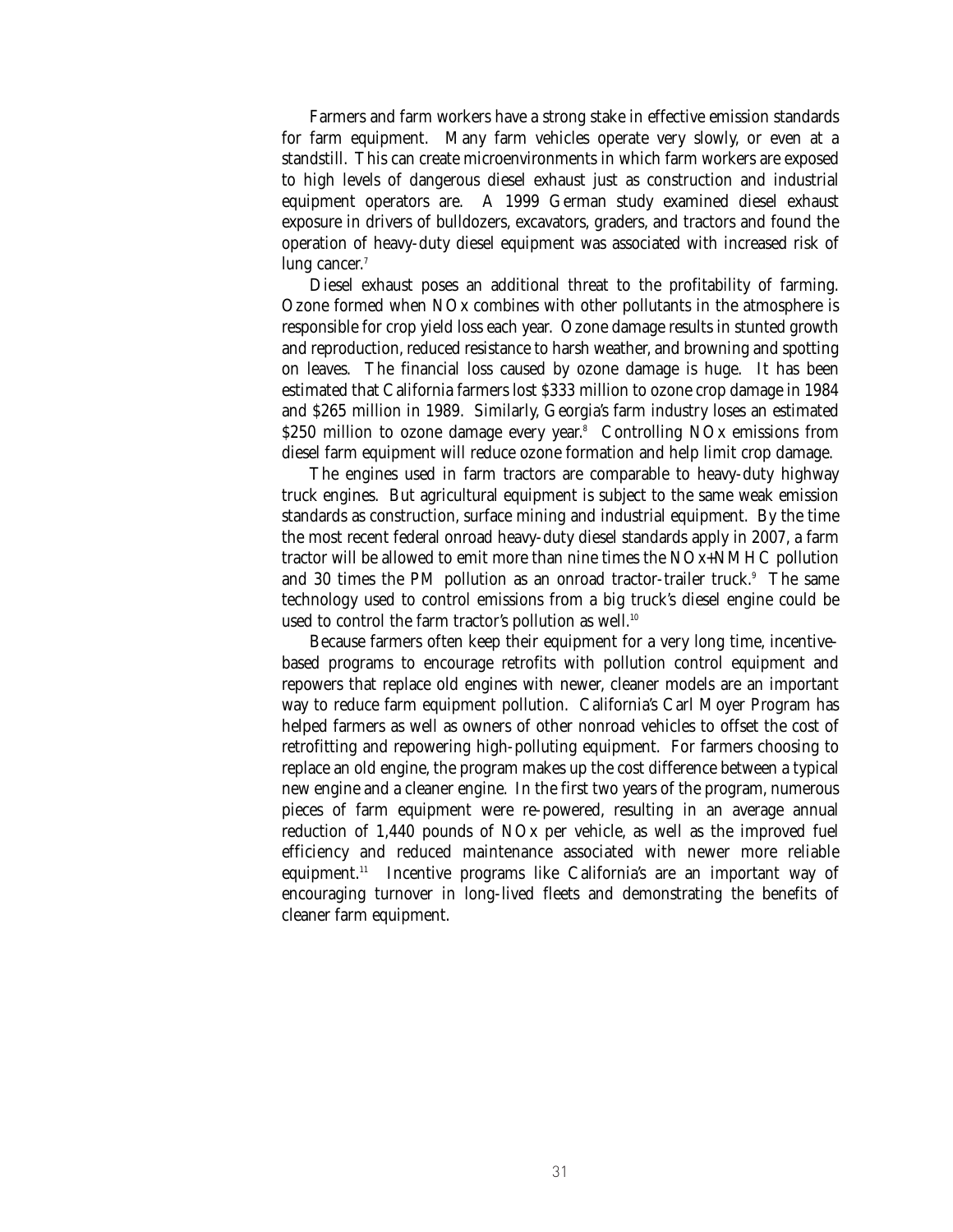### **Plowing Ahead to Cleaner Air**

Randy Kazarian manages 7000 acres of his own and other farmers' vineyards in California's highly polluted San Joaquin Valley. After years of seeing and breathing soot from diesel farm equipment, Randy decided to repower one of his tractors through the Carl Moyer program. Since then, he has converted most of his own equipment to newer engine models, and finds them cleaner, more efficient, safer and more durable. Now he encourages the vineyard owners he works for to take advantage of the Carl Moyer program to re-power their older, dirtier machines with new engines. The program has made it possible for Randy to use cleaner equipment for the same cost as standard equipment, by paying the initial price differential of the cleaner engine. Thanks to the Carl Moyer incentive program, Randy is committed to using cleaner equipment and spreading the word about it in his industry.



Commercial marine engines contribute to unhealthy air pollution in major port cities and cities adjacent to major inland waterways.

### **Commercial Marine Vessels**

Diesel engines power the majority of the commercial shipping fleet used in both inland waterways of the United States and in oceangoing international shipping. The marine industry uses an estimated 10 percent of petroleum diesel fuel sold in the United States.<sup>12</sup> Domestically, pollution from marine diesel engines has increased dramatically in the past decades.

Globally, diesel-powered marine engines also contribute a huge share of air pollution. Shipping traffic accounts for more than 14 percent of global sulfur emissions and more than 16 percent of global nitrogen emissions from petroleum use.<sup>13</sup>

One of the central reasons shipping produces so much pollution is that marine diesel engines burn fuel far dirtier than any other diesel application. The U.S. inland shipping fleet runs on diesel fuel that can average 3,000-5,000ppm sulfur, much like uncontrolled land-based nonroad engines. But the oceangoing fleet uses fuel containing 10 times as much sulfur, 30,000-45,000ppm.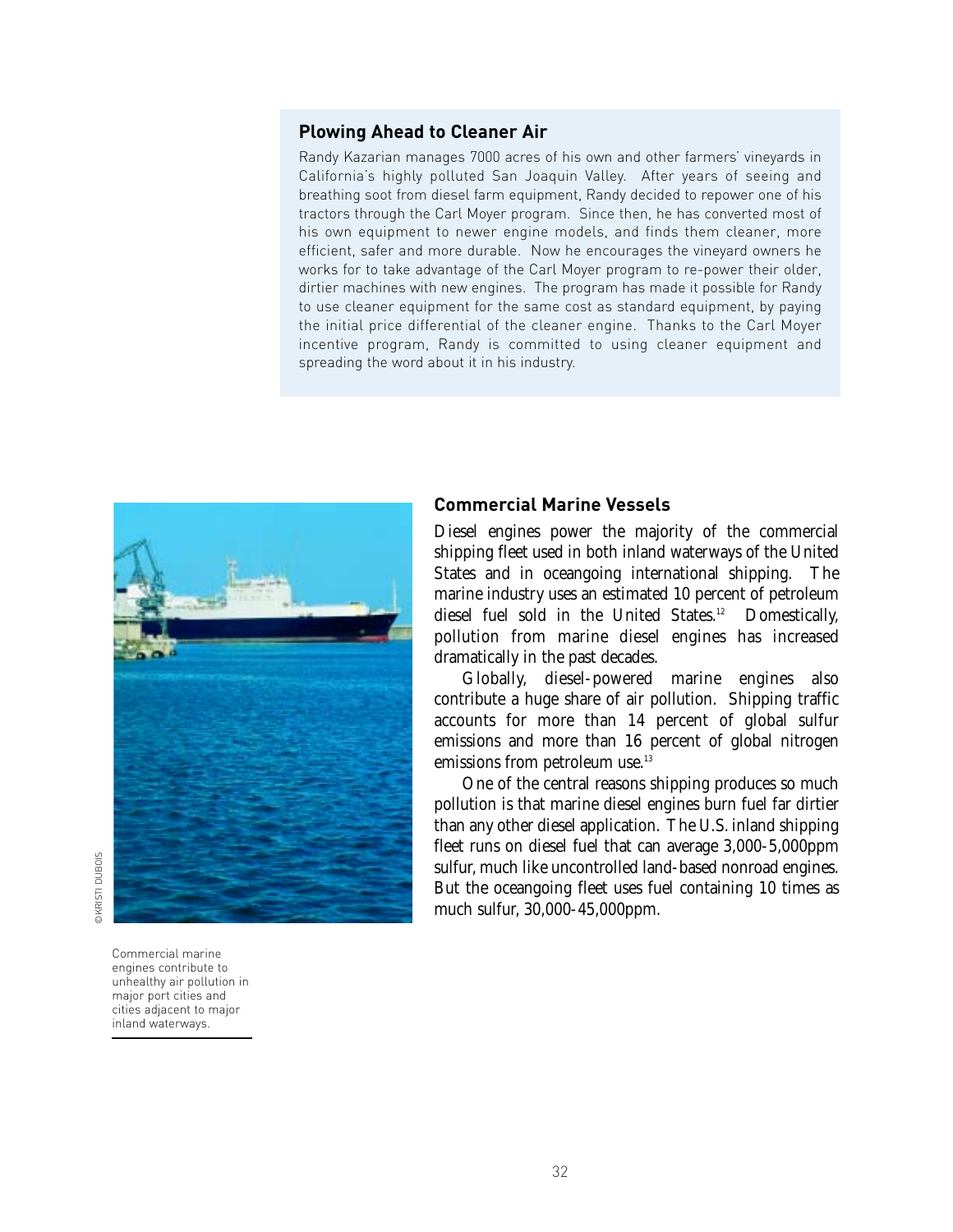#### **Dirtiest of the Dirty: Marine Residual Fuel**

Among the dirty high sulfur fuels burned in diesel engines, none is dirtier than the residual fuel that powers large oceangoing ships. Residual fuel, also known as bunker fuel, is the tar-like product left behind after all the lighter petroleum fractions are refined from crude oil. Sulfur content in marine residual fuel can range as high as 45,000 ppm, or an astonishing 4.5 percent sulfur. EPA reports that, worldwide, residual fuel averages 27,000ppm sulfur. This is more than 10 times the average sulfur level in the distillate diesel fuel used in smaller marine engines and land-based nonroad heavy equipment and nearly 2,000 times the 15ppm level soon to be required for highway diesel fuels.<sup>14</sup> The extraordinarily high sulfur content in residual fuel makes shipping one of the biggest sources of SOx emissions on the planet, despite the relatively small number of large ships in existence. And, as with other applications now powered by high-sulfur fuel, high sulfur levels make it impossible to apply most state-of-the-art emission control technologies to marine vessels.

EPA's newly issued standards for large marine engines do not place any limits on residual fuel sulfur content. Instead, EPA has left limiting this huge source of pollution up to the very uncertain prospects of an international treaty addressing shipping emissions. This treaty, known as MARPOL Annex VI, contains no general limit on residual fuel sulfur content, but does provide an opportunity to create SOx Emission Control Areas in which residual fuel cannot exceed 15,000 ppm sulfur. Given the uncertainty whether this treaty will ever be ratified, EPA has in effect indefinitely postponed addressing this critical source of pollution.

Oceangoing ships, associated harbor vessels such as tugboats, and dockside cargo loading equipment make ports air pollution hotspots. The two busiest U.S. ports, Los Angeles and Houston, are located in metropolitan areas with some of the country's worst air pollution. The American Lung Association has consistently awarded Los Angeles the title of smog capital of the year, and Houston recently ranked 5th.<sup>15</sup> Los Angeles also has some of the highest particulate concentrations in the country. In the Los Angeles basin, oceangoing ships, tugs and other commercial watercraft collectively account for 48 tons per day of smog-forming NOx emissions.16 This is comparable to the daily NOx pollution discharged by 1.5 million passenger cars and is nearly as much NOx pollution as the top 350 emitting industrial facilities in the basin.<sup>17</sup>

Pollution from commercial marine engines is not restricted to coastal ports. Ninety percent of U.S. inland waterways are outside of port areas, and researchers have only now begun to understand that shipping emissions in these areas are a significant additional source of pollution. One study has estimated that commercial shipping traffic on inland rivers and the Great Lakes contributes 60 percent of the NOx emissions from all commercial shipping in the U.S., 33 percent of the total PM, and 48 percent of both HC and CO.18

Emissions along inland waterways are concentrated in a compact area, much as highways concentrate emissions from cars and trucks. Thus, ship emissions along these waterways can be locally significant, even where they do not make up a significant portion of a regional or statewide inventory of emissions. Researchers at Carnegie Mellon University have established that shipping traffic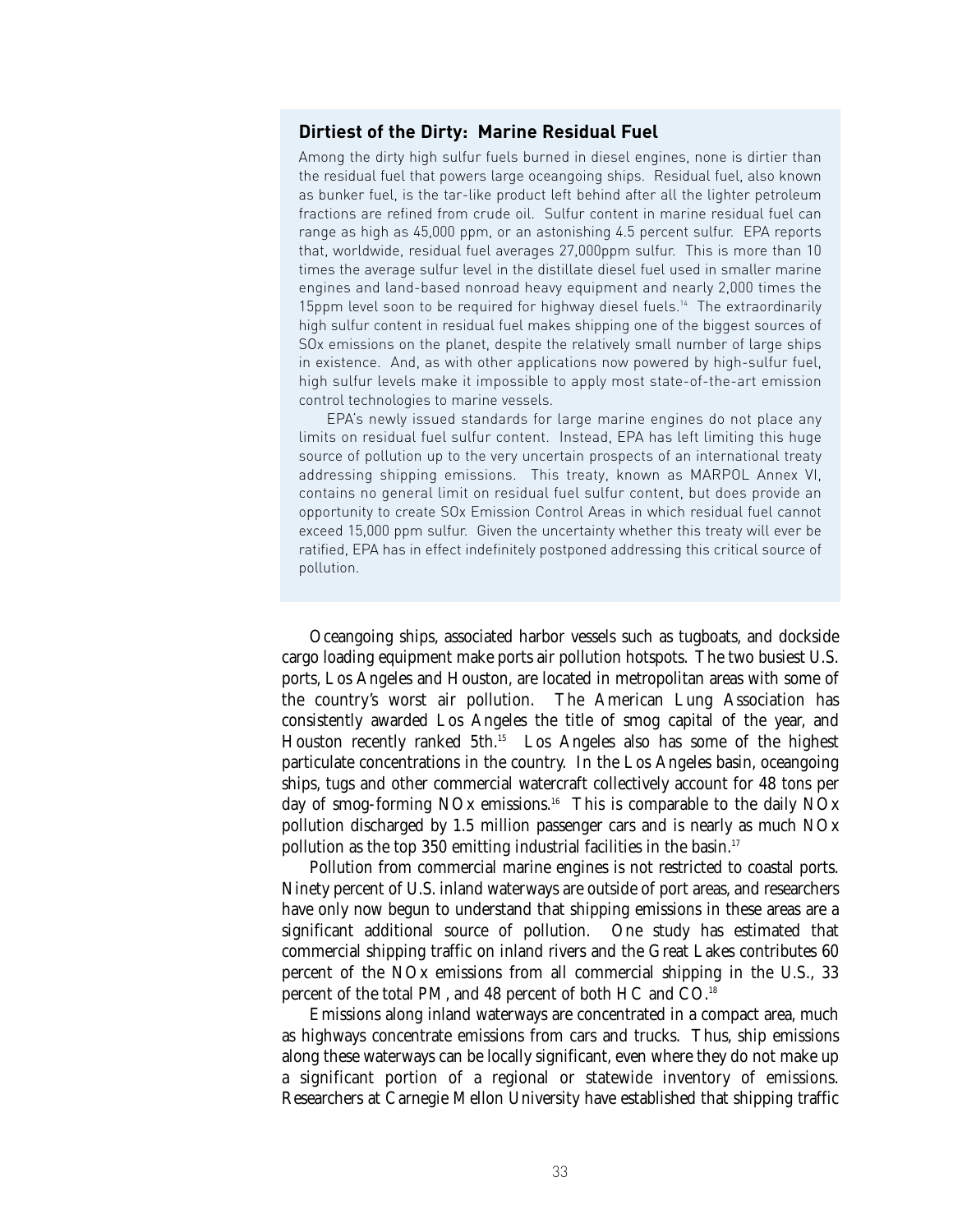in the Pittsburgh area accounts for as much NOx emissions as a major metropolitan superhighway, and have concluded that "at least on an annual basis — waterborne transport can produce as much NOx as a region's freeways, even in large riverside cities (e.g. St. Louis, Nashville and New Orleans) where significant automobile commuting occurs."19

Historically, marine engines have not been subject to any federal emissions controls. EPA promulgated standards for a limited number of commercial marine engines in 1999, but it has only begun to address this growing source of air pollution. EPA's December 1999 commercial marine vessel rule established limited standards for small- and medium-sized engines such as those used in ferries, tug boats and barges.<sup>20</sup> But EPA's standards apply only to new engines, and will have no impact at all on existing engines that will be rebuilt for decades to come.

Notwithstanding their significant air pollution, EPA has taken only tentative steps toward controlling emissions from large oceangoing ships. In rules finalized in January 2003, EPA established a weak NOx standard that essentially codifies existing emissions levels for U.S.-flagged ships. The rule does not regulate foreign-flagged ships in U.S. territorial waters, which make up 95 percent of all calls to U.S. ports.

According to the American Association of Port Authorities, containerized shipping traffic in the United States doubled in the last decade, and is expected to double again in the next decade.<sup>21</sup> The shipbuilding boom required to meet the growing demand for international shipping presents an opportunity to build cleaner, state-of-the-art marine engines that will begin to reverse the longstanding record of air pollution from shipping. Renewed federal leadership and innovative state and local measures are necessary to ensure that marine diesel engines do not remain a massive pollution source for decades to come.

### **Cleaning up the air above our waters: Ports begin to reduce air pollution**

Incentive programs have funded \$22 million worth of air quality improvements at the Port of Los Angeles. Cranes that unload cargo have been converted to electric power, and smaller craft including tugboats and other harbor craft have been converted from old diesel engines to electric, compressed natural gas and newer, lower-polluting diesel engines. Operational changes are also yielding results. The Port's voluntary speed reduction program calls for ships in the port area to slow down to reduce NOx pollution. This simple step has lowered NOx emissions by an estimated two tons a day.<sup>22</sup>

The Port of Houston has tested emulsified diesel fuel in yard tractors and cranes at the port and achieved NOx reductions of 25 percent, and PM reductions of 30 percent. It's possible that even greater reductions can be achieved. The Texas Waterways Operators Association has entered into an agreement with EPA, the Texas Commission on Environmental Quality and the Houston-Galveston Area Council to reduce NOx emissions from barges and other craft operated by the trade association's members. By replacing old engines, retrofitting existing engines, and reducing idling time, vessel operators expect to lower NOx emissions by 1.1 tons a day, which would be a significant step for the ozoneplagued Houston area.<sup>23</sup>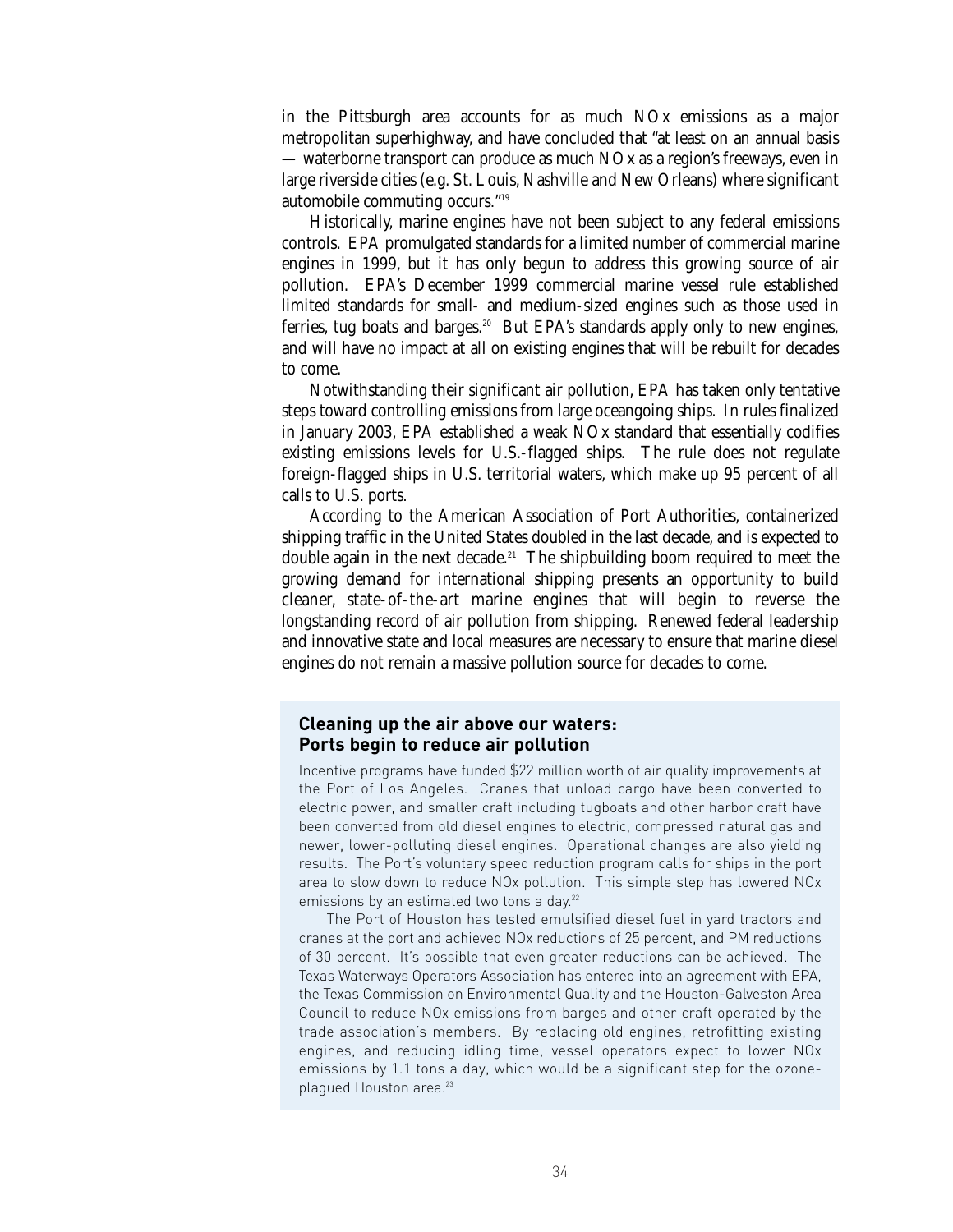<sup>1</sup> U.S. EPA, "Emission Standards Reference Guide for Heavy-Duty and Nonroad Engines," September 1997; 66 Fed.Reg. 5,002 (Jan. 18, 2001).

- $2$  Ibid.
- $^{\circ}$  Massachusetts Diesel Retrofit Program, Executive Summary, August 23, 2000. Available online at http://www.state.ma.us/dep/bwp/daqc/files/rfit823.doc
- <sup>4</sup> Ibid.; See, http://www.epa.gov/otaq/retrofit/documents/bigdig\_case\_01.htm
- $^{\circ}$  U.S. EPA, National Emissions Inventory Average Annual Emissions, All Criteria Pollutants Including 1980, 1985, 1989-2001 (Feb. 2003). Available online at http://www.epa.gov/ttn/chief/trends/trends01/trends2001.pdf
- <sup>6</sup> U.S.EPA, "Final Regulatory Impact Analysis: Control of Emissions from Nonroad Diesel Engines" (August, 1998) 93-94.
- <sup>7</sup> I. Bruske-Hohlfeld et al., "Lung Cancer Risk in Male Workers Occupationally Exposed to Diesel Motor Emissions in Germany," American Journal of Industrial Medicine 36 no. 4 (October 1999) 405–14.
- <sup>8</sup> U.S. EPA, "Fact Sheet: Health and Environmental Effects of Ground Level Ozone."; U.C. Davis, "The Economic Assessment of California Field Crop Losses Due to Air Pollution" (1989) 19.; Campaign for a Prosperous Georgia, "Southern Fried Air: Georgia's Dirty Power Plants and How to Clean Our Air Now" (Atlanta, 1998) 12.
- <sup>9</sup> U.S. EPA, "Emission Standards Reference Guide for Heavy-Duty and Nonroad Engines," September 1997.
- <sup>10</sup> U.S.EPA, "Final Regulatory Impact Analysis: Control of Emissions from Nonroad Diesel Engines" (August, 1998) 19-32.
- <sup>11</sup> California Air Resources Board, "The Carl Moyer Program Status Report" (April 13, 2001) 34.
- <sup>12</sup> Available online at http://www.biodiesel.org/markets/mar/default.asp.
- <sup>13</sup> J.J. Corbett, P.S. Fishbeck and S.N. Pandis, "Global Nitrogen and Sulfur Emissions Inventories for Oceangoing Ships," Journal of Geophysical Research, 104 (D3) 3457–3470.
- <sup>14</sup> 68 Fed. Reg. 9,745 at 9,768. (February 28, 2003).
- <sup>15</sup> American Lung Association, "State of the Air Report" (2002). Available online at http://www.lungusa.org/air2001/
- <sup>16</sup> California's South Coast Air Quality Management District, "Draft Air Quality Management Plan," 2003. Available online at http://www.aqmd.gov/aqmp/docs/App3AttchA.pdf. See also http://www.aqmd.gov/news1/portpr.htm
- <sup>17</sup> See Draft Air Quality Management Plan, 2003, note 16, supra.
- <sup>18</sup> James J. Corbett and Paul S. Fischbeck, "Emissions from Waterborne Commerce Vessels in United States Continental and Inland Waterways," Environ. Sci. Technol. (2000) 3254-3260.
- $19$  Ibid.
- <sup>20</sup> 64 Fed. Reg. 73,299 (December 29, 1999).
- <sup>21</sup> Available online at http://www.aapa-ports.org/industryinfo/currentissues.html.
- <sup>22</sup> Polakovic, Gary, "Finally Tackling L.A.'s Worst Air Polluter, "L.A. Times, February 10, 2002
- <sup>23</sup> Houston Galveston Area Council, June 22, 2001 press release.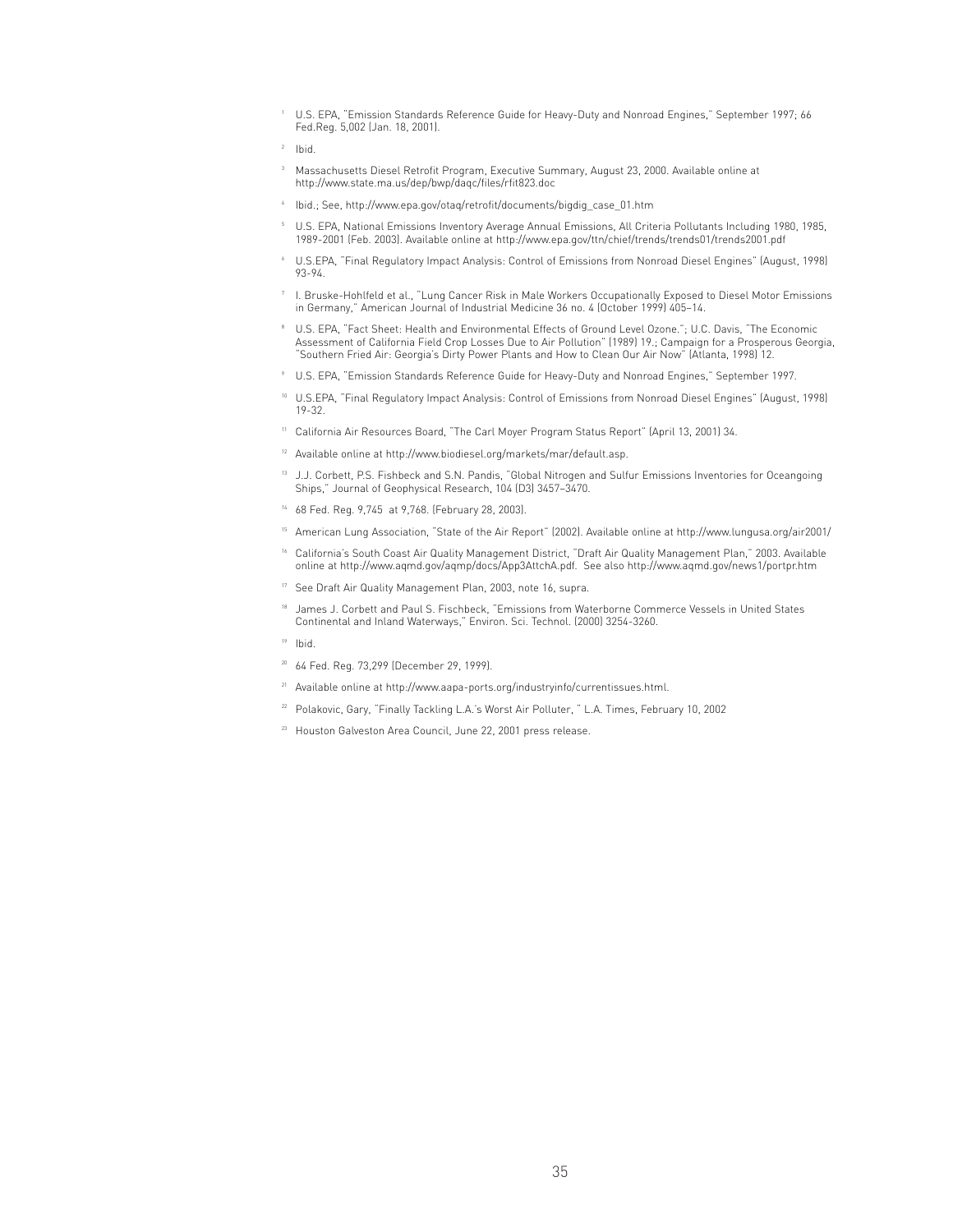### **Closing the Stationary Diesel Engine Loophole**

Under national air quality policy, there is a narrow legal thread that divides those engines classified as "nonroad" mobile pollution sources and those categorized as "stationary" pollution sources. In short, the legal distinction hinges on the residence time of the engine. An engine that is moved from site to site more than one time a year is deemed mobile and therefore regulated under the federal program for nonroad engines.<sup>1</sup> This means that a diesel generator on wheels that is relocated more than once a year is classified as a nonroad mobile engine. But if a similar diesel generator remains in place at an industrial site for more than 12 consecutive months it is categorized as a stationary engine. These two generators are categorized differently for legal purposes even though the engines themselves are largely the same, as are the airborne contaminants discharged, the fuel used, and the available technology solutions to control their exhaust.

The consequences of these legal delineations are momentous. The federal government is directed by the Clean Air Act to control air pollutants from mobile nonroad engines. Because the federal government has primary jurisdiction to establish emission standards for the pollution sources deemed mobile, disparate state emission standards for nonroad engines are generally preempted.

In contrast, both EPA and the states have broad concurrent authority to control pollution discharged from stationary diesel generators or other stationary engines. But EPA's pollution control program for stationary sources tends to focus on large, centralized pollution sources such as refineries, smelters, pulp and paper mills and power plants. EPA therefore devotes few resources to smaller, more-dispersed engines that collectively have serious air pollution impacts. In practice, EPA has never established air quality standards for stationary dieselpowered engines.<sup>2</sup> While federal emission standards for nonroad diesel engines lag behind their onroad counterparts, the same stationary diesel engines have been overlooked altogether.

EPA recently explained the legalistic distinction between "nonroad" and "stationary" engines:

Stationary engines are used in many applications where they can be installed in a fixed location, such as power generators or irrigation pumps. Nonroad (mobile) applications include these same types of equipment if they are made to be portable (or transportable). For example, a generator mounted on a pallet or a trailer would generally not be considered stationary.3

There is increasing urgency to address this divide that allows stationary diesel generators and other stationary diesel engines to elude any meaningful emission standards. Stationary diesel engines have long been used in a variety of applications including agricultural use, and oil and gas extraction. Oil and gas activities have recently exploded in places like the Rocky Mountain West, contributing to rising air pollution levels. Likewise, the increasing reliance on distributed generation sources (see box on next page) to meet new electricity demand is expanding the use of high-polluting diesel generators. Diesel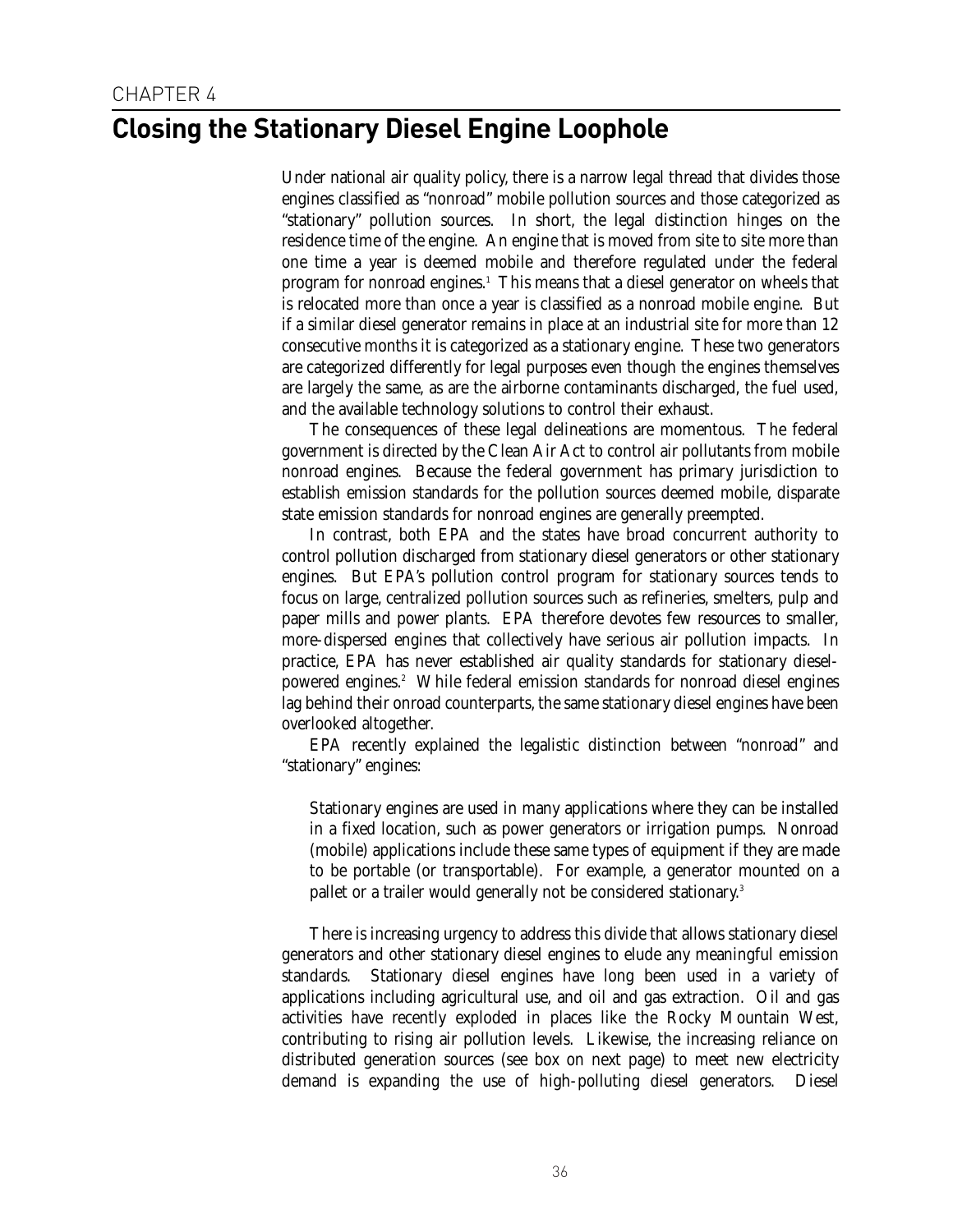generators also are a predominant source of back-up power. The California Energy Commission estimates that diesel alone provides more than 90 percent of large backup electric generating power in California.<sup>4</sup>

### **Curbing the Harmful Pollution from Small-Scale Electric Generators**

Economic forces and deregulation in the energy market have led to growth in smaller, more dispersed sources of electrical power commonly referred to as "distributed" generation. Distributed generation often serves niche market needs and includes small wind generators, fuel cells, small turbines, gas-fired combined cycle power generators, and diesel-powered internal combustion engines. Unlike conventional power stations, which are large and centralized, distributed generation sources tend to be smaller and are scattered across metropolitan areas.

Distributed generation sources may serve important local needs in providing a reliable, affordable, and secure energy source. But the very attributes that give them a nimble, niche role in the energy market also have allowed them to elude meaningful air quality standards. Few states or localities regulate air pollution from these sources. Even though these sources are smaller in scale, diesel electric generators and other distributed generation sources can both individually and collectively have serious air pollution and public health impacts.

Diesel generators are the most harmful category of distributed generation, producing levels of particulates and smog-forming contaminants many times greater than other distributed generation sources.<sup>5</sup> Such diesel generators may be located near homes, businesses, schools, and other population centers. Environmental Defense recently conducted an extensive risk assessment of backup diesel generators in the San Diego, San Joaquin, Sacramento and Los Angeles areas and found that over 150,000 school children attend schools in high-risk zones.<sup>6</sup>

#### **Closing the Diesel Divide**

EPA is on the right track in developing new emission standards and fuel content requirements to curb the airborne contaminants from high-polluting diesel nonroad engines. But EPA needs to ensure the same clean air program is applied to the stationary diesel engines that have altogether eluded comprehensive air pollution abatement requirements. In California alone, one of the few states with a reliable inventory, there are more than 16,000 stationary diesel engines including both emergency backup generators and prime engines.<sup>7</sup> Unlike backup generators, which typically operate on a limited basis, primary engines run on a regular basis to supplement or substitute energy from the power grid.

These stationary diesel engines have a pollution potency many times that of other engines. A typical diesel generator discharges more than 10 times the particulate-related pollution of a gas-powered internal combustion engine.<sup>8</sup> So 16,000 diesel generators release as much harmful particulate pollution as more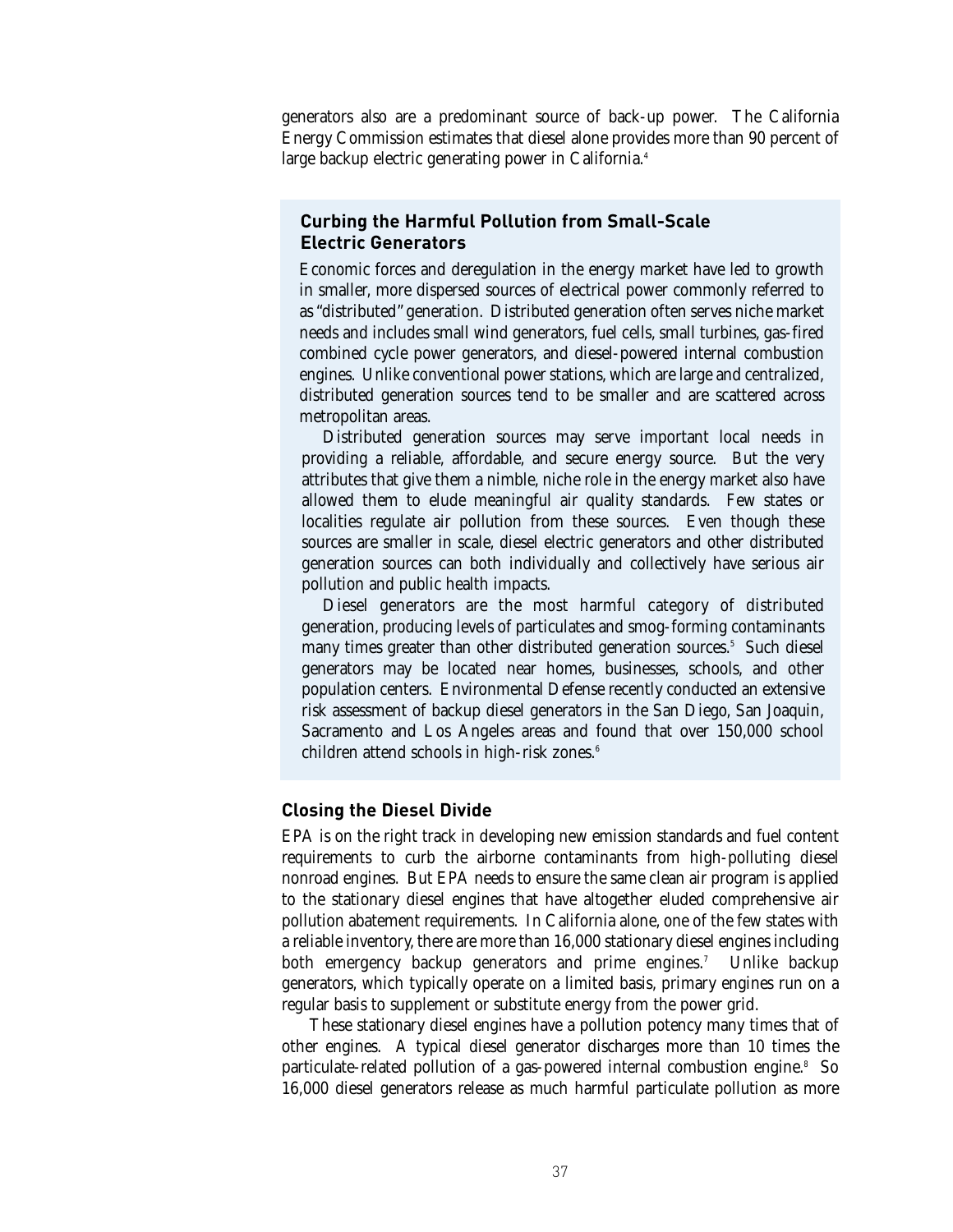than 160,000 other conventionally-powered generators. Because diesel particulates are one of the most dangerous airborne contaminants, closing the regulatory loophole for stationary diesel engines is a public health imperative.

The process to clean up diesel generators can begin now. Several states have begun tackling the pressing air pollution problem associated with diesel generators. In 2001, Texas established the nation's first statewide emission standards for new small-scale generators.9 In east Texas, which contains the most polluted areas of the state, the emission standards for distributed generating facilities are essentially based on micro-turbine technology.10 The standards in west Texas assume that high usage small-scale generators are powered by natural gas. $11$ 

As part of its statewide Diesel Risk Reduction Program, the California Air Resources Board is developing emission standards for stationary diesel engines more far-reaching than those adopted in Texas. The proposed California standards would establish particulate and NOx emission limits on new and existing diesel generators used in both prime and emergency backup applications.12 Importantly, the draft California rules would go beyond the Texas program by establishing standards for stationary diesel engines currently operating.

The policy transition to cleaner stationary diesel engines should be smooth. Air pollution control technologies can be transferred from nonroad mobile engines to stationary engines. Stationary engines should be even easier and less costly to control than nonroad equipment which is mobile and operated under a variety of conditions.

There are also important policy parallels. Indeed, an effective pollution abatement program for new stationary diesel engines must have some of the same core attributes as a well-designed program for new nonroad mobile engines. These include rigorous particulate and NOx emission standards, complementary low sulfur fuel standards, procedures to certify that new engines in fact meet the emission standards, and effective in-use testing to ensure that durable pollution cuts are achieved in practice.<sup>13</sup>

There are also material differences. Due to their different regulatory classifications, stationary source pollution control programs may establish emission standards for existing engines and equipment. Given the enormous public health gains to be made, states and the federal government should follow California's lead and put in place rigorous emission standards for existing stationary diesel engines. This will ensure the important work to close the stationary engine diesel loophole is comprehensive and, most importantly, will help secure cleaner, healthier air in the near-term.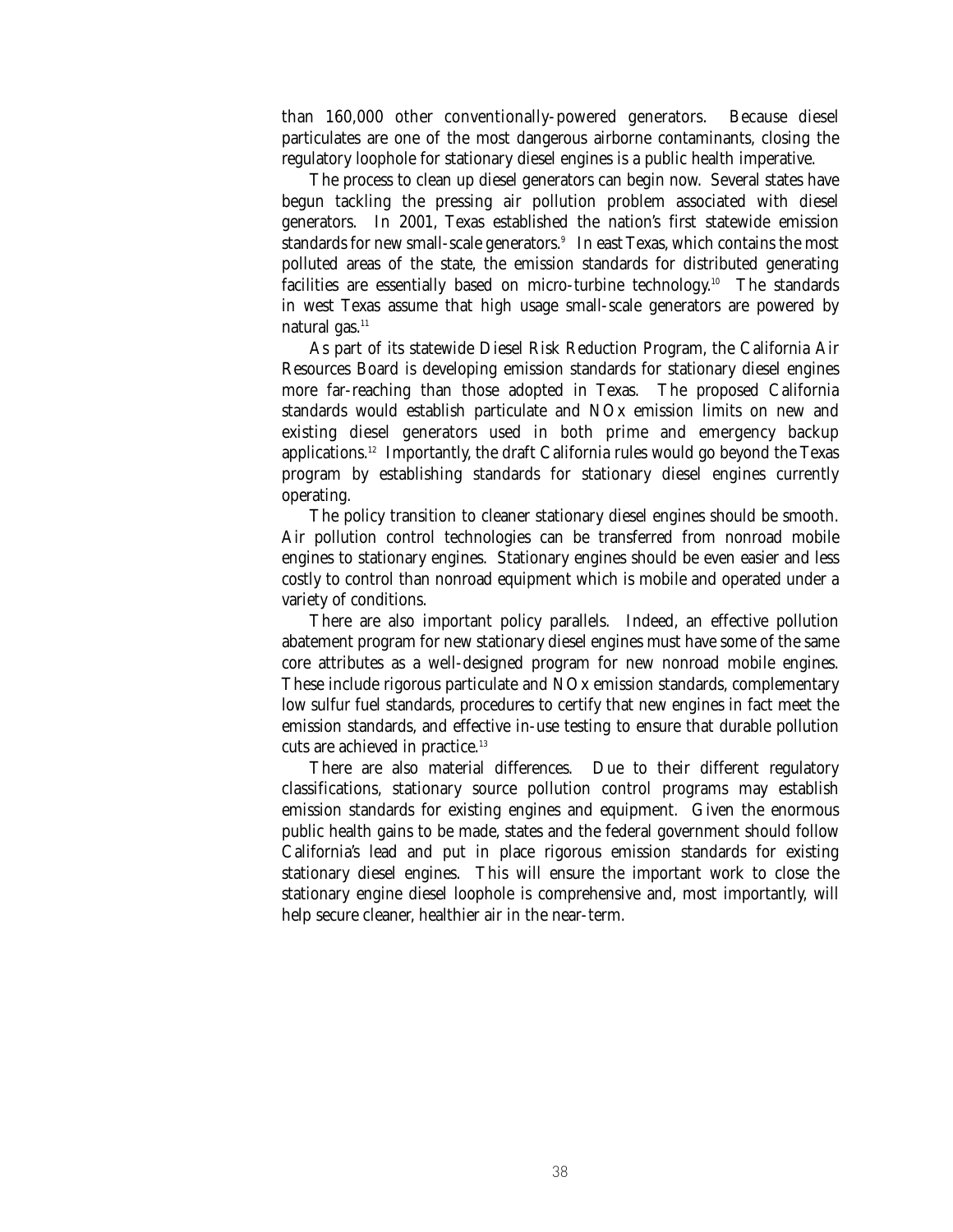- <sup>1</sup> EPA's definition of "nonroad engine" is codified at 40 CFR 89.2 and was adopted on June 17, 1994 after an extensive rulemaking process. 59 Fed. Reg. 31,306 (June 17, 1994). EPA's definition interprets several provisions of the federal Clean Air Act including the definition of "stationary source" in section 302(z), the definition of "nonroad engine" in section 216(10), the definition of "nonroad vehicle" in section 216(11), and the definition of "stationary source" in section 111(a)(3) of the Act.
- $^2$  Under a court-ordered schedule EPA for the first time recently proposed emission standards for reciprocating internal combustion engines including diesel-powered engines. But these standards only apply to large stationary engines co-located with other large pollution sources, thereby excluding vast numbers of engines. In addition, EPA's proposed standards do not limit particulate matter or smog-forming nitrogen oxides, two key harmful contaminants. 67 Fed. Reg. 77,829 (December 19, 2002).
- <sup>3</sup> U.S. Environmental Protection Agency, "Emission Regulations for Stationary and Mobile Engines," EPA 420-F-034 (Sept. 2002) 1-2.
- <sup>4</sup> California Energy Commission, BUGS 1: Database of Public Back-up Generators (BUGS) in California, (Aug. 15, 2001).
- <sup>5</sup> Jim Lents and Juliann Emmons Allison, "Can We Have Our Cake and Eat it Too? Creating Distributed Generation Technology to Improve Air Quality" (Energy Foundation, Dec. 1, 2000) 13-18.
- <sup>6</sup> Nancy Ryan, Kate Larsen, and Peter Black, "Smaller, Closer, Dirtier: Diesel Backup Generators in California" (New York: Environmental Defense, 2002). Available online at http://www.environmentaldefense.org/documents/2272\_BUGsreport.pdf
- <sup>7</sup> California Air Resources Board, "Risk Reduction Plan to Reduce Particulate Matter Emissions from Diesel-Fueled Engines and Vehicles," Oct. 2000, app. 2, p. 17. Available on-line at http://www.arb.ca.gov/diesel/documents/rrpapp2.PDF.
- <sup>8</sup> Lents & Emmons Allison, note 5, supra, 13-18.
- <sup>9</sup> Texas Natural Resources Conservation Commission (since renamed), "Air Quality Standard Permit for Electric Generating Units" (adopted May 23, 2001), establishes emission standards for units 10 MW or less. Texas explained the need for the standards: "The Public Utility Commission (PUC) of Texas anticipates that small electric generating units (EGUs) may become an attractive option for electric customers as an alternative to central station generating units as a primary source of electricity due to electric restructuring and electric reliability concerns." Ibid. at p. 3.
- <sup>10</sup> "The initial East Texas standards . . . recogniz[e] the unique ozone problems in East Texas and should allow for authorization of fuel cells, micro turbines, clean turbines using catalytic combustors or flue gas cleanup, and the very cleanest reciprocating engines using catalytic converters." Texas Air Quality Standard Permit for Electric Generating Units at p. 5.
- $^{\rm 11}$  "The West Texas standards  $\ldots$  should allow for clean reciprocating engines to register under the standard permit, as well as clean diesel engines operating as peaking units" defined as units that operate less than 300 hours a year. Texas Air Quality Standard Permit for Electric Generating Units at p. 5 & 18.
- <sup>12</sup> California Air Resources Board, "Proposed Airborne Toxic Control Measure To Reduce Diesel Particulate Matter Emissions from In-Use Stationary Diesel-Fueled CI Engines Greater than 50 Horsepower and To Reduce Diesel Particulate Matter Emissions from New Stationary Diesel-Fueled CI Engines" (November 2002 discussion drafts).
- <sup>13</sup> Lents & Emmons Allison, note 5, supra, 23-29.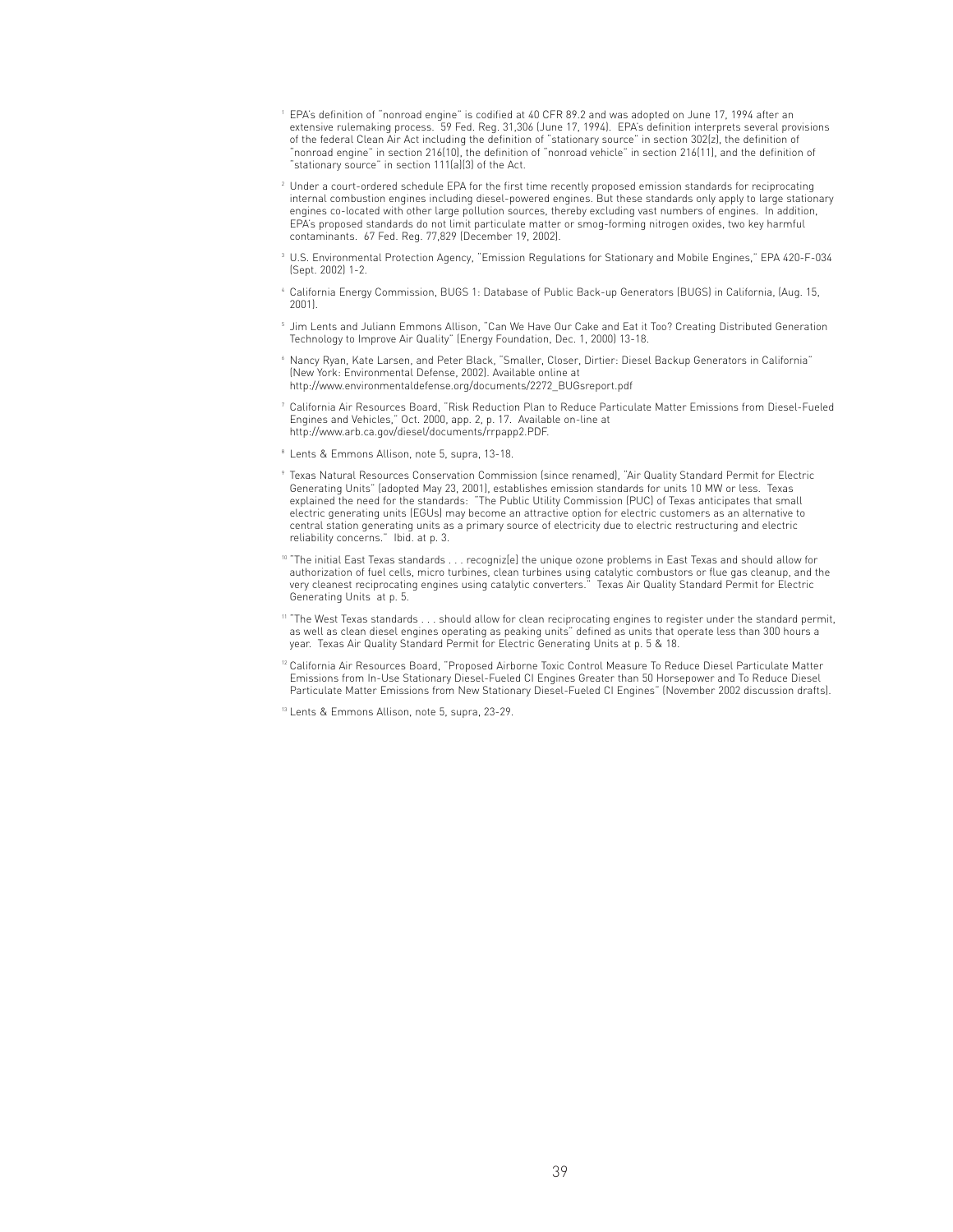### **Cleaner Fuel to Power Cleaner Engines**

Diesel fuels are refined from the fraction of crude oil that is left behind when lighter petroleum products such as gasoline are made. The refining process tends to concentrate contaminants such as sulfur, which naturally occurs in many crude oils, into the remaining fuel. Diesel fuel used in highway engines currently cannot contain more than 500ppm sulfur.<sup>1</sup> Under new national regulations, this limit will fall to 15ppm sulfur in 2006.<sup>2</sup> By contrast, the sulfur content of diesel fuel burned in nonroad engines averages 3,300ppm.3 Only California has a stricter limit of 500ppm sulfur for nonroad diesel fuel.<sup>4</sup> Large oceangoing ships use fuel containing far more sulfur, as much as 45,000ppm.<sup>5</sup>

In recent federal regulations for large diesel trucks and buses, EPA adopted a comprehensive systems approach, pairing strict emissions limits for new engines with a 15ppm limit on the sulfur content in diesel fuel. This 15ppm limit will dramatically and immediately reduce sulfur dioxide emissions, which transform into harmful fine particles. Sulfur also fouls catalytic converters and clogs particulate traps. Low sulfur diesel fuel, therefore, also enables state-of-the-art emissions control technology for other pollutants.

Fuel sulfur content limits are becoming a standard element of diesel emission reduction programs. The progress made around the world in lowering the sulfur content of diesel fuel demonstrates the general viability of low sulfur diesel requirements.

The **European Union** requires that low sulfur gas and diesel will be introduced by January 1, 2005 and will be mandatory in onroad vehicles by 2009. The maximum allowable sulfur in these fuels will be 10ppm. The current level of sulfur in diesel fuel is 350ppm. Moreover, the EU now calls for sulfur free diesel fuel in nonroad mobile vehicles, such as farm and construction equipment, beginning in  $2009.^{\circ}$ 

In **Sweden,** virtually all the diesel fuel now sold for both onroad and nonroad applications is "Urban 1," limited to 10ppm sulfur. Sweden introduced its low sulfur diesel fuel 10 years ago.<sup>7</sup> Finland grants consumer tax incentives for use of 10ppm "city diesel." In **Australia,** onroad diesel sulfur content will be limited to 50ppm by 2006.8 **Denmark** provides consumer tax incentives and 100 percent of the highway diesel fuel currently sold is 50ppm. **Germany,** likewise, offers a consumer tax credit for 10ppm diesel fuel. **Switzerland** is offering financial incentives for very low sulfur diesel fuel.<sup>9</sup> Hong Kong is considering requiring 50ppm sulfur in its onroad diesel fuel. **Mexico, India** and **Japan** have limited onroad diesel fuel to 500ppm, and Japan will phase in new requirements for 50ppm beginning this year. The **United Kingdom** provides tax incentives and 100 percent of its highway diesel fuel is 50ppm.<sup>10</sup> While most of these low sulfur diesel fuel programs focus on the onroad sector, the host of nations across the globe carrying out these programs demonstrates both the ability to lower the sulfur content in diesel fuels and the far-reaching support for such action.

The European Automobile Manufacturers Association, the Alliance of Automobile Manufacturers, the Engine Manufacturers Association, the Japan Automobile Manufacturers Association, and others have worked to harmonize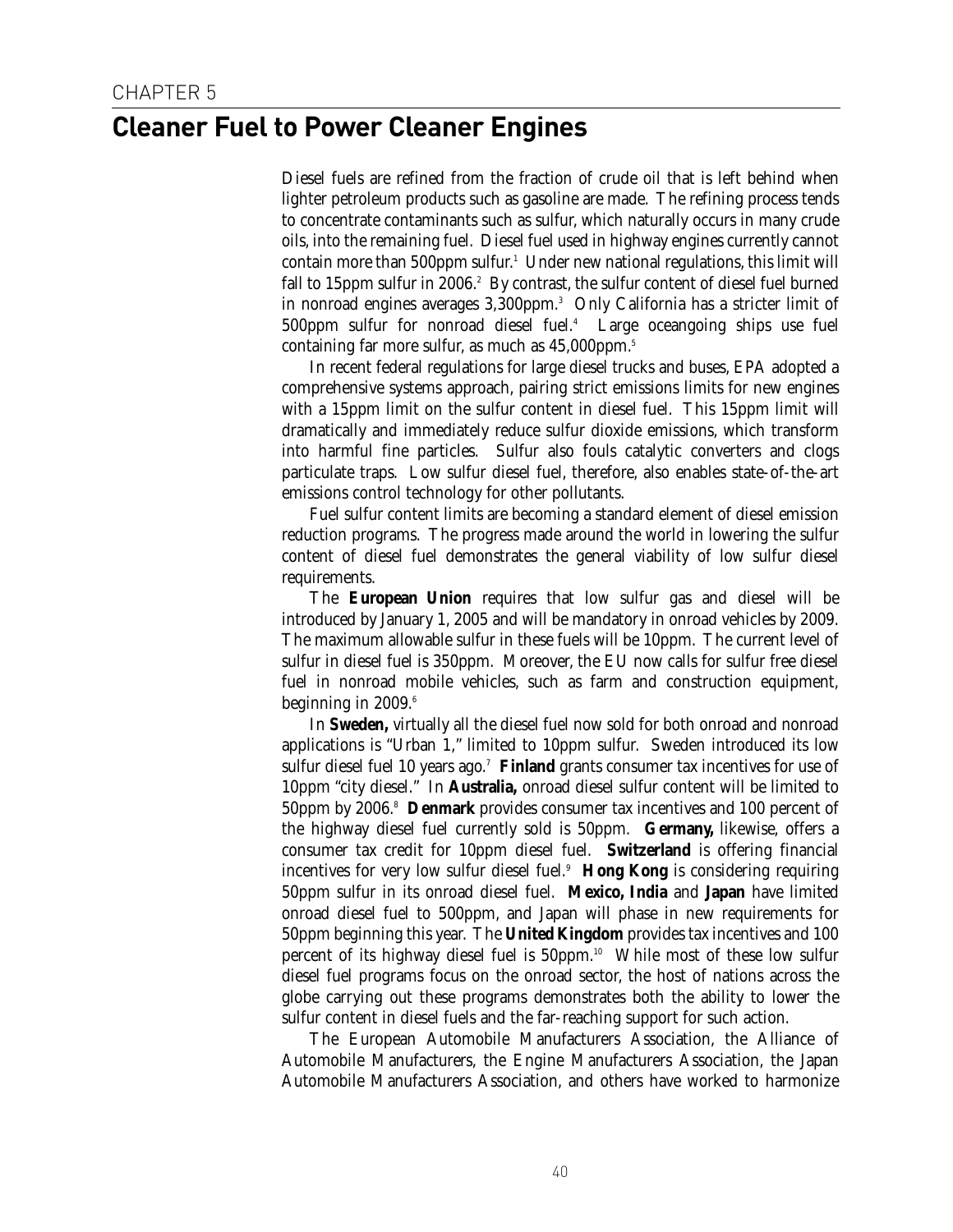fuels worldwide. First established in 1998, the Worldwide Fuel Charter promotes "greater understanding of the fuel quality needs of motor vehicle technologies and [harmonizes] fuel quality worldwide in accordance with vehicle needs." The Worldwide Fuel Charter recommends sulfur levels of 5 to 10ppm for markets that require advanced emission controls, to enable sophisticated NOx and PM aftertreatment technologies.<sup>11</sup>

In anticipation of EPA action to expand our nation's low sulfur fuel program to the nonroad diesel sector, the American Petroleum Institute proposed in 2002 that U.S. refiners complete the transition to 15ppm low sulfur diesel for nonroad engines by  $2010.^{12}$ 

- <sup>1</sup> 55 Fed. Reg. 34,120 (August 21, 1990).
- <sup>2</sup> 66 Fed. Reg. 5,001 at 5,006 (January 18, 2001).
- <sup>3</sup> 64 Fed. Reg. 26,142 at 26,148 (May 13, 1999).
- <sup>4</sup> The California Diesel Fuel Regulations. Title 13, California Code of Regulations, Section 2281(a)(1) (as last amended June 4, 1997).
- <sup>5</sup> 68 Fed. Reg. 9,745 at 9,768 (February 28, 2003).
- <sup>6</sup> Parliament and Council Reach Agreement on Sulphur-free Fuels (December 12, 2002). Available online at http://www.euractiv.com/cgi-bin/cgint.exe/3232980-531?targ=1&204&OIDN=1504413; Directive of the European Parliament and of the Council on the Quality of Petrol and Diesel Fuels and Amending Directive 98/70/EC (May 11, 2001) 4. Available online at http://europa.eu.int/eur-lex/en/com/pdf/2001/en\_501PC0241.pdf
- <sup>7</sup> Michael Walsh, "International Experience on Ultra Low Sulfur Diesel and Biodiesel," (January 2000) 17. Tax incentives for Swedish city diesel were introduced in 1990 to promote use of environmentally friendly fuels. This led to a huge increase in low sulfur diesel popularity and encouraged several refiners to invest in production of cleaner fuels. As a result of this head start, Swedish manufacturers are now taking advantage of the growing demand in Europe for low sulfur diesel. Available online at http://www.cai-infopool.org/downloads/diesel-lowsulfur-and-biodiesel-worldwide.pdf
- <sup>8</sup> The Measures for a Better Environment initiative includes commitments to establish a diesel standard for road transport fuel with a sulfur content of no more than 500ppm by the end of 2002 and to establish a mandatory diesel standard with a sulfur content of no more than 50ppm sulfur by 2006. Available online at http://www.ea.gov.au/atmosphere/airquality/measures.html
- <sup>9</sup> Swiss law calls for an additional tax of 3 to 5 cents per liter to be levied, beginning in 2004, on fuels containing more than 10ppm of sulfur. Fuels with a sulfur content of less than 10ppm, which the Swiss will consider sulfurfree, will be exempt from the tax. Available online at http://www.aecc.be/en/news/docs/sep-oct%202002%20news%20en.pdf
- 
- <sup>10</sup> All international numbers come from www.eia.doe.gov/oiaf/archive/aeo01/conf/EIA%20Energy%20Modeling%20Conference%20final.ppt see slide 10.
- <sup>11</sup> Worldwide Fuel Charter, December 2002. Available online at http://www.autoalliance.org/fuel\_charter.htm.
- <sup>12</sup> Eric Pianin, "New Rules in Works for Diesel Emissions," Washington Post (December 30, 2002).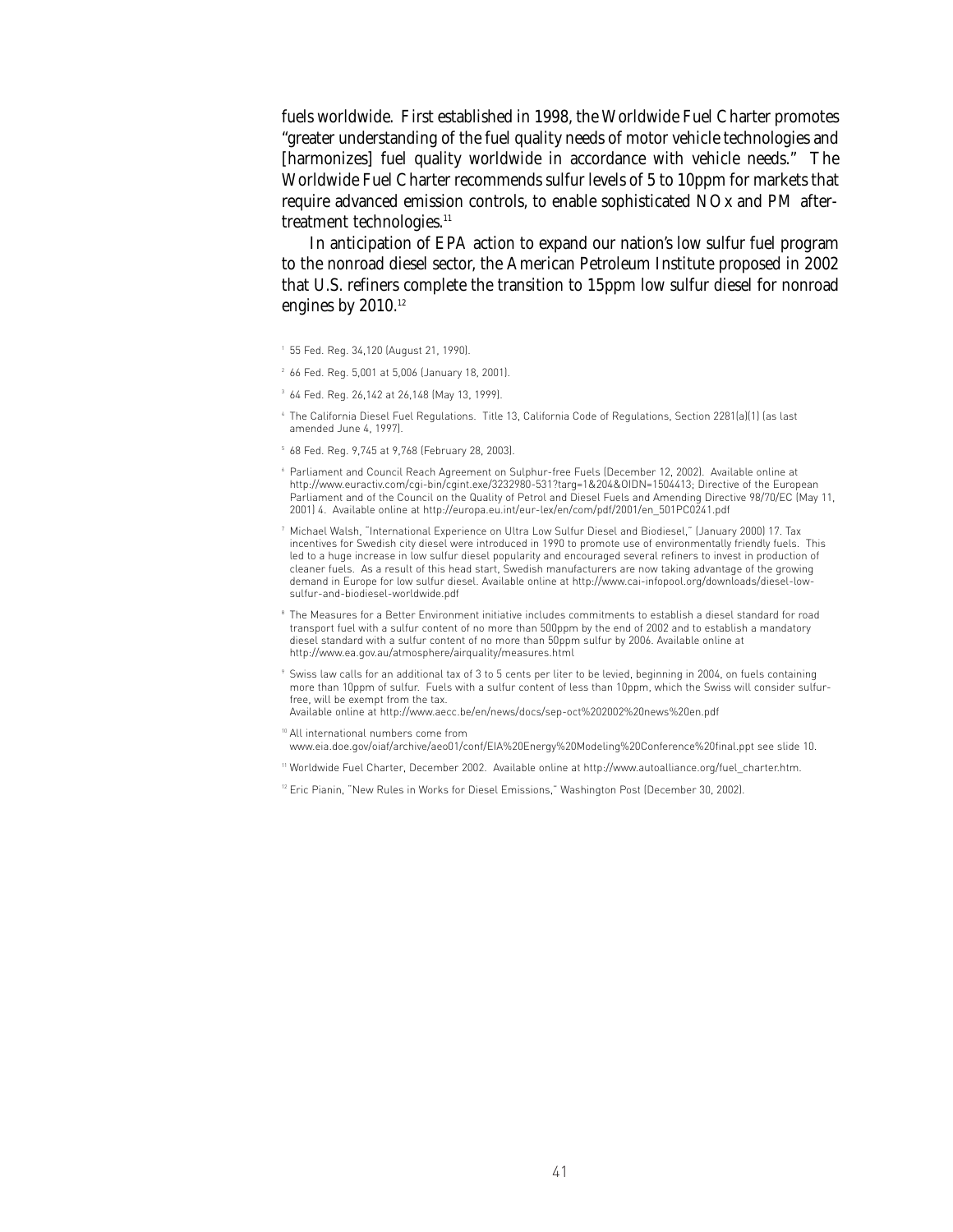### **The Path to Cleaner, Healthier Air**

### **A Federal and State Partnership**

Millions of Americans live in areas with air pollution levels above the national health standards for fine particles and ozone. Toxic air pollutants pose a significant public health threat in communities nationwide. Ecosystems from Acadia to Yosemite suffer from the effects of air pollution. And haze casts a pall over national parks across the country. Pollution from diesel-powered nonroad engines is implicated in all of these problems.

While states are responsible for crafting air pollution management plans to lower harmful air pollution concentrations, the federal government has primary jurisdiction to design emission standards for nonroad engines. This gives the states a strong stake in a protective federal program. States need rigorous federal emission standards for diesel-powered nonroad engines so that other pollution sources do not bear a greater responsibility under local clean air plans. And, most importantly, states need these pollution cuts to achieve and maintain clean, healthy air.

But federal action alone will not immediately solve this problem. These engines are long-lived, sometimes operating for decades. State and local governments will need to help clean up existing engines and spur the transition to cleaner engines. A concerted federal and state partnership is necessary. Federal leadership and local innovation will help realize the potential public health and environmental benefits from cleaning up these engines. Following are some of the parallel federal and local measures that are necessary to get these engines on the path to cleaner, healthier air.

### **Federal leadership**

EPA is expected shortly to propose new emission standards and companion low sulfur fuel requirements for both large and small diesel nonroad engines. This combined approach that addresses the engines and the fuel that powers them as a system is necessary to realize the pollution cuts and air quality protections from available pollution control technology. But to be fully effective, EPA's systems approach must be centered in a well-designed framework. The American Lung Association and Environmental Defense recommend EPA address the following core elements:

• **Apply onroad engine and fuel standards to comparable nonroad engines.** EPA's 2001 emission standards for large diesel-powered highway engines, including trucks and buses, were based on state-of-the-art emission control technologies and 15ppm low sulfur diesel fuel. These strategies are equally viable for a wide range of nonroad engine applications. EPA's new clean air standards should spur engine manufacturers to bring to bear on nonroad emissions the research and development resources that are bringing cleaner heavy-duty highway engines to market. The European Union is leading the way. In 2002, the EU finalized a program calling for sulfur free diesel fuels in nonroad vehicles, such as farm and construction equipment, beginning in 2009.1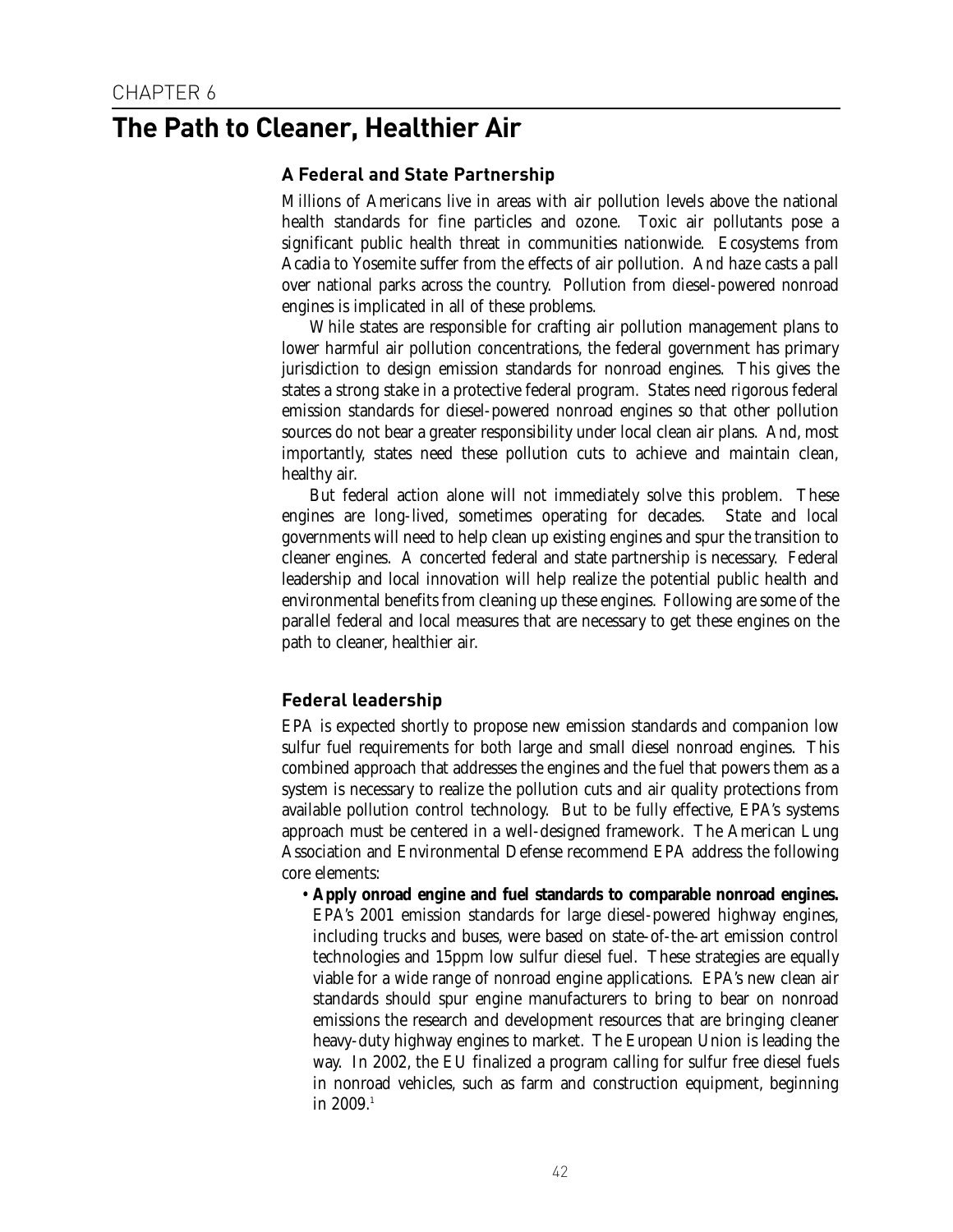- **Key timing of standards to public health and environmental imperatives.** Numerous areas will be required to achieve the national health-based air quality standards for fine particles and ozone between 2007 and 2009. EPA must implement protective new emission standards for particulate and ozone-forming nitrogen oxides from nonroad diesel engines on a timeline to assist these areas in protecting public health and meeting critical Clean Air Act deadlines.
- **Address nonroad diesel engines comprehensively.** EPA's historic initiative to curb pollution from these overlooked engines must be comprehensive. Diesel-powered nonroad engines ranging in size from compact loaders to enormous mining equipment are high-polluting sources. Failing to address the harmful pollutants from any of these engines will leave some communities, both East and West, behind in realizing the potential clean air benefits. And it may be years before EPA again addresses these pollution sources.
- **Extend clean air requirements to commercial marine vessels and locomotives.** EPA should take action now to achieve immediate clean air gains by requiring far-reaching application of low sulfur diesel fuel for nonroad engines. Like other nonroad engines, locomotives and commercial marine vessels are powered by high sulfur fuel. These engines should not be left behind in curbing the harmful levels of  $SO<sub>2</sub>$  discharged from high sulfur fuels and achieving state-of-the-art emission standards for other contaminants. It is also important to address the sulfur content of the residual fuel burned in ocean-going ships, since this fuel can contain 10 times as much sulfur as today's land-based nonroad fuels, and more than 2,000 times the sulfur that will be allowed in highway vehicles starting in 2006.
- **Design programs effectively to make pollution reductions a reality.** The gains from protective emission standards can be eroded by poor program design. EPA will achieve durable clean air progress by fashioning a program that ensures the emission standards are achieved during the full life of the engine. Effective testing and certification procedures, on-board diagnostics, in-use standards, and enforcement are the four pillars of protective emission standards.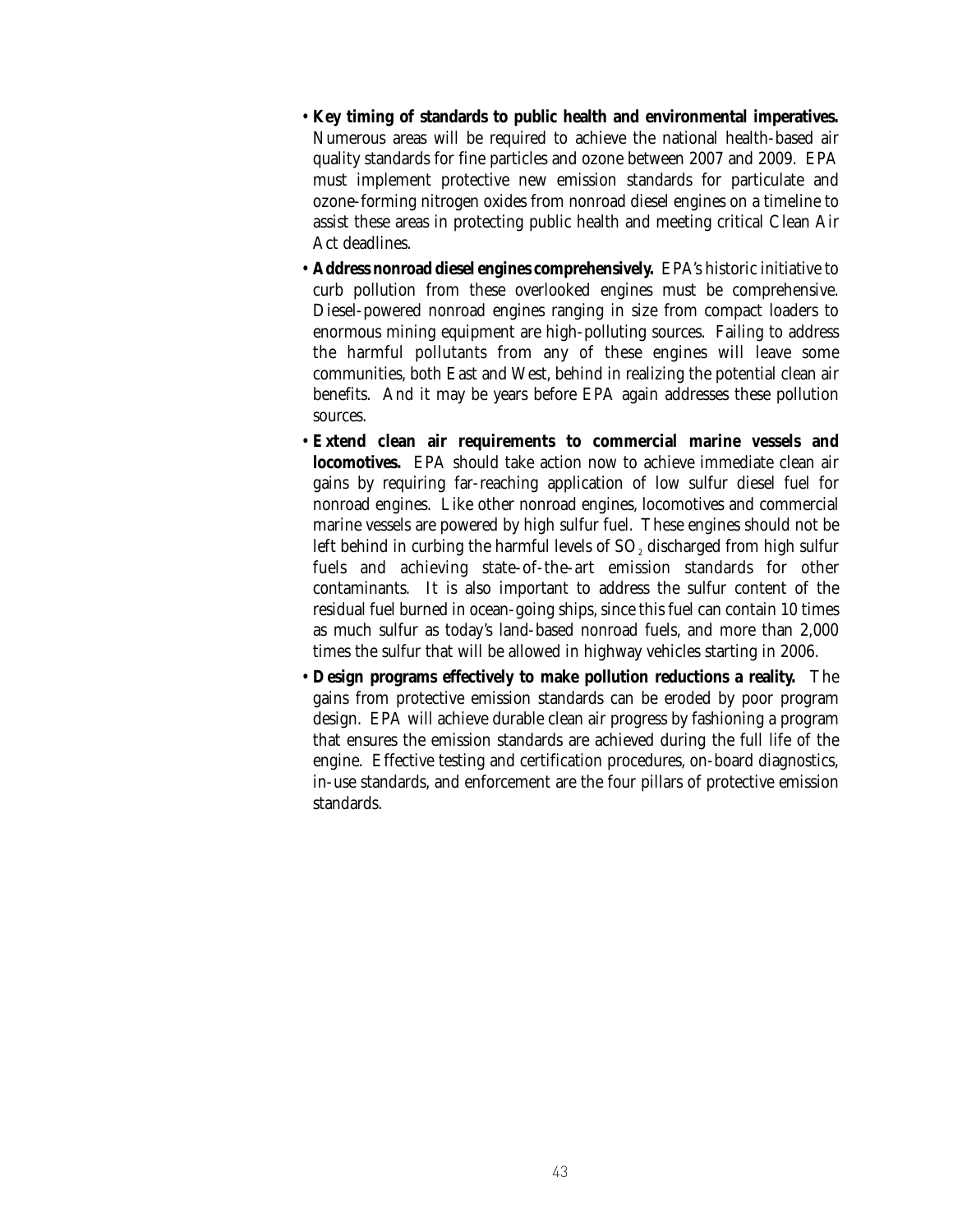### **Clean Fuel Maintenance Dividend for Farmers and other Heavy Equipment Operators**

While low sulfur diesel fuel is important to achieve public health and environmental benefits, it will also benefit engine operation and maintenance. Low sulfur fuel will reduce the wear and tear on heavy equipment. Farmers and other heavy-equipment operators using low sulfur fuel will realize a dividend in avoided maintenance expenditures that will help offset higher fuel costs. This will translate into prolonged engine life and less frequent parts replacement.<sup>2</sup>

The maintenance dividend for low sulfur fuel in large onroad vehicles was estimated to be about \$600 over the life of the engine or a fuel cost savings of about 1 cent per gallon.<sup>3</sup> The cost savings for nonroad equipment will likely be much higher. This is because baseline sulfur levels in nonroad fuel are about six times higher than onroad fuel. So the maintenance benefits of dramatically lowering nonroad sulfur content to 15 parts per million will exceed the estimated onroad benefits. And these benefits will be further enhanced for nonroad engines due to their longer lives and greater maintenance needs.

#### **Innovation at the state and local level**

State and local governments have advanced innovative measures to curb pollutants from diesel-powered nonroad engines. These programs illustrate the varied opportunities for clean air action at the local level. Some examples follow:

- **Contract specifications.** State and local governments have latitude to establish clean equipment contract terms for prospective contractors for building construction, public landscape maintenance, and road construction and maintenance. Northeastern states conducted such a pilot program for Boston's "Big Dig" and New York Governor George Pataki recently announced that he would establish contract specifications requiring best available retrofit technology for equipment used in the reconstruction of lower Manhattan.
- **In-use restrictions.** Carefully designed constraints on the operation of nonroad equipment are legally permissible. Anti-idling programs, for example, are not emission standards preempted under federal law. And local inspection and maintenance programs to regulate in-use compliance with established federal emission standards complement federal measures.
- **Programs to encourage voluntary retrofits, repowers and clean engine purchase.** California's Carl Moyer program is the premier state effort to foster clean diesel engines. Through state-appropriated funds, the program pays the marginal cost differential between the purchase of a conventional diesel engine and a cleaner diesel engine. The program has not only lowered harmful pollution but it has provided an instructive proving ground for new technology.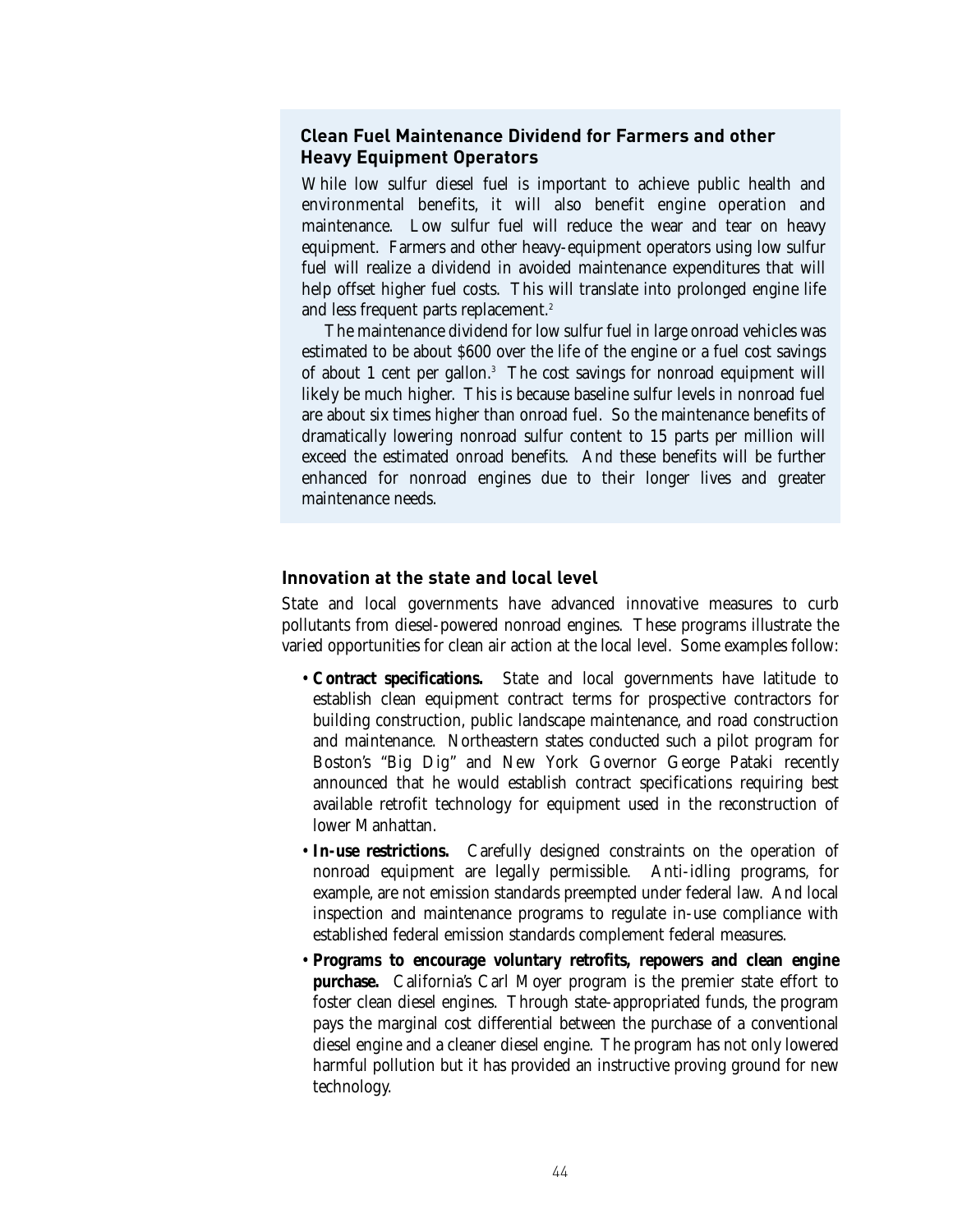- State Low Sulfur Diesel Fuel Programs. States can lower SO<sub>2</sub> and power the transition to cleaner diesel equipment by requiring nonroad low sulfur fuel content requirements. In 2001, EPA approved the Texas low sulfur nonroad diesel fuel program without a waiver of federal preemption requirements for fuel. EPA explained that the statutory preemption provisions were limited to fuel used "in a motor vehicle or a motor vehicle engine" and did not preempt nonroad diesel equipment. Therefore, no waiver was required for EPA's approval of the Texas nonroad low sulfur fuel requirements.4
- **Procurement and Maintenance of Government Equipment.** State and local governments operate nonroad and stationary diesel equipment for a variety of government functions. By purchasing cleaner new equipment and retrofitting and repowering their existing equipment, government agencies can reduce pollution in their communities and set an example of environmental leadership.

### **Working Together to Close the Loophole for Stationary Diesel Generators**

Well-designed federal and local programs to curb emissions from nonroad engines will realize important clean air progress. These policies provide the foundation for curbing pollution from companion stationary diesel generators currently not regulated by the federal government. We urge EPA and local policymakers to make clean air protections for diesel engines comprehensive by applying the same protective emission standards and fuel requirements to diesel generators. EPA should act in parallel with its current nonroad initiative to leverage its technical resources, rationalize its policy, and eliminate this growing loophole. Meanwhile, states can follow the leads of California and Texas in addressing these dangerous pollution sources.

### **An Important Role for Congress: Support for Clean Diesel Engines in New Transportation Legislation**

Congress can help lead the concerted effort to protect public health and the environment from diesel exhaust. Congress should expand support for EPA's highly successful and cost-effective diesel retrofit programs when it reauthorizes federal transportation funding. EPA has worked hand-in-hand with local officials to begin cleaning up existing diesel engines — from school buses in New Haven to the heavy-duty construction equipment that will rebuild lower Manhattan. An enhanced federal diesel retrofit program would extend the benefits of diesel clean-up to more communities. It will provide a critical bridge to the eventual phase in of new emission standards. And it will secure a cleaner, healthier environment today.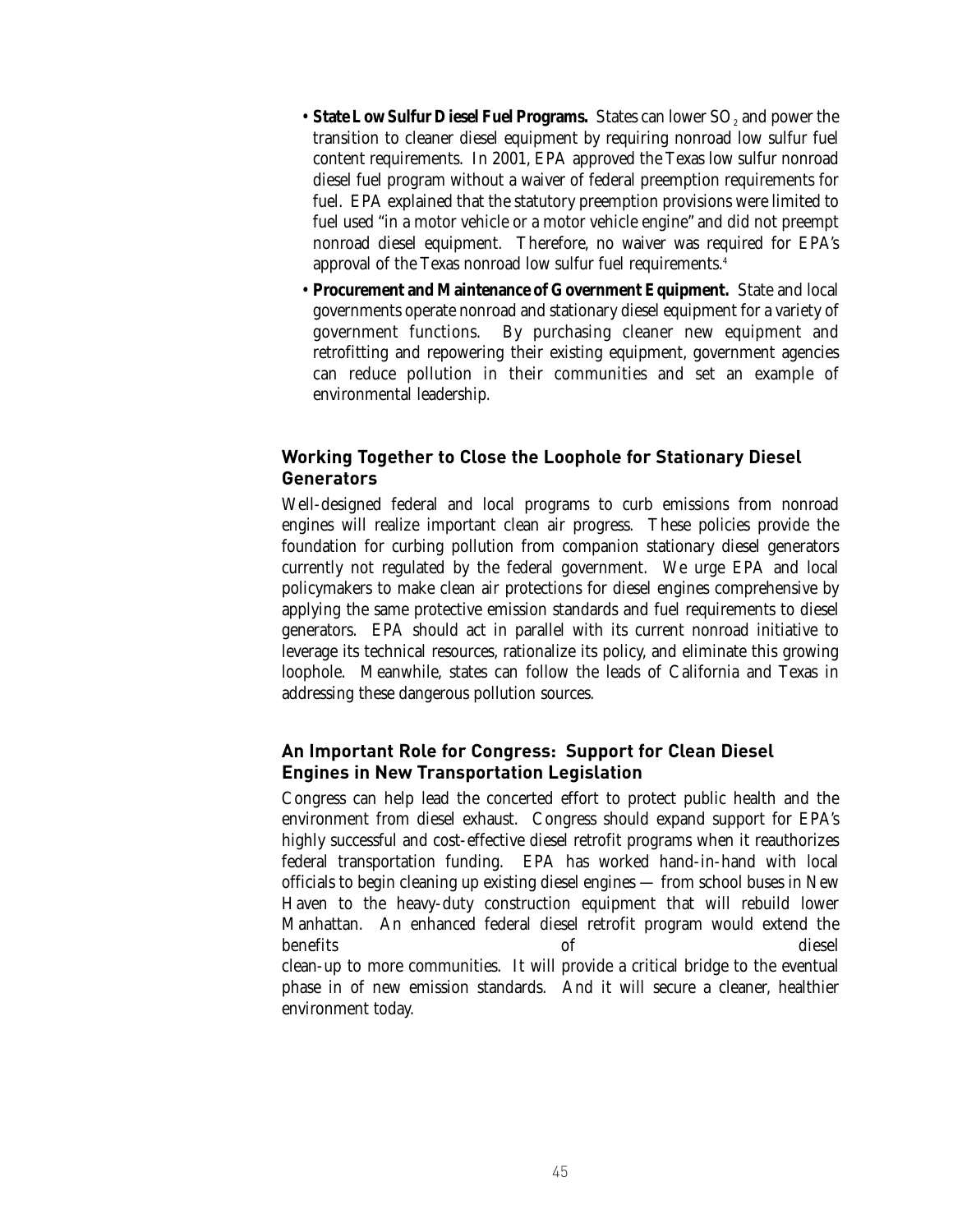### **A City in Recovery**

For people who live and work downtown in New York City, air quality has been a constant concern since September 11. Even today, adverse health effects remain, and potentially dangerous dust still has not been cleaned from all building interiors, rooftops or ventilation systems. Though much has been done, important steps still need to be taken to reduce exposure to harmful airborne contaminants.

For the next several years lower Manhattan will be one of the nation's largest construction sites, teeming with diesel engines. These vehicles will be operating just steps from schools, playgrounds, parks, homes and offices. There is an urgent need for diesel vehicles, especially nonroad vehicles at the World Trade Center site, to take practical steps to lower their discharge of fine particulates and other damaging airborne contaminants.

Environmental Defense published a briefing paper outlining opportunities for diesel retrofits and cleaner fuels in lower Manhattan, and worked with government officials and business leaders to secure commitments to implement the best available measures.In September 2002, New York Governor George Pataki and the New York State Department of Environmental Conservation announced a plan to reduce harmful emissions from construction vehicles being used in the reconstruction of lower Manhattan. The plan calls for use of ultra low sulfur diesel fuel and the "best available retrofit technology" for each piece of construction equipment. New York's plan can serve as a model for cities around the United States.

Parliament and Council Reach Agreement on Sulphur-free Fuels (December 12, 2002). Available online at http://www.euractiv.com/cgi-bin/cgint.exe/3232980-531?targ=1&204&OIDN=1504413; Directive of the European Parliament and of the Council on the Quality of Petrol and Diesel Fuels and Amending Directive 98/70/EC (May 11, 2001) 4. Available online at http://europa.eu.int/eur-lex/en/com/pdf/2001/en\_501PC0241.pdf

<sup>2</sup> 66 Fed. Reg. 5,002 at 5,099 (Jan. 18, 2001).

<sup>3</sup> Ibid.

<sup>4</sup> 66 Fed. Reg. 57,196 at 57,205 (Nov. 14, 2001), ("[T]he Texas LED rule, which applies to diesel fuel for both highway and nonroad use, is not preempted under this statutory provision to the extent it applies to diesel fuel for nonroad use.").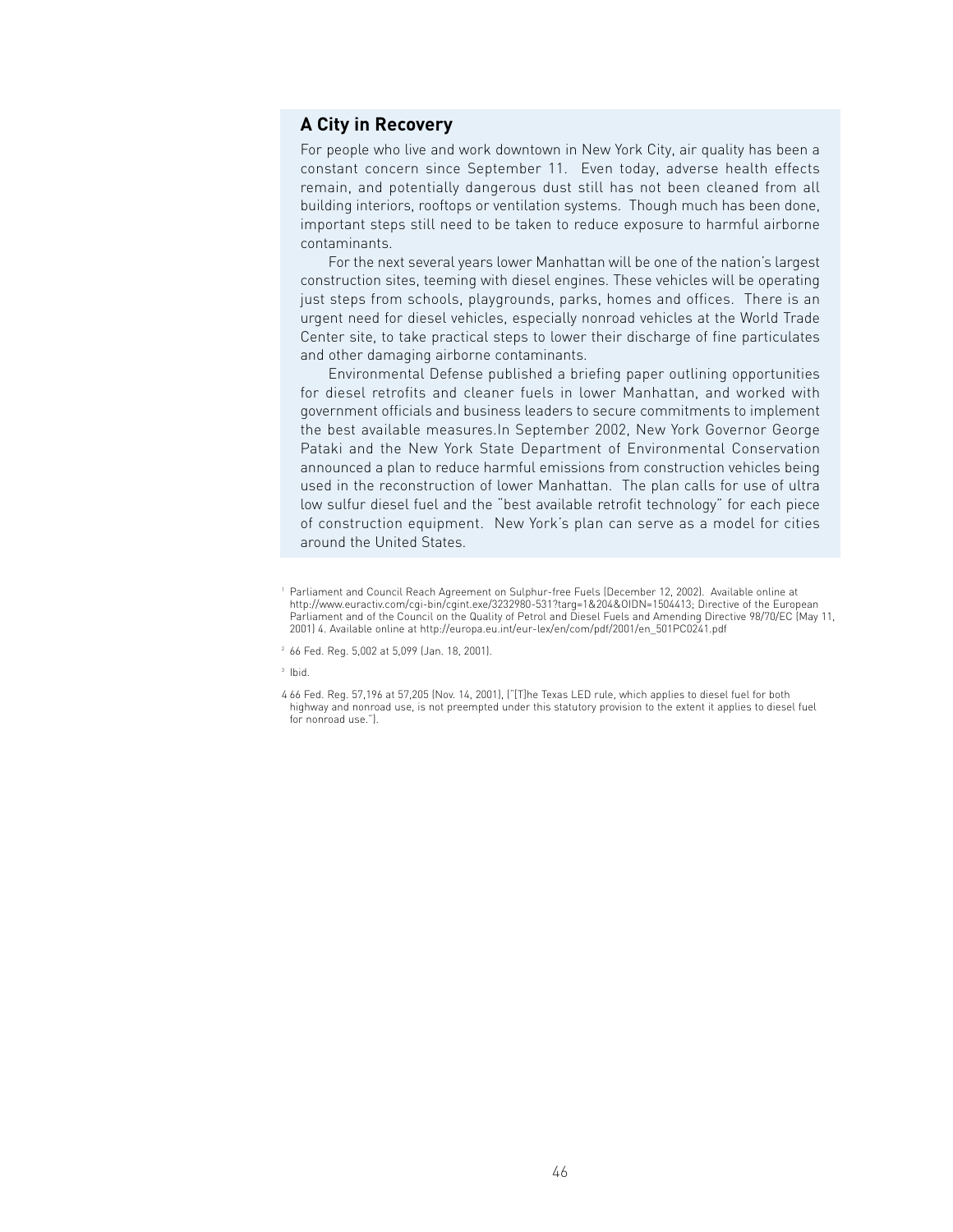### **Estimated Benefits of Rigorous, Fully Implemented Federal Emission Standards and Low Sulfur Fuel Requirements for Nonroad Diesel Engines in Terms of Today's Onroad Vehicles Removed From the Road**

### **Introduction**

In June 2002, a consortium of state and local air pollution control officials completed a study assessing the public health and welfare benefits of rigorous federal emission and fuel standards for nonroad diesel engines.<sup>1</sup> The study estimated that in 2030, which was assumed to be a representative year for a fully implemented rule, the overall annual emission reduction benefits would be as follows:

### **Estimated Annual Emission Reductions in 2030 Resulting from a Rigorous, Fully Implemented Nonroad Engine Program2 (tons)**

|           | <b>Based on STAPPA/ALAPCO Recommended</b><br><b>Nonroad Diesel Standards</b> |  |  |
|-----------|------------------------------------------------------------------------------|--|--|
| $PM_{25}$ | 150.660                                                                      |  |  |
| NOx.      | 1.170.000                                                                    |  |  |
| SOx       | 392.000                                                                      |  |  |

This data reflects the changes expected to be made in EPA's nonroad emission model in 2003. The estimated emission reduction benefits assume that a federal program for nonroad diesel engines would include emission standards for PM and NOx, and low sulfur fuel content requirements that are the same in stringency and timing as the federal requirements for large onroad diesel engines published in 2001. Specifically, the key assumptions include EPA adoption of a rule containing the following elements:

- A 15ppm nonroad low sulfur diesel fuel standard to take effect in June 2006 with the same flexibility and schedule as the onroad low sulfur diesel fuel program;
- A PM engine standard equivalent to 0.01 grams per brake horsepower hour to be fully applicable in 2007;
- A NOx engine standard of 0.2 grams per brake horsepower hour to be phased in between 2007 and 2010.3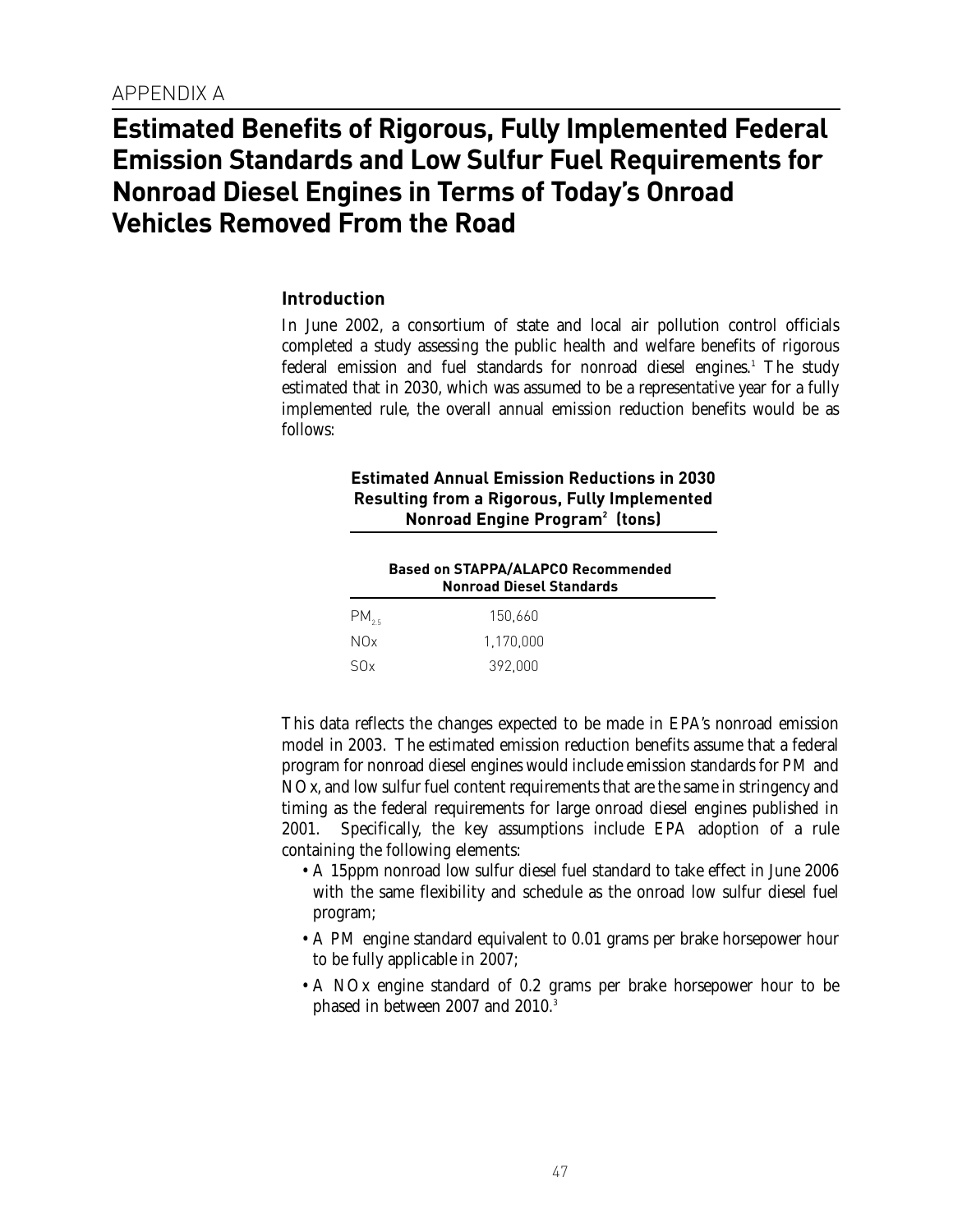Consultant John F. Kowalczyk, an expert on air pollution from mobile sources and former member of EPA's Mobile Sources Technical Review Subcommittee, used these estimated emission reductions to translate the projected air pollution benefits of a rigorous nonroad program into the number of today's onroad vehicles that would have to be taken out of service to achieve comparable pollution reductions.

#### **Methodology**

EPA's 2001 national emissions inventory contains the most recent projected emissions for the onroad transportation sector. The onroad sector of this inventory includes emissions from all light-duty passenger vehicles and trucks as well as heavy-duty trucks and buses. The EPA emissions inventory is in most cases based on the new EPA MOBILE6 model. The table below shows EPA's estimated 2001 national onroad emissions for NOx,  $PM_{25}$  and SOx.

| <b>Emissions Inventory</b> <sup>4</sup> |           |  |
|-----------------------------------------|-----------|--|
| <b>Emissions (tons)</b>                 |           |  |
| N <sub>O</sub> x                        | 8,249,000 |  |
| $PM_{\alpha}$                           | 162,000   |  |
| S(x)                                    | 261,000   |  |

## **EPA 2001 National Onroad**

The table below shows the national emission reductions benefits from the nonroad diesel program recommended by state and local air pollution officials as a percentage of EPA's total national 2001 emissions for onroad engines.

| <b>Onroad Emissions Inventory</b>                          |                                                                                  |  |  |  |
|------------------------------------------------------------|----------------------------------------------------------------------------------|--|--|--|
| <b>Pollutants Reduced from</b><br><b>Nonroad Standards</b> | <b>Percent of EPA National 2001</b><br><b>Onroad Vehicle Emissions Inventory</b> |  |  |  |
| N0x                                                        | 14%                                                                              |  |  |  |
| PM.                                                        | 93%                                                                              |  |  |  |
| S0x                                                        | 150%                                                                             |  |  |  |

### **Air Quality Benefits of STAPPA/ALAPCO Recommended National Nonroad Standards as a Percentge of the EPA 2001 National**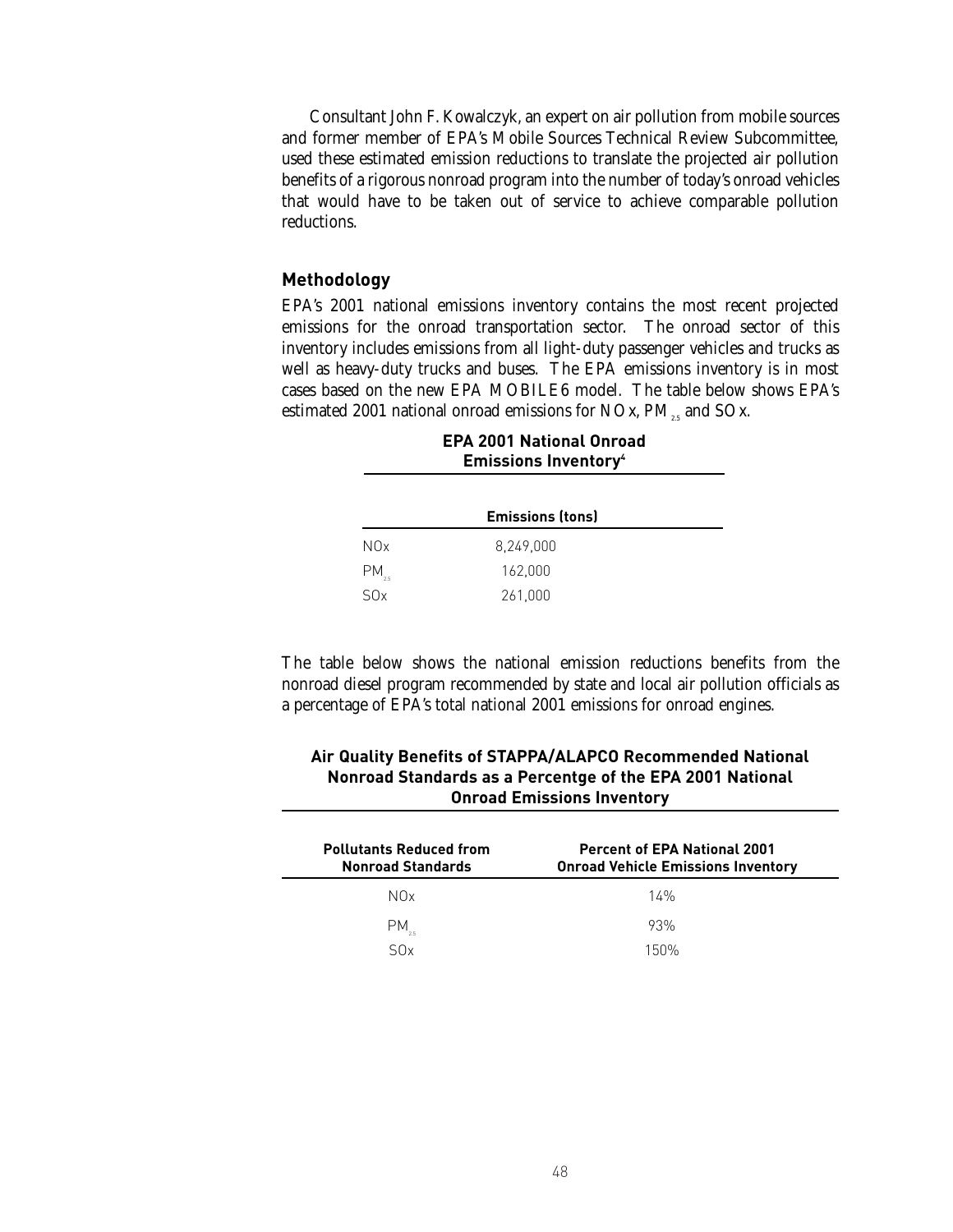### **Results**

The air quality benefits of the emission and fuel standards for nonroad diesel engines recommended by state and local air pollution control officials can be approximately expressed as the equivalent number of today's onroad vehicles that would have to be taken out of service to achieve comparable pollution reductions. The table below multiplies the percentages in the table immediately above (the percent of onroad emissions resulting from rigorous nonroad standards) by the number of onroad vehicles in the United States as well as in each individual state.

There were 201,246,906 total estimated onroad vehicles in the United States in 2001.5 Individual state vehicle counts have been estimated assuming that state vehicles are in direct proportion to the state population data as of July 1, 2001 from the U.S. Census.

<sup>4</sup> U.S. EPA, National Emissions Inventory Average Annual Emissions, All Criteria Pollutants Including 1980, 1985, 1989-2001 (Feb. 2003). Available online at http://www.epa.gov/ttn/chief/trends/trends01/trends2001.pdf

<sup>1</sup> STAPPA/ALAPCO (The State and Territorial Air Pollution Program Administrators and the Association of Local Air Pollution Control Officials), "The Dangers of the Dirtiest Diesels: The Health and Welfare Impacts of Nonroad Heavy-Duty Diesel Engines and Fuels," (June 2002), available on-line at: http://www.4cleanair.org/FINALNonroadHDDReport.pdf

 $2$  Ibid. at 17.

<sup>3</sup> Ibid. at 4 & 17.

<sup>5</sup> U.S. EPA, "Fleet Characterization Data for MOBILE 6: Development and Use of Age Distributions, Average Annual Mileage Accumulation Rates, and Projected Vehicle Counts for Use in MOBILE 6," EPA 420R-01-047 (Sept. 2001), available on-line at: http://www.epa.gov/otaq/models/mobile6/r01047.pdf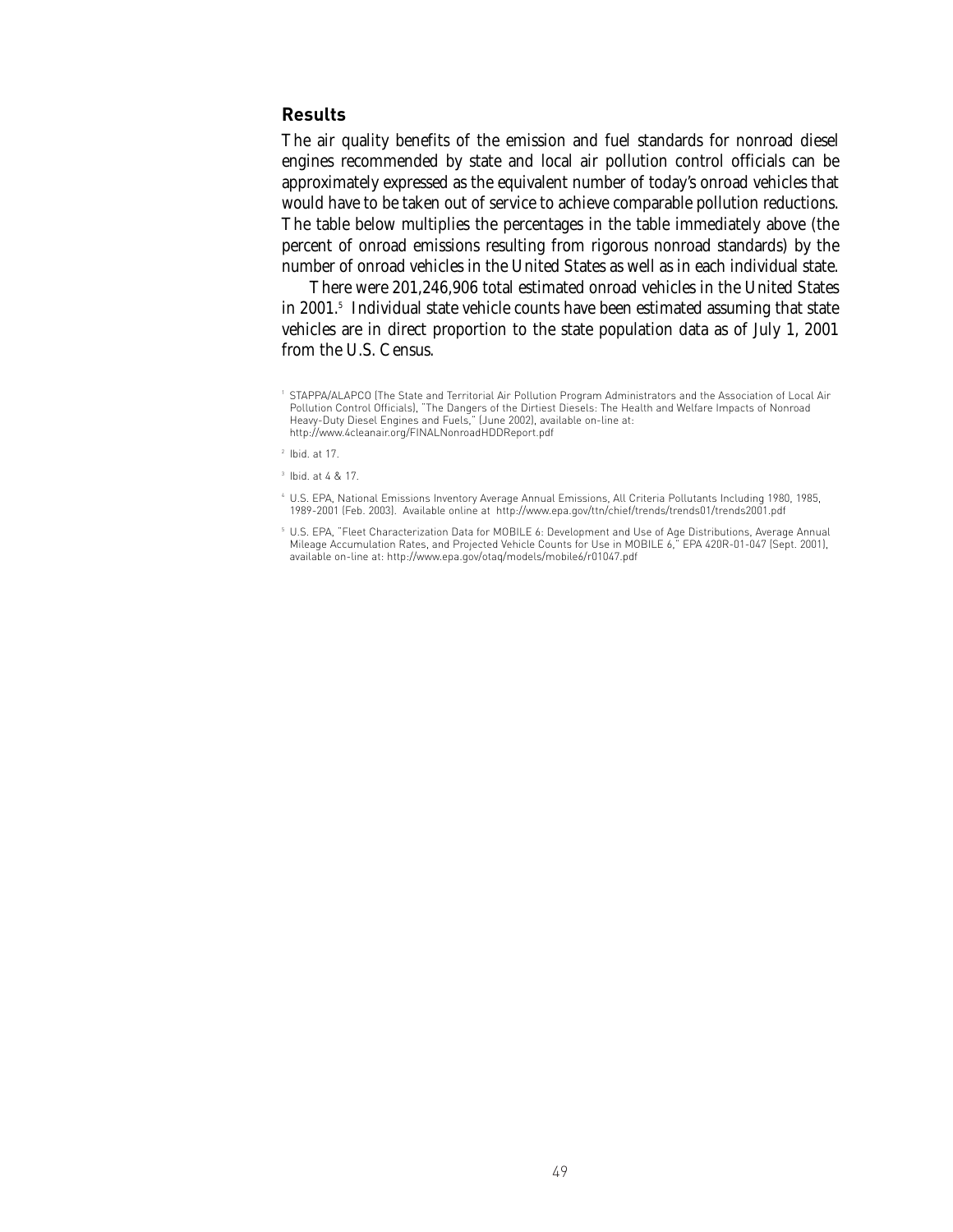| TABLE 1<br><b>Estimated Air</b>              | <b>State</b>                 | <b>NOx</b>                      | $PM_{25}$                        | $S0x*$           | <b>Total of Pollutants</b><br>$[NOx + PM_{25} + SOx]$ |
|----------------------------------------------|------------------------------|---------------------------------|----------------------------------|------------------|-------------------------------------------------------|
| Quality<br><b>Benefits of a</b><br>Rigorous, | <b>National</b>              | 29,014,000<br>(14% of vehicles) | 192,713,000<br>(93% of vehicles) | 150% of vehicles | 40,827,000<br>(20% of vehicles)                       |
| <b>Fully</b>                                 |                              |                                 |                                  | $\alpha$         |                                                       |
| Implemented                                  | Alabama                      | 454,000                         | 3,018,000                        | $\alpha$         | 637,000                                               |
| <b>Federal</b>                               | Alaska                       | 64,000                          | 428,000                          | $\pmb{\cdot}$    | 90,000                                                |
|                                              | Arizona                      | 540,000                         | 3,584,000                        | $\pmb{\cdot}$    | 757,000                                               |
| <b>Nonroad</b>                               | Arkansas                     | 274,000                         | 1,819,000                        | $\pmb{\cdot}$    | 385,000                                               |
| Program in                                   | California                   | 3,518,000                       | 23,370,000                       | $\alpha$         | 4,936,000                                             |
| <b>Terms of</b>                              | Colorado                     | 450,000                         | 2,992,000                        | $\alpha$         | 632,000                                               |
| Today's                                      | Connecticut                  | 349,000                         | 2,319,000                        | $\pmb{\cdot}$    | 489,000                                               |
| <b>Onroad</b>                                | Delaware                     | 81,000                          | 538,000                          | $\pmb{\cdot}$    | 114,000                                               |
| <b>Vehicles</b>                              | Wash. D. C.                  | 58,000                          | 387,000                          | $\pmb{\cdot}$    | 82,000                                                |
| Removed                                      | Florida                      | 1,665,000                       | 11,058,000                       | $\pmb{\cdot}$    | 2,335,000                                             |
| from the                                     | Georgia                      | 855,000                         | 5,677,000                        | $\pmb{\cdot}$    | 1,199,000                                             |
| <b>Road</b>                                  | Hawaii                       | 124,000                         | 826,000                          | $\alpha$         | 174,000                                               |
|                                              | Idaho                        | 134,000                         | 892,000                          | $\pmb{\cdot}$    | 188,000                                               |
|                                              | Illinois                     | 1,273,000                       | 8,456,000                        | $\pmb{\cdot}$    | 1,605,000                                             |
|                                              | Indiana                      | 623,000                         | 4,136,000                        | $\pmb{\cdot}$    | 874,000                                               |
|                                              | lowa                         | 298,000                         | 1.981,000                        | $\pmb{\cdot}$    | 417,000                                               |
|                                              | Kansas                       | 274,000                         | 1,825,000                        | $\pmb{\cdot}$    | 386,000                                               |
|                                              | Kentucky                     | 414,000                         | 2,748,000                        | $\alpha$         | 580,000                                               |
|                                              | Louisiana                    | 455,000                         | 3,019,000                        | $\alpha$         | 637,000                                               |
|                                              | Maine                        | 132,000                         | 867,000                          | $\pmb{\cdot}$    | 183,000                                               |
|                                              | Maryland                     | 548,000                         | 3,638,000                        | $\pmb{\cdot}$    | 768,000                                               |
|                                              | Massachusetts                | 651,000                         | 4,323,000                        | $\pmb{\cdot}$    | 913,000                                               |
|                                              | Michigan                     | 1,017,000                       | 6,754,000                        | $\pmb{\cdot}$    | 1,427,000                                             |
|                                              | Minnesota                    | 507,000                         | 3,373,000                        | $\alpha$         | 712,000                                               |
|                                              | Mississippi                  | 293,000                         | 1,949,000                        | $\alpha$         | 411,000                                               |
|                                              | Missouri                     | 573,000                         | 3,807,000                        | $\pmb{\cdot}$    | 804,000                                               |
|                                              | Montana                      | 92,000                          | 611,000                          | $\pmb{\cdot}$    | 129,000                                               |
|                                              | Nebraska                     | 175,000                         | 1,162,000                        | $\pmb{\cdot}$    | 245,000                                               |
|                                              | Nevada                       | 213,000                         | 1,416,000                        | $\pmb{\cdot}$    | 299,000                                               |
|                                              | New Hampshire                | 128,000                         | 850,000                          | $\pmb{\cdot}$    | 180,000                                               |
|                                              | New Jersey                   | 865,000                         | 5,748,000                        | $\alpha$         | 1,214,000                                             |
|                                              | New Mexico                   | 186,000                         | 1,240,000                        | $\alpha$         | 407,000                                               |
|                                              | New York                     | 1,940,000                       | 12,891,000                       | $\pmb{\cdot}$    | 2,722,000                                             |
|                                              | North Carolina               | 834,000                         | 5,542,000<br>429,000             | $\pmb{\cdot}$    | 1,170,000                                             |
|                                              | North Dakota<br>Ohio         | 64,000                          |                                  | $\pmb{\cdot}$    | 101,000                                               |
|                                              | Oklahoma                     | 1,158,000<br>352,000            | 7,692,000                        | $\pmb{\cdot}$    | 1,625,000<br>494,000                                  |
|                                              |                              | 353,000                         | 2,341,000                        | $\pmb{\cdot}$    | 495,000                                               |
|                                              | Oregon                       | 1,251,000                       | 2,346,000<br>8,311,000           | $\pmb{\cdot}$    | 1,756,000                                             |
|                                              | Pennsylvania<br>Rhode Island | 108,000                         | 715,000                          | $\pmb{\cdot}$    | 151,000                                               |
| The SOx emission                             | South Carolina               | 413,000                         | 2,743,000                        | $\pmb{\cdot}$    | 579,000                                               |
| reductions that would<br>result from the     | South Dakota                 | 87,000                          | 577,000                          | $\pmb{\cdot}$    | 128,000                                               |
| STAPPA/ALAPCO                                |                              | 585,000                         | 3,883,000                        | $\pmb{\cdot}$    | 820,000                                               |
| recommended<br>nonroad diesel fuel           | Tennessee<br>Texas           | 2,164,000                       | 14,372,000                       | $\pmb{\cdot}$    | 3,035,000                                             |
| standards exceeds                            |                              | 232,000                         | 1,538,000                        | $\pmb{\cdot}$    | 325,000                                               |
| the total SOx<br>emissions from              | Utah                         | 62,000                          | 414,000                          | $\pmb{\cdot}$    | 87,000                                                |
| onroad fuel by 50%.                          | Vermont<br>Virginia          | 732,000                         | 4,860,000                        | $\pmb{\cdot}$    | 1,027,000                                             |
| This reflects the<br>extraordinary high      |                              |                                 |                                  | $\pmb{\cdot}$    |                                                       |
| sulfur content in                            | Washington                   | 609,000                         | 4,048,000                        | $\pmb{\cdot}$    | 855,000                                               |
| nonroad diesel fuel,<br>which averages       | West Virginia                | 183,000<br>550,000              | 1,216,000                        | $\pmb{\cdot}$    | 407,000<br>771,000                                    |
| 3300ppm nationwide                           | Wisconsin                    |                                 | 3,651,000                        | $\pmb{\cdot}$    |                                                       |
| outside of California.                       | Wyoming                      | 50,000                          | 333,000                          |                  | 70,000                                                |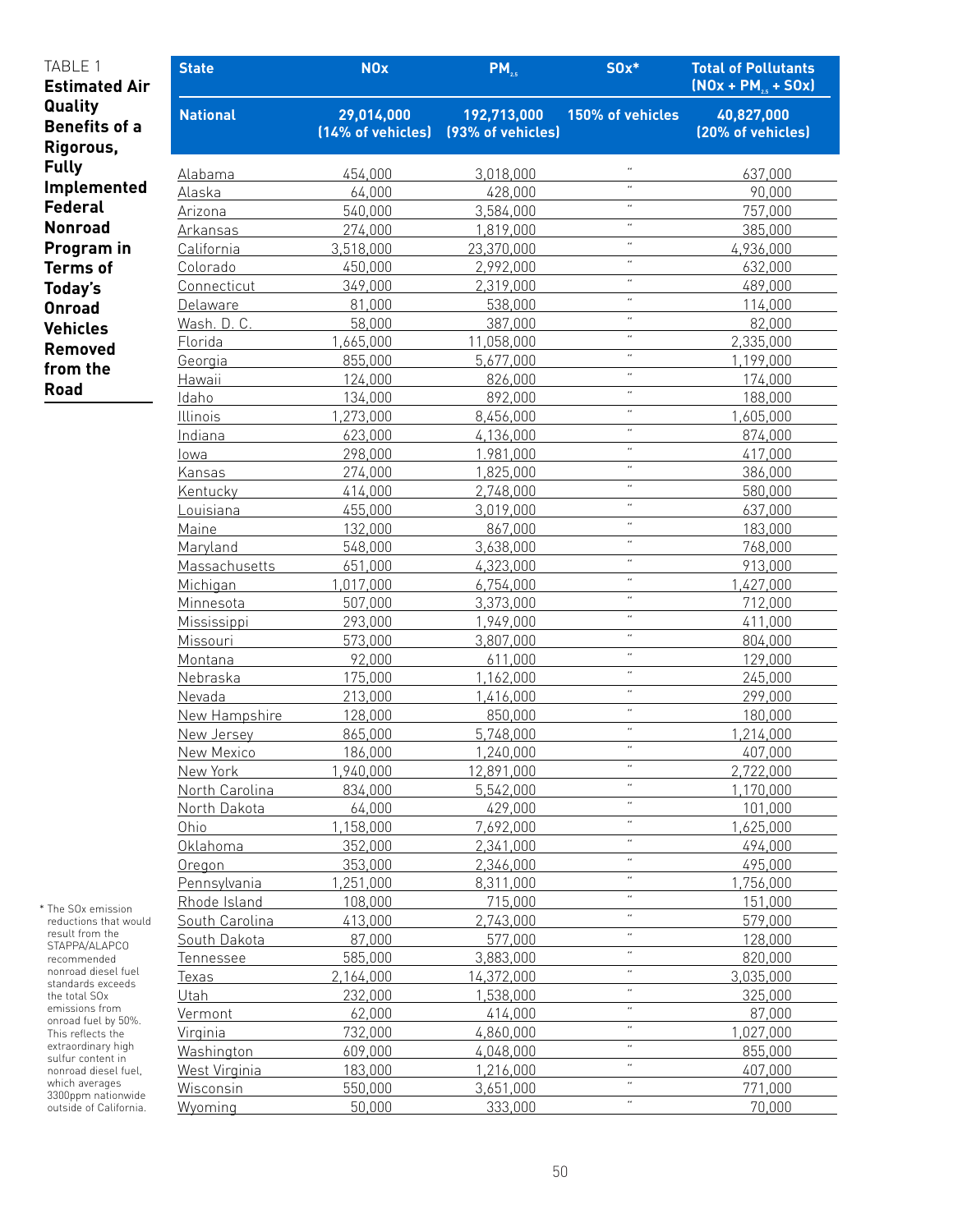### **Appendix B**

### **Comparison of EPA Emissions Standard for Large Highway and Nonroad Diesel Engines**

| <b>NOx+HC and PM Emission Standards for</b><br>Large Onroad and Nonroad Diesel Engines (g/bhp-hr) |                                       |             |                   |             |             |                                    |                  |              |                  |  |
|---------------------------------------------------------------------------------------------------|---------------------------------------|-------------|-------------------|-------------|-------------|------------------------------------|------------------|--------------|------------------|--|
| <b>Large</b><br><b>Onroad</b>                                                                     | 2003                                  |             |                   |             | 2004        | 2007                               |                  |              |                  |  |
|                                                                                                   | 4<br>(NO <sub>x</sub> only)<br>0.1    |             |                   |             | 2.4<br>0.1  | 0.34<br>0.01                       |                  |              |                  |  |
| <b>Nonroad</b>                                                                                    | 2000                                  | 2001        | 2002              | 2003        | 2004        | 2005                               | 2006             | 2007         | 2008             |  |
| kW < 8<br>(hp<11)                                                                                 | 7.8<br>0.75                           |             |                   |             |             | 5.6<br>0.60                        |                  |              |                  |  |
| 8 <= kW < 19<br>$(11<=hp<25)$                                                                     | 7.1<br>0.60                           |             |                   |             |             | 5.6<br>0.60                        |                  |              |                  |  |
| 19<=kW<37<br>$(25<=hpc50)$                                                                        | 7.1<br>0.60                           |             |                   |             | 5.6<br>0.45 |                                    |                  |              |                  |  |
| 37<=kW<75<br>$(50<=hp<100)$                                                                       | 6.9<br>(NO <sub>x, only)</sub><br>N/A |             |                   |             | 5.6<br>0.30 |                                    |                  |              | $\frac{3.5}{**}$ |  |
| 75 <= kW < 130<br>$(100 \leq hpc 175)$                                                            | 6.9<br>(NO <sub>x</sub> only)<br>N/A  |             |                   | 4.9<br>0.15 |             |                                    |                  | 3.0<br>$***$ |                  |  |
| 130 <= kW < 225<br>$(175<=hpc<300)$                                                               | 6.9<br>$(NOx only)$<br>$0.40$         |             |                   | 4.9<br>0.15 |             |                                    | $\frac{3.0}{**}$ |              |                  |  |
| 225<=kW<450<br>$(300 \leq hpc 600)$                                                               | 6.9<br>(NO <sub>x</sub> only)<br>0.40 | 4.8<br>0.15 |                   |             |             |                                    | 3.0<br>$**$      |              |                  |  |
| 450 <= kW < 560<br>$(600 \leq hpc 750)$                                                           | 6.9<br>(NO <sub>x</sub> only)<br>0.40 |             | 4.8<br>0.15       |             |             |                                    | 3.0<br>$**$      |              |                  |  |
| kW>=560<br>$(hp>=750)$                                                                            | 6.9<br>(NO <sub>x</sub> only)<br>0.40 |             |                   |             |             |                                    | 4.8<br>0.15      |              |                  |  |
|                                                                                                   | Tier1                                 |             | Tier <sub>2</sub> |             | Tier3       | **Tier3 PM standards yet to be set |                  |              |                  |  |

Source: U.S. EPA, Emission Standards Reference Guide for Heavy-Duty and Nonroad Engines, September 1997; 66 Fed. Reg. 5,002 (Jan. 18, 2001); 63 Fed. Reg. 56,967 (October 23, 1998).